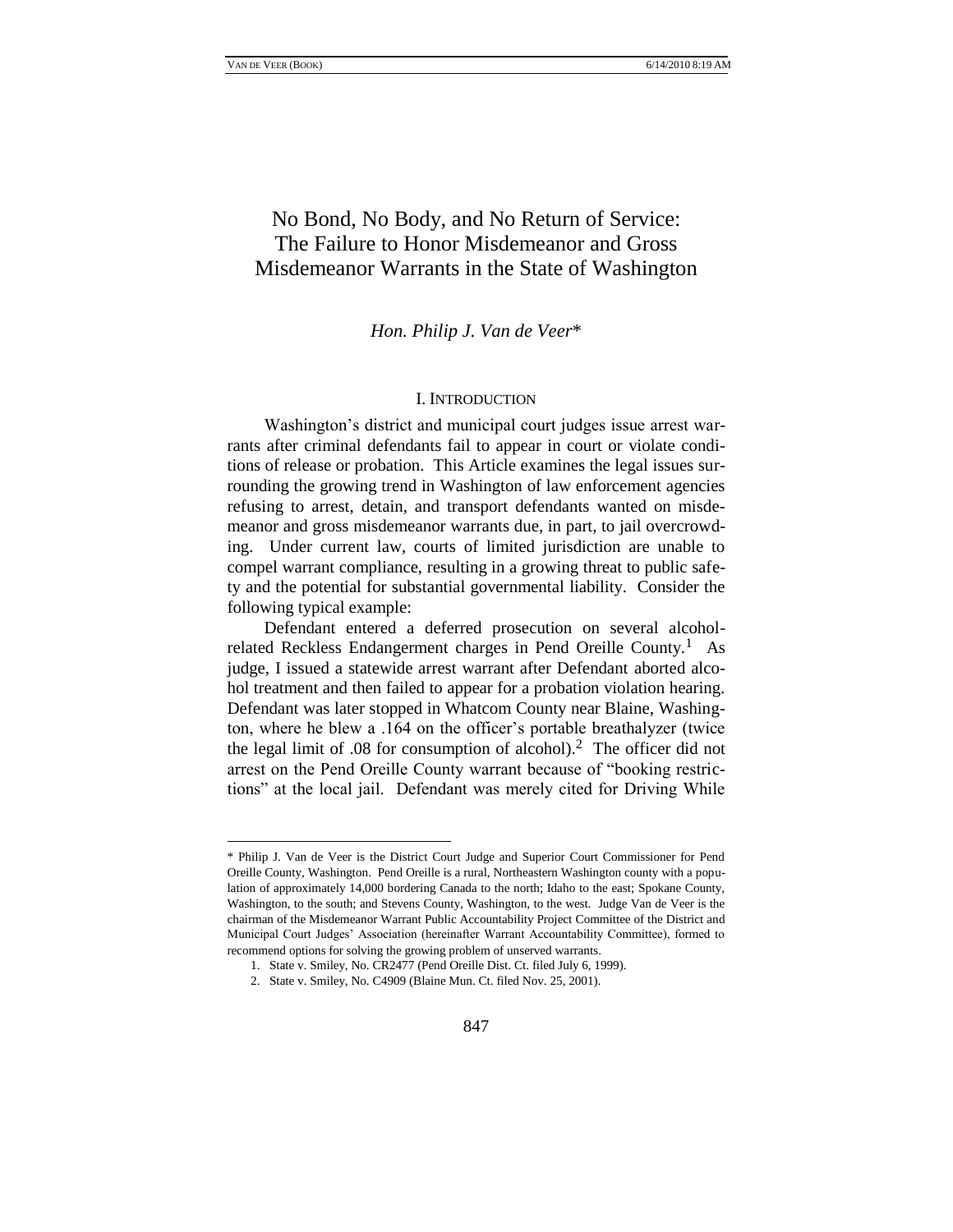License Suspended (DWLS) and released.<sup>3</sup> Defendant remained at large and generated a second warrant out of Whatcom County after failing to appear on the new DWLS charge.<sup>4</sup>

A significant percentage of defendants released with outstanding warrants commit additional crimes. As a consequence, the State of Washington and its political subdivisions are subject to tort liability for injuries caused by these defendants as a proximate result of law enforcement's failure to arrest on the warrant. The public duty doctrine will not shield law enforcement agencies from tort liability because arrest on an outstanding warrant is mandatory, not discretionary, under Washington law. The government also loses the benefit afforded by judicial immunity because a judicial officer is not given the opportunity to set conditions of release.

In addition, the growing failure to honor outstanding misdemeanor warrants increases the cost to the criminal justice system in the form of additional criminal cases and multiple warrants. There is a growing disrespect for the criminal justice system amongst criminal defendants who are aware that they will not be arrested on misdemeanor warrants or returned to the issuing court.

Unfortunately, limited jurisdiction judges are without legal authority to compel warrant compliance because the traditional contempt remedy for willful failure to obey a court order is not available when the failure to serve a warrant is due to jail overcrowding. In addition, a limited jurisdiction judge does not have jurisdiction over misdemeanors committed in another jurisdiction. This means the local judge cannot order the arrest and return of a defendant wanted on an out-of-county warrant and cannot set terms and conditions of release.

A number of options are available to reduce the hundreds of thousands of outstanding misdemeanor and gross misdemeanor warrants, and ameliorate the harm caused by the failure to honor those warrants.<sup>5</sup> These options include (1) increasing criminal justice funding, (2) decriminalizing selected misdemeanors, (3) establishing priority prisoner release policies, (4) requiring mandatory in-custody detention until court appearance, (5) requiring sureties to return defendants to the issuing jurisdiction, (6) implementing license restoration programs, (7) bootstrapping out-of-county warrant compliance to in-county conditions of release, (8) setting cash-only bail, (9) limiting warrant duration, (10) declining to issue warrants for minor misdemeanors, (11) making use of

<sup>3</sup>*. Id*. Officer's Report.

<sup>4</sup>*. Id*. Warrant issued by the Blaine Municipal Court on November 28, 2001; *see* Appendix A, Case No. 33.

<sup>5</sup>*. See* Appendix B for warrant solution options and recommendations by the Warrant Accountability Committee of the Washington District and Municipal Judges' Association.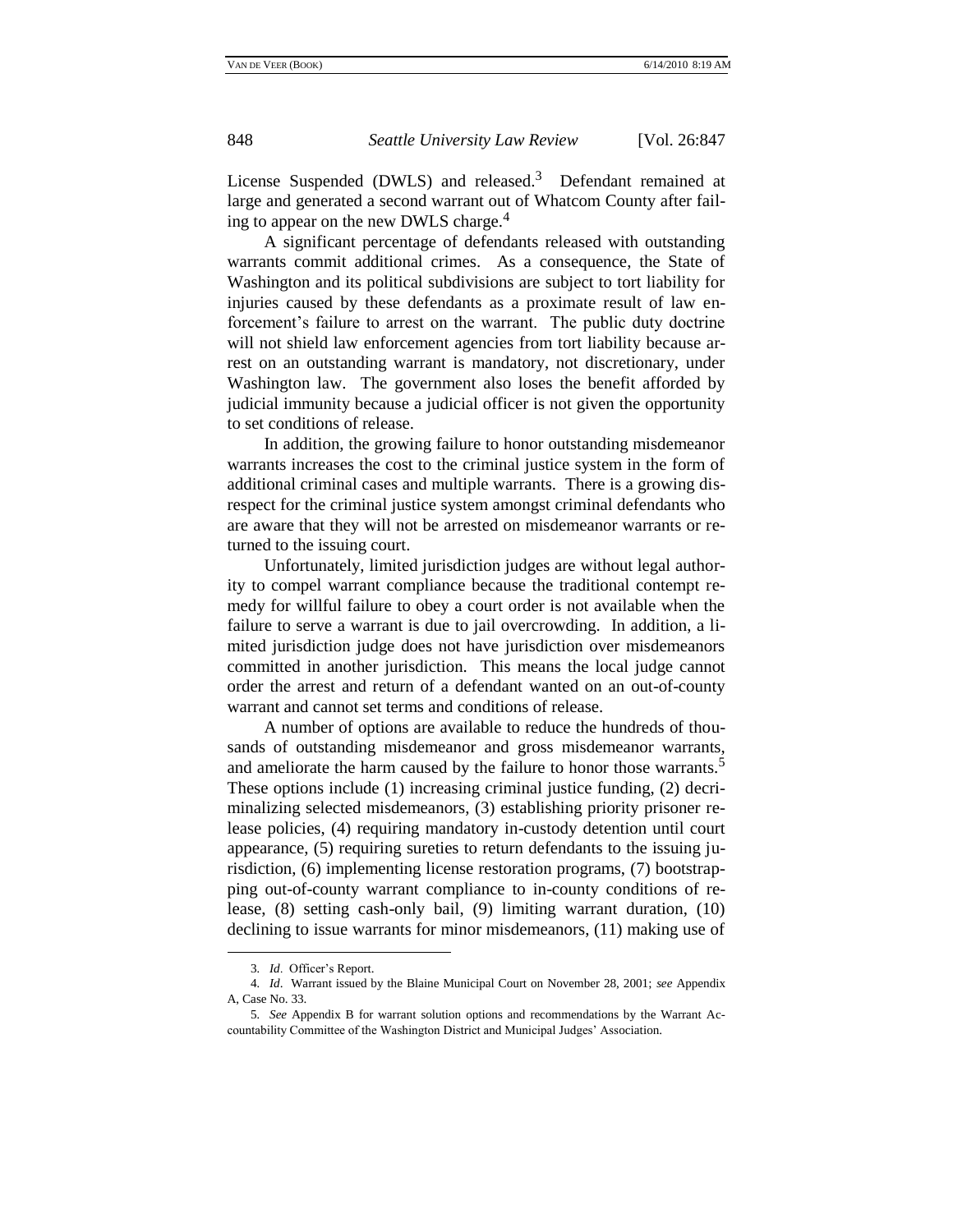warrant-fests, (12) implementing alternatives to incarceration, and (13) publicizing the warrant problem.

This Article will first examine how the warrant system works in Washington and how jail overcrowding and prisoner litigation has hindered the ability of law enforcement to arrest defendants wanted on misdemeanor and gross misdemeanor warrants. Second, the scope of the problem will be documented, followed by an analysis of why limited jurisdiction judges are currently unable to adequately respond to the growing problem. Finally, the harms caused by the failure to execute warrants will be detailed, followed by a survey of options available to correct the problem.

### II. JAIL OVERCROWDING PREVENTS THE ARREST OF DEFENDANTS WANTED ON MISDEMEANOR AND GROSS MISDEMEANOR WARRANTS

Washington district and municipal court judges routinely issue statewide<sup>6</sup> misdemeanor and gross misdemeanor arrest warrants that are directed to all peace officers.<sup>7</sup>

A defendant arrested on an outstanding local warrant is booked into the county jail, $8$  where the defendant may obtain release pending his or her next court appearance by posting the bail amount stated on the warrant.<sup>9</sup> The defendant can deposit cash or other securities with the court or arrange for a bail bondsman to post the bail amount and act as surety.<sup>10</sup> If the defendant is unable to post bail, he or she will remain in custody until the next court day.

The bonding company charges the defendant a nonrefundable fee of ten to fifteen percent of the bond amount.<sup>11</sup> If the defendant willfully fails to appear, the judge can forfeit the bond, and the bonding company becomes the "absolute debtor of the state for the amount of the bond." $^{12}$ The bonding company will, in theory, locate and return the defendant to the court so as to avoid having to pay the bond amount.<sup>13</sup>

At the first hearing after the warrant has been served, the issuing judge may set conditions of release designed to assure future court ap-

<sup>6.</sup> WASH REV. CODE  $\S 3.66.100(1)$  (Supp 2002) ("Every district judge having authority to hear a particular case may issue criminal process in and to any place in the state.").

<sup>7.</sup> WASH. CRIM. R. LTD. JUR. 2.2(d)(1).

<sup>8.</sup> Defendants wanted on municipal warrants are also booked into county jail. WASH. REV. CODE § 35.20.250.

<sup>9.</sup> Royce A. Ferguson, *Criminal Practice and Procedure*, *in* 12 WASH. PRAC. § 415 (1997). 10*. Id*.

<sup>11</sup>*. Id*.

<sup>12</sup>*. Id.* at § 413.

<sup>13.</sup> The bonding company has twelve months to return the defendant. WASH. REV. CODE § 10.19.140 (2002).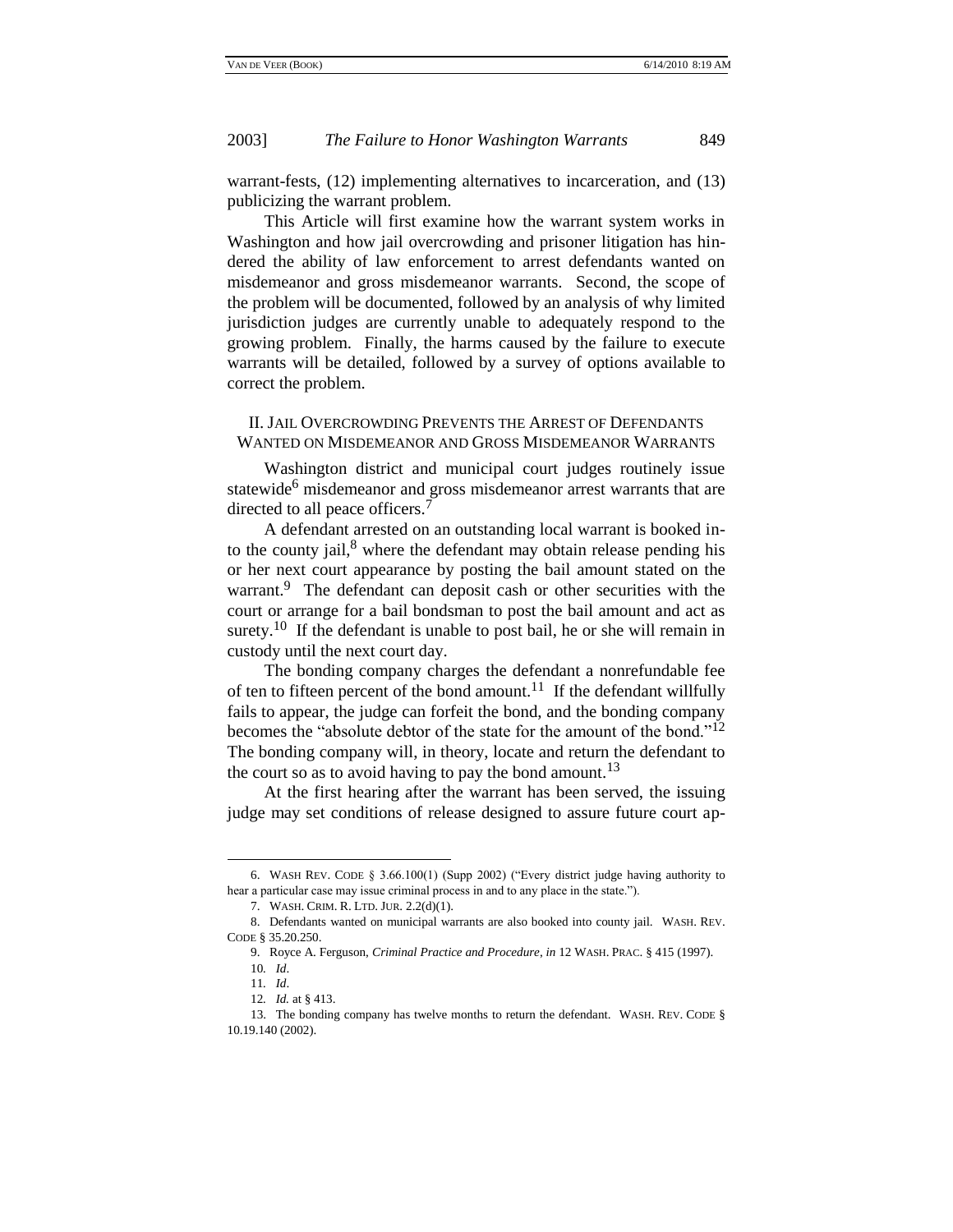pearance.<sup>14</sup> Equally important, the judge is authorized to impose terms of release designed to protect the public from substantial danger due to violent criminal activity by the defendant.<sup>15</sup> Because setting terms and conditions of release is a judicial function, the judge is granted absolute immunity from tort liability should the defendant violate the terms of release and cause subsequent harm or injury.<sup>16</sup>

A defendant arrested on an out-of-county warrant has the same opportunity to post bail and be released pending appearance in the court that issued the warrant. However, if the defendant is unable or unwilling to post bond, he or she will remain in custody until transport is arranged and completed back to the jurisdiction where the warrant issued. $17$ 

The jurisdiction that issued the warrant is responsible for transportation expenses.<sup>18</sup> Any jail within the state may be used for the temporary confinement of a prisoner being returned to the issuing jurisdiction.<sup>19</sup>

Arrest of a wanted defendant by law enforcement is mandatory. The applicable statute states that every warrant "shall command the defendant be arrested and brought forthwith before the court issuing the warrant."<sup>20</sup> Sheriffs and deputies are required to execute all warrants.<sup>21</sup> There is no discretion whatsoever. The officer must serve the warrant and make return of service to the issuing court.<sup>22</sup> This is the way the warrant process is supposed to work in Washington.

Unfortunately, Washington's jails are overcrowded. The statewide average daily jail population was  $116.4%$  over capacity in  $2001<sup>23</sup>$  The

l

17. When the jurisdiction of arrest borders the issuing jurisdiction, law enforcement will sometimes meet at the border to exchange a prisoner, who is then booked directly into the jail of the issuing jurisdiction.

<sup>14.</sup> WASH. CRIM. R. LTD. JUR. 3.2.

<sup>15.</sup> WASH. CRIM. R. LTD. JUR. 3.2(a), (e).

<sup>16.</sup> Taggart v. State, 118 Wash. 2d 195, 203, 822 P.2d 243, 247 (1992).

<sup>18.</sup> WASH. REV. CODE § 70.48.230 (2002).

<sup>19.</sup> *Id.* Intrastate transport of a prisoner from Seattle to Pend Oreille County on the "chain" can take as long as a week, with the prisoner being housed in local jails along the way. Under the Washington Intrastate Corrections Compact, the state and counties maximize the use of existing resources by contracting together to send and receive prisoners throughout the state. WASH. REV. CODE § 72.76.010 (Supp. 2003).

<sup>20.</sup> WASH. CRIM. R. LTD. JUR. 2.2(c). WASH. REV. CODE § 2.04.190 (1988) authorizes the Washington Supreme Court to "prescribe, from time to time, the forms of writs and all other process, the mode and manner of . . . serving writs and process of all kinds . . . ." The text of every Pend Oreille County warrant reads as follows: "You are commanded to arrest the defendant and keep the defendant in custody until the defendant is discharged according to law, and make due return of this warrant with your manner of service endorsed thereon."

<sup>21.</sup> WASH. REV. CODE § 36.28.010(3), (4) (1991).

<sup>22.</sup> WASH. CRIM. R. LTD. JUR. 2.2(e).

<sup>23.</sup> Wash. Ass'n of Sheriffs and Police Chiefs, *Counties Rated Capacity, Statewide Average Daily Population*, *at* http://www.waspc.org/jails/statewide.shtml (last visited Apr. 27, 2003).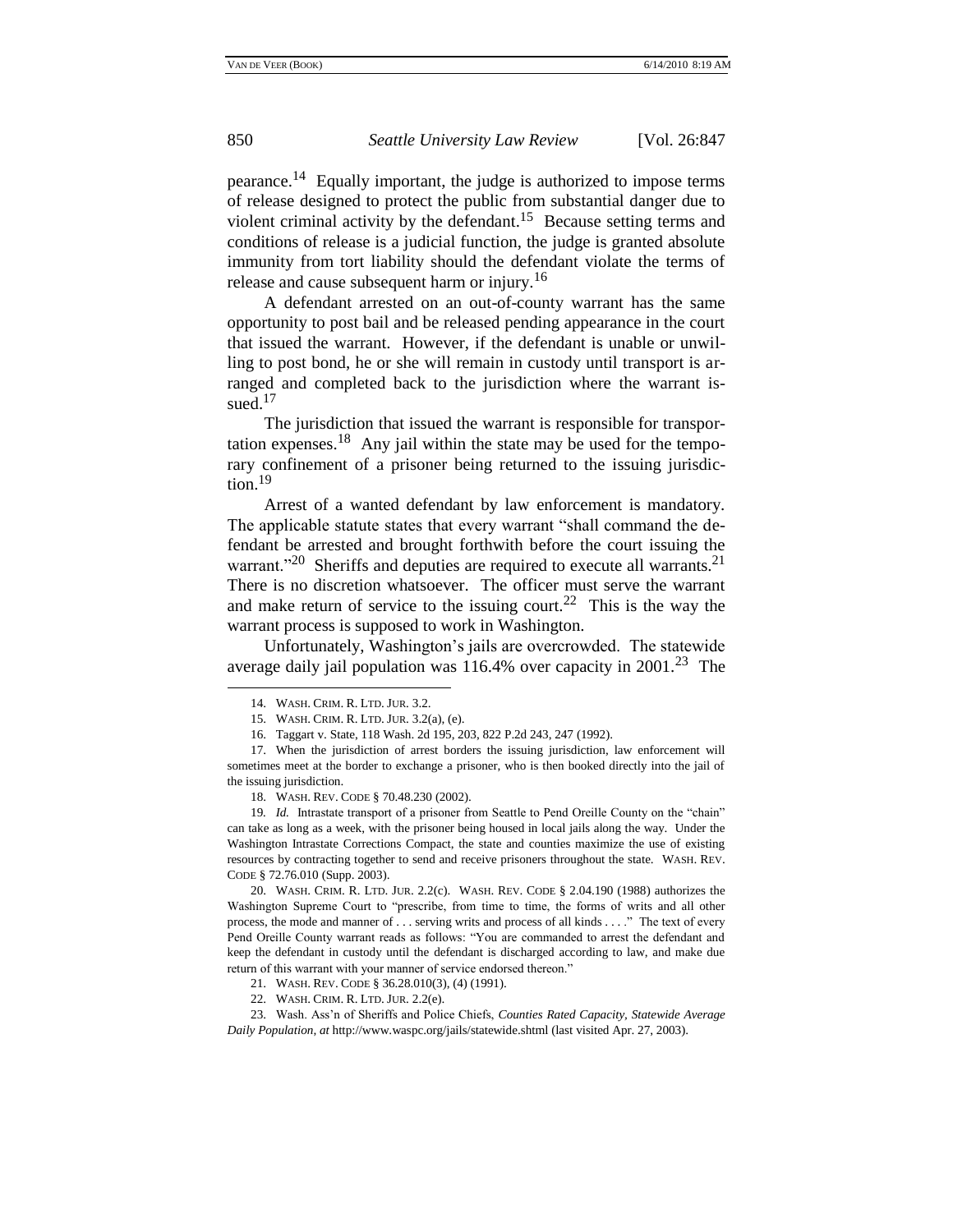daily jail population for urban King County for the year 2001 averaged  $141.9\%$ <sup>24</sup> In 2000, nearly half the state's county jails refused to accept misdemeanor defendants because of jail overcrowding.<sup>25</sup>

Washington's correctional facilities must meet federal and state constitutional and statutory requirements relating to the health, safety, and welfare of inmates and staff.<sup>26</sup> Jail overcrowding triggers litigation and court-imposed caps on jail populations or mandated prison standards. In the state of Washington, King,  $27$  and Pierce<sup>28</sup> Counties operate under court-imposed population caps, and litigation is pending in Jefferson County.<sup>29</sup> The fear of litigation is generally enough to prompt jail commanders to self-impose population caps.<sup>30</sup> Misdemeanor and gross misdemeanor defendants are released before felony defendants; however, jail overcrowding also results in the early release of felony prisoners.<sup>31</sup>

<sup>24</sup>*. Id*.

<sup>25. &</sup>quot;Nearly half the state's county jails limited their prisoner counts during a one-month period surveyed by a state law enforcement organization last year. The jails refused to accept prisoners on lesser charges—and in some cases refused to accept new prisoners at all." David Fisher, *County Lockups Are Bursting at the Seams*, SEATTLE POST-INTELLIGENCER, Sept. 28, 2000, at A1, *available at* 2000 WL 5304760.

<sup>26.</sup> WASH. REV. CODE § 70.48.071 (1987). *See* Susanna Y. Chung, *Prison Overcrowding: Standards in Determining Eighth Amendment Violations*, 68 FORDHAM L. REV. 2351 (May 2000).

<sup>27.</sup> Hammer v. King County, No. C89-521R (W.D. Wash. Aug. 19, 1991) (Order and Final Judgment entered).

<sup>28.</sup> Herrera v. Pierce County, No. C95-5025 FDB (W.D. Wash. 1996) The court issued four different orders in 1995 and 1996 addressing population caps, security staffing, floor time, health care staffing, kite systems, grievances, religion, and legal access.

<sup>29.</sup> Orndorff v. Jefferson County, No. CV02-5096 (W.D. Wash. filed Feb. 25, 2002) (class action alleging unconstitutional and unlawful policies, practices, and conditions of confinement at the Jefferson County, Washington, Jail).

<sup>30</sup>*. See e.g.,* Rob Tucker, *Thurston Grapples with Crowded Jail,* TACOMA NEWS TRIB., May 17, 2001, at A1, *available at* 2001 WL 3991010; *Snohomish County May Ration Jail Space*, Feb. 21, 2003, *available at* http://seattlepi.nwsource.com/local/109598\_snohomish21.shtml.

<sup>31.</sup> John Gillie, *Felons Set Free If Jail's Full Capacity: Number of Inmates Released Early Concerns County's Judges*, TACOMA NEWS TRIB., Sept. 21, 2000, at A1, *available at* 2000 WL 5337831.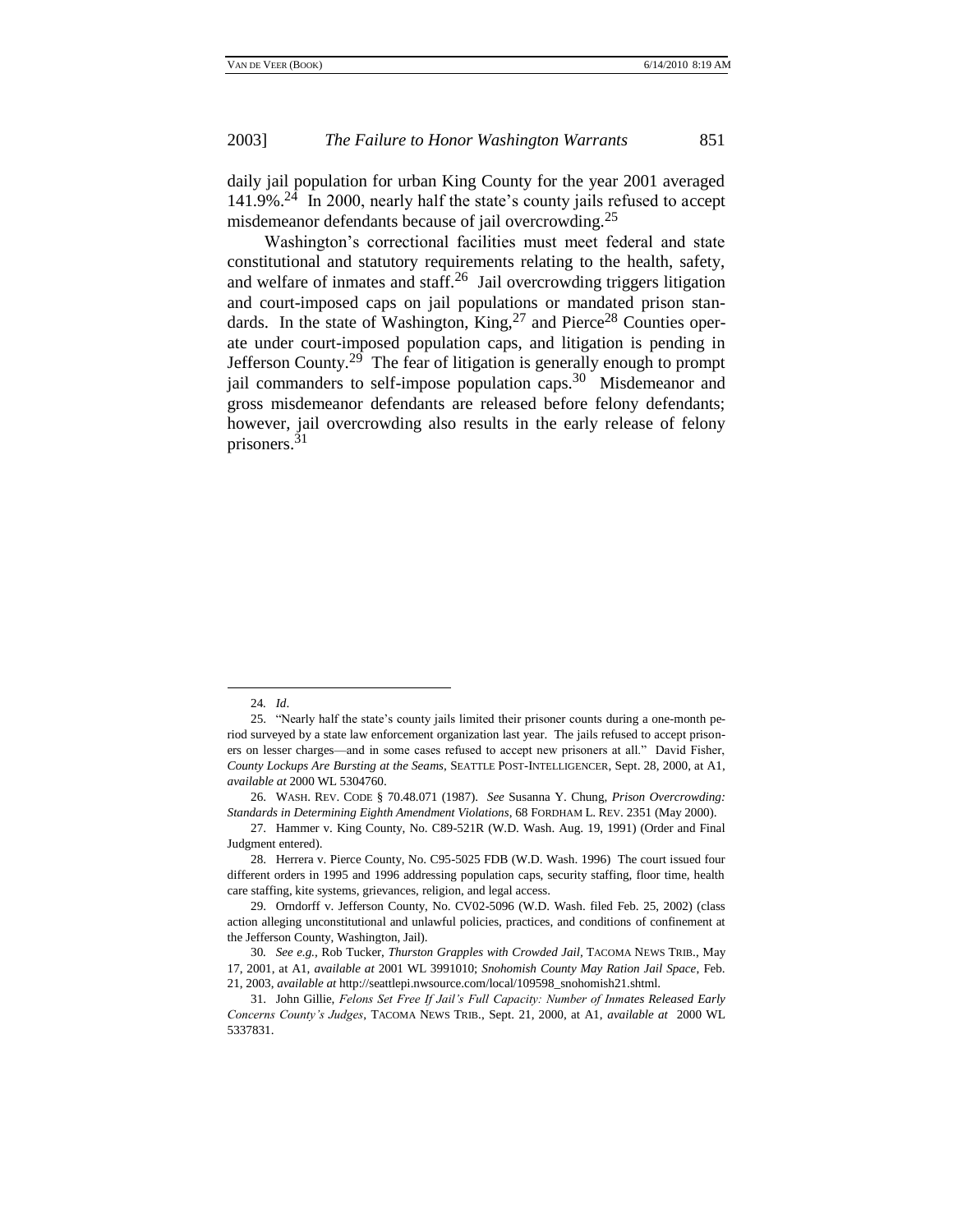852 *Seattle University Law Review* [Vol. 26:847

## III. LAW ENFORCEMENT AGENCIES UNILATERALLY REFUSE TO ARREST, DETAIN, TRANSPORT, AND ACCEPT THE RETURN OF DEFENDANTS WANTED ON MISDEMEANOR AND GROSS MISDEMEANOR WARRANTS

Despite Washington's mandatory warrant arrest requirement, law enforcement agencies throughout the state daily choose not to arrest, incarcerate, or transport misdemeanor and gross misdemeanor defendants. Thurston County alone has failed to serve nearly 10,000 warrants because of jail overcrowding.<sup>32</sup>

There are over 235,000 active misdemeanor and gross misdemeanor warrants in the State of Washington.<sup>33</sup> Fifty-five thousand Washington defendants are wanted on two or more of the 235,000 active warrants.<sup>34</sup> A significant percentage of these multiple-warrant defendants pick up additional warrants for criminal offenses committed after law enforcement fails to execute the first warrant.<sup>35</sup> For example, in Pend Oreille County, twenty percent of district court defendants wanted on outstanding warrants of \$500 or more were subsequently stopped by law enforcement in other jurisdictions without the Pend Oreille District Court warrants being served. $36$  Specifically, as of September 2002, there were 166 Pend Oreille County misdemeanor and gross misdemea-

<sup>32.</sup> Cecilia Nguyen, *Thousands 'Get Out of Jail Free' in Thurston*, TACOMA NEWS TRIB., Feb. 18, 2003, at A01, *available at* 2003 WL 3512331.

<sup>33.</sup> Statistics as of August 2002, provided by way of a data request to the Office of the Administrator for the Courts DISCUS database search. This figure does not include warrants issued out of the Seattle Municipal Court System, which is one of the largest in the state and is not part of the database. Judge Philip Van de Veer's data request to Office of the Administrator for the Courts, July 31, 2002 (on file with the author) [hereinafter Judicial Request]. State administrators estimate the number of warrants to be higher, at around 370,000. Mike Roarke*, Warrant Fest Rounds 'Em Up in Kitsap County*, SEATTLE POST-INTELLIGENCER, May 18, 2002, at A1, *available at* 2002 WL 5934072.

<sup>34.</sup> Judicial Request, *supra* note 33. Defendants accrue multiple warrants for different reasons. A defendant may pick up an additional warrant for a criminal offense committed after law enforcement fails to execute an earlier warrant, or a defendant may commit a new criminal offense that triggers a probation violation and warrant from a previous conviction. Sometimes a defendant accrues several criminal charges in a short period of time before the first warrant issues.

<sup>35.</sup> When a defendant fails to appear or violates probation, the prosecutor (the executive branch) requests a warrant to toll speedy trial and retain jurisdiction over the criminal offense, only to have law enforcement (also the executive branch) later choose not to honor the warrant. This contradictory executive branch conduct adds to the thousands of Washington defendants wanted on multiple warrants.

<sup>36</sup>*. See* Appendix A. All Pend Oreille defendants are arrested within Pend Oreille County because the sheriff houses prisoners in other counties when the Pend Oreille jail is overcrowded. Housing prisoners in other counties is costly. *See* John Craig, *County Wants Help With Full Jail,*  SPOKESMAN REV., July 17, 2002, at B2, *available at* 2002 WL 23059193 (Stevens County pays \$250,000 per year to house prisoners in other counties).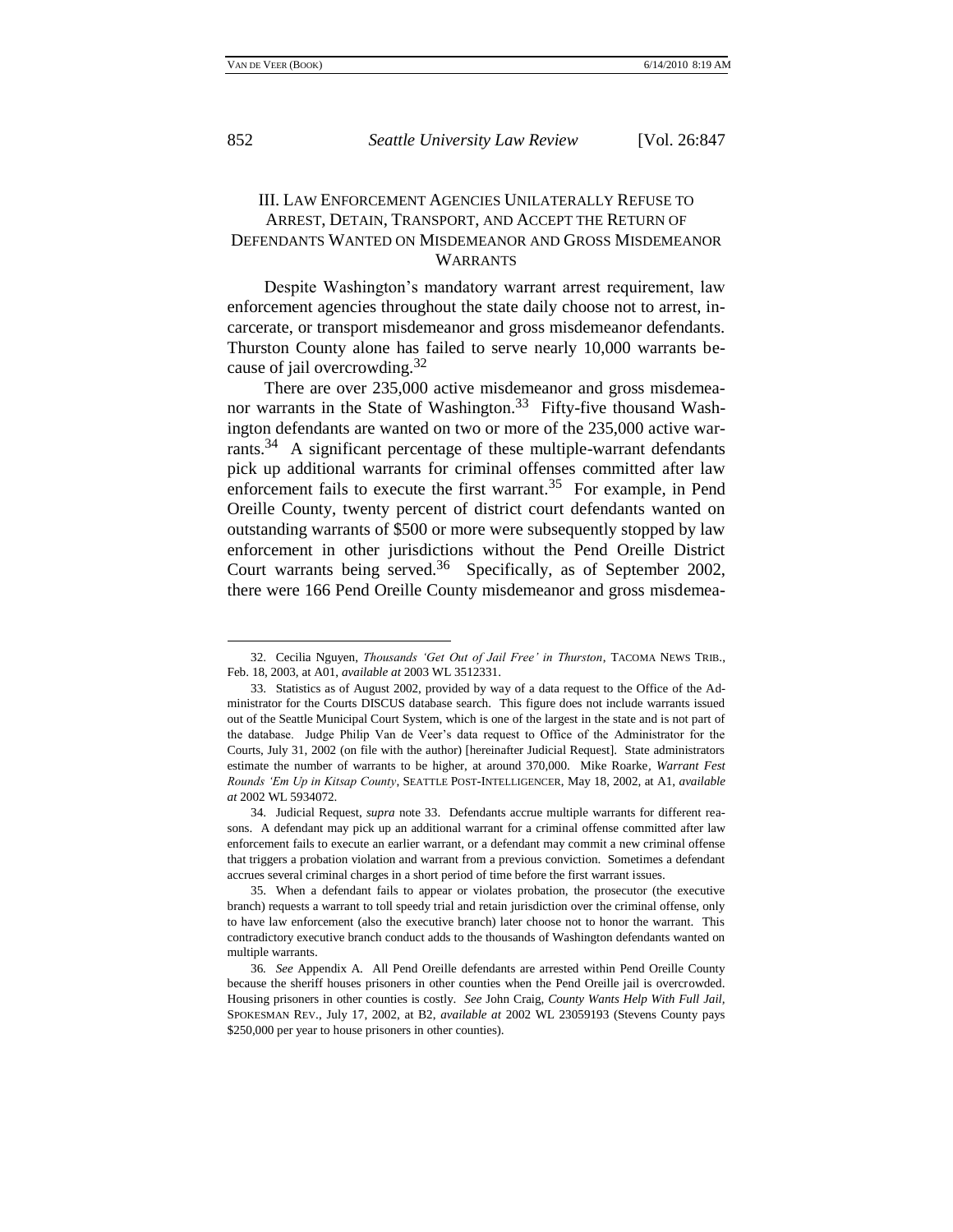nor defendants wanted on active warrants of \$500 or more.<sup>37</sup> Thirty-six of those 166 defendants were subsequently cited or charged with at least one offense in another jurisdiction.<sup>38</sup> In every case, the outstanding Pend Oreille warrant was ignored, and the Pend Oreille District Court was never contacted.<sup>39</sup>

The percentage of wanted defendants stopped by law enforcement without service of the outstanding warrant is actually greater than the twenty percent documented as a result of a subsequent change. This is because many wanted defendants are stopped and released without receiving a new criminal charge. For example, an officer makes a routine traffic stop and discovers that the driver or passenger has an outstanding warrant, but releases the defendant due to jail overcrowding or an inability to coordinate transportation. Later, the officer may respond to a call for assistance and, while interviewing witnesses, discover that a witness has an outstanding warrant. $40$  According to Presiding Spokane District Court Judge Vance W. Peterson, law enforcement contact with a wanted defendant and the defendant's release without a new charge occurs at least 2400 times per year in Spokane County "wherein those commanded to ‗go forth and apprehend' [can] only shake a finger and scold!"<sup>41</sup>

In virtually every instance, law enforcement unilaterally makes the decision not to serve an outstanding warrant. The judge who issued the warrant is not consulted. Consider several examples presented by former Yakima County District Judge Dirk Marler:

Case #1: Defendant has a five-page individual criminal history that includes at least two DUIs, two DWLR 2 [Driving While Li-

<sup>37.</sup> Appendix A. Appendix A is compiled from the Pend Oreille County Outstanding Warrants Report dated August 30, 2002, and individual criminal histories are on file with the Seattle University Law Review.

<sup>38</sup>*. Id.*

<sup>39</sup>*. Id*. The issuing judge only discovers law enforcement contact if the defendant is cited or charged with a new offense, because the new charge is entered into DISCUS, the judicial criminal history system available to judges.

<sup>40.</sup> In these situations, there is no judicial record created stemming from a new charge, so the court (and the public) never discovers the law enforcement contact and failure to serve the outstanding warrant. However, a law enforcement record is created. Every state law enforcement request for a driver or warrant check is recorded in the ACCESS database maintained by the Washington State Patrol. Local law enforcement agencies have their own local records entry system that ties into ACCESS. It is this citizen contact database that can be discovered and used to establish liability against a law enforcement agency should a released defendant commit a subsequent crime that causes injury or death after a law enforcement officer fails to execute a mandatory arrest warrant.

<sup>41.</sup> Email Correspondence with Judge Vance W. Peterson (June 4, 2003, 9:24 P.M. PST) (on file with the Seattle University Law Review). Spokane County comprises only seven percent of the population of the State of Washington. When considered on a statewide level, the number of wanted defendants released without serving the warrant is significant indeed.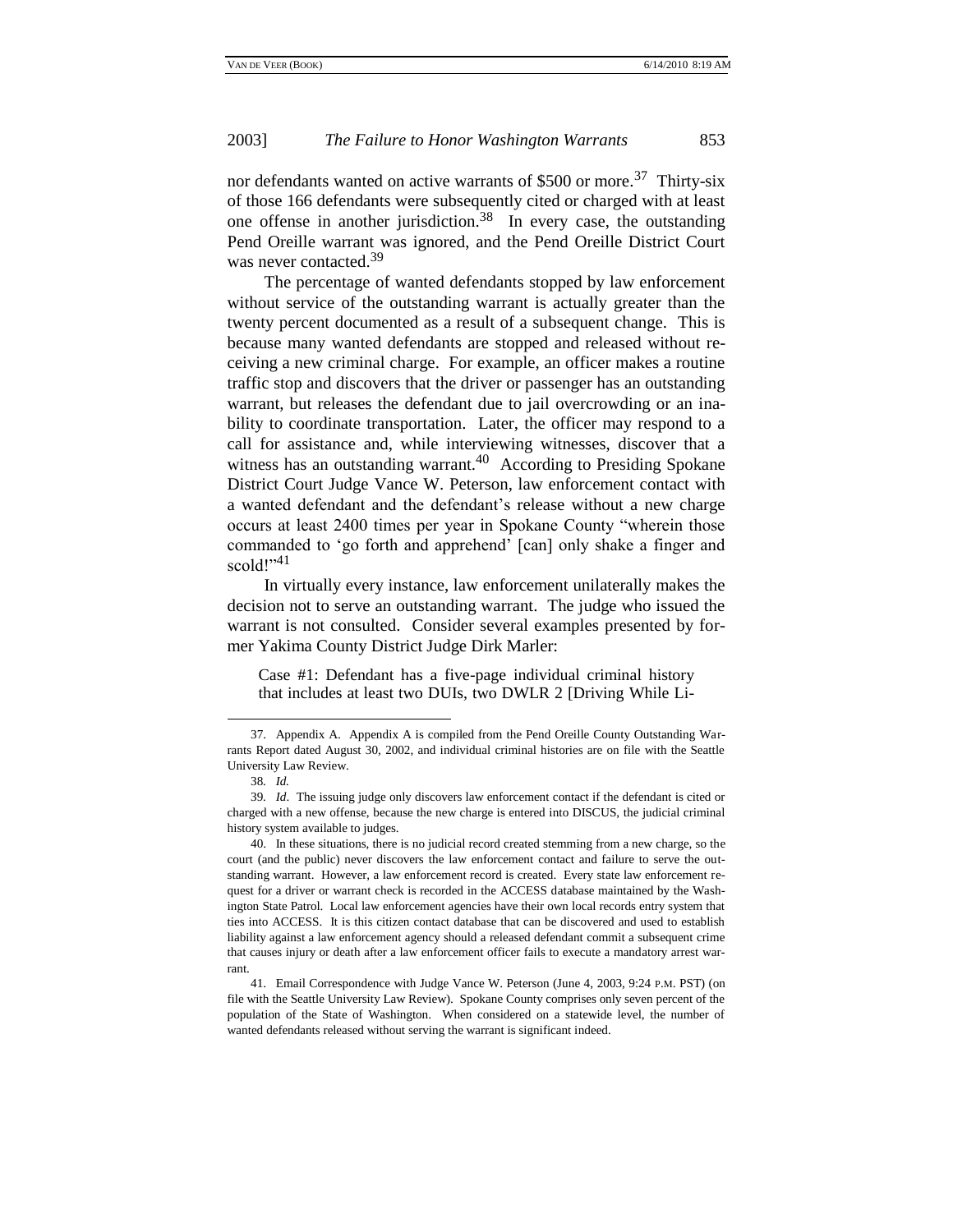cense Revoked in the Second Degree], numerous other license violations, and two convictions for felony drug crimes. Defendant was on probation in our court for DUI. He failed to appear for [a] hearing regarding his compliance and we ordered a warrant. We received the warrant back on October 29, 2001, indicating it was served in Auburn. Of course we received no bail, no body, and no further information. By researching the criminal history we can tell he posted \$200 on the Auburn case and was released. He promptly failed to appear for a hearing there and they already have a new warrant for his arrest. Apparently, no bail was required for him to get out on our DUI case.

Case #2: We ordered a warrant for the defendant for failure to comply with probation on his second DUI. Okanogan County also has a warrant on his first DUI. Our warrant [was] . . . served in Walla Walla in November 2000. We still have no bail and no body. In the meantime, the defendant failed to appear in Walla Walla on his third DUI. The Walla Walla warrant was served. The defendant was released from Walla Walla last month. We still have no bail, no defendant, and no idea how he got out on our case.

Case #3: Defendant has a seven-page criminal history with 26 previous warrants. He has numerous assaults and license violations. We ordered a warrant when he failed to appear on a Driving [While License] Suspended 3rd [Degree]. The warrant was served in Wapato in July 1999 when he was arrested for a new DWLS 3rd, Reckless Driving, DV Assault 4th, and Interfering with Reporting Domestic Violence. Somebody's jail (I'm not yet sure whether it was our county jail or the municipal jail) took the defendant to the hospital and turned him loose with no further report to the court, no promise to appear, and no bail. Docket notes on the Wapato case show that the chief of police took it upon himself to release the defendant while he was still serving his sentence for the Wapato crimes. Wapato served . . . [its] own new warrant, promptly released the defendant, and then issued another warrant when he failed to appear again. We ended up ordering another warrant on our case. The new warrant was served in Sunnyside. We have no idea where the defendant is. We received no bail and no signed promise to appear.<sup>42</sup>

<sup>42.</sup> E-mail from Judge Dirk Marler to members of the District and Municipal Court Judges' Association, Philip.VandeVeer@courts.wa.gov [hereinafter DMCJA Listserv] (Dec. 17, 2001, 05:38 P.M. PST) (on file with the Seattle University Law Review). Judge Marler was the 2002– 2003 President of the Washington District and Municipal Court Judges' Association.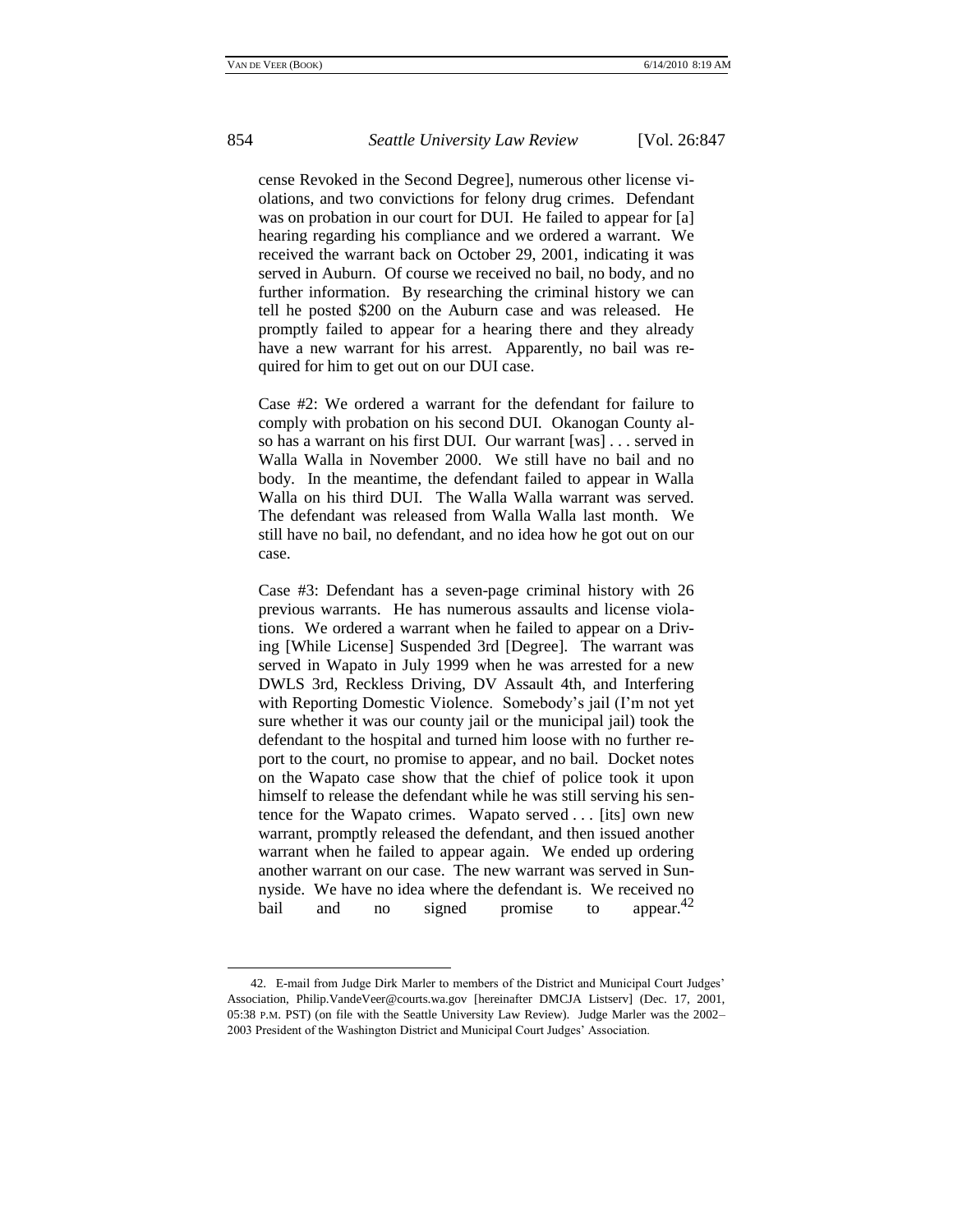#### 2003] *The Failure to Honor Washington Warrants* 855

Many jails refuse to detain out-of-county defendants and refuse to accept the return of in-county defendants. Mason County District Judge Victoria Meadows reports this example:

Our jail does not take Mason [C]ounty District Court Commitments on Judgments and Sentences, much less on warrants . . . . Other jurisdictions call the Mason County jail to inquire if Mason County will take a defendant and the jail says no—yet not one of my warrants say[s] 'do not take persons from out of county.' Even my 'high priority, \$50,000 cash only' warrants get ignored, or [defendants are] book[ed] and release[d] without authorization  $(4<sup>th</sup> DUI charge, 2 pending, never been to court).<sup>43</sup>$ 

Jefferson County District Court Judge Mark Huth also reports that the jail releases out-of-county defendants sent directly from his courtroom to the jail, and fails to seek his permission before refusing to accept defendants wanted on in-county Jefferson County warrants.

[T]he jail decides whether to accept persons arrested for warrants. At times, they will not accept people the court orders into custody based on out-of-county warrants. They are taken into custody in the courtroom, transported to the jail and released. If they are at capacity, they turn them away whether they are arrested here, there, or anywhere. They don't seek permission from the court nor do they inform us if they decline to accept someone held in another jurisdiction on our warrant.<sup>44</sup>

In Eastern Washington, Spokane law enforcement officers routinely release Pend Oreille County defendants wanted by my court rather than detain them to allow pick-up and transport back to Pend Oreille County. One reason is jail overcrowding.<sup>45</sup> Another reason is a lack of coordination between law enforcement agencies. For example, it is common for the Geiger Corrections Center to call the Pend Oreille County 911 dispatch and give Pend Oreille law enforcement from fifteen minutes to a couple of hours to send a transport officer to Geiger before an inmate wanted on a Pend Oreille County warrant will be released. Without additional notice, it is impossible to arrange transport, particularly at night or on the weekends when there is reduced law en-

<sup>43.</sup> Posting of Judge Victoria Meadows, Victoria.Meadows@courts.wa.gov, to DMCJA Listserv (Sept. 4, 2002) (copy on file with the Seattle University Law Review).

<sup>44.</sup> Posting of Judge Mark Huth, bench@co.jefferson.wa.us, to DMCJA Listserv (Sept. 5, 2002) (copy on file with the Seattle University Law Review).

<sup>45</sup>*. See* Thomas Clouse, *Sterk Plans at Home Jail Alternative, But More Jail Space Necessary, Sheriff Insists*, SPOKESMAN REV., Jan. 22, 2003, at A1, *available at* 2003 WL 6399450. As Appendix A documents, many of these Pend Oreille defendants go on to commit subsequent crimes against the citizens of the City of Spokane and Spokane County after they have been released by Spokane law enforcement.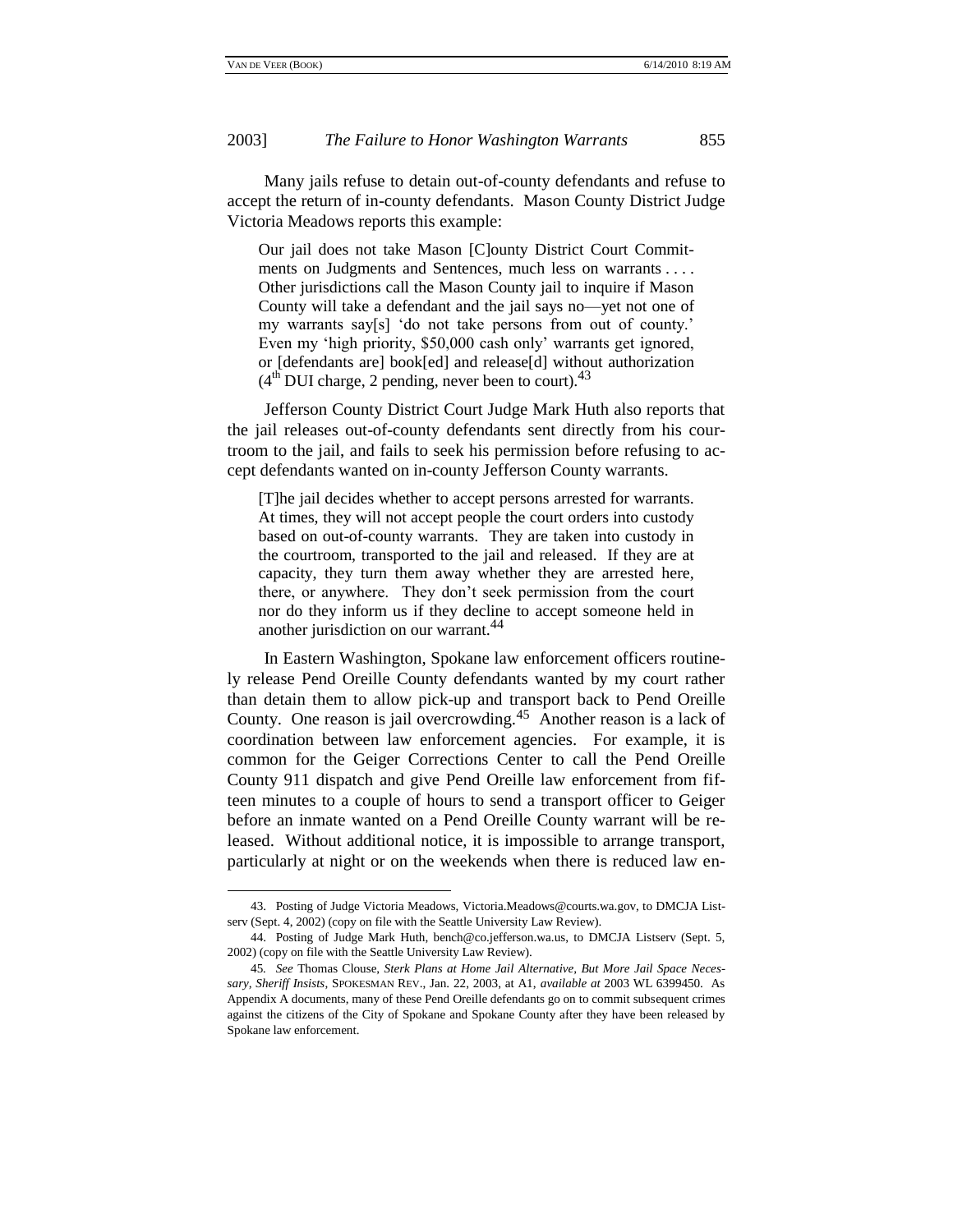forcement manpower, so the defendant is released in Spokane County.<sup>46</sup> Not once have I been notified that a defendant wanted on a Pend Oreille warrant is being released.<sup>47</sup>

Many municipalities contract with the local county jail to incarcerate municipal misdemeanor defendants.<sup>48</sup> This arrangement provides a further opportunity for failure to honor municipal misdemeanor and gross misdemeanor warrants.<sup>49</sup> Centralia Municipal Court Judge Merle Krouse explains as follows:

We do not have a jail in Centralia so we contract with the county. The sheriff has actually told me to take my business elsewhere if I don't like what goes on. He feels he has no requirement to take our defendants. We have had numerous occasions when *served* warrants have not been removed from the system only to have the defendant arrested again on the warrant upon release from jail. Or, . . . [a defendant] sits in the jail for a week on a warrant before we are even told the defendant is there.<sup>50</sup>

The Spokane County jail also refuses to accept the return of Spokane municipal defendants arrested in neighboring counties on a Spokane municipal warrant, including those wanted for serious gross misdemeanors. This is because, contrary to the intent of the Spokane municipal judge that issued the warrant, City of Spokane law enforce-

<sup>46.</sup> Lincoln County, Washington, District Court Judge Joshua Grant confirms that this is also the situation with Lincoln County defendants.

<sup>47.</sup> Judge Marler sums up the frustration:

Even in the face of the State's current funding crisis, we [limited jurisdiction judges] must determine and pursue an appropriate strategy that will allow our branch of government to function at an acceptable level of performance. Part of that must involve giving lawful orders of the court (warrants) meaning throughout the state. This idea of ‗nonextraditable' warrants within our own state—or even within a county—makes a mockery of our justice system. The notion that a jail supervisor, chief of police, or sheriff can ignore a court-ordered warrant and walk someone out the door without so much as notifying the originating jurisdiction that they have done so is intolerable.

Posting of DMCJA President Dirk Marler to DMCJA Listserv (Dec. 18, 2001) (copy on file with the Seattle University Law Review).

<sup>48.</sup> Municipal court commitments "shall be to the county jail." WASH. REV. CODE § 35.20.250 (1990).

<sup>49.</sup> There is a trend in Washington toward the separation of county and municipal courts into different jurisdictions. Aaron Corvin, *In Brief—King County: 16 Cities Must Develop Court Systems by 2005*, TACOMA NEWS TRIB., Feb. 15, 2003, at B02, *available at* 2003 WL 3512224; Jim Haley, *Cities' Shared Court Questioned*, EVERETT HERALD, Feb. 19, 2003, at B02, *available at* http://www.heraldnet.com/Stories/03/2/19/16456235.cfm. The fragmentation of once-unified court systems will likely exacerbate the warrant problem.

<sup>50.</sup> Posting of Judge Merle Krouse, Merle.Krouse@courts.wa.gov, to DMCJA Listserv (Sept. 25, 2002) (emphasis in original; copy on file with the Seattle University Law Review). The problem of city-county transport of prisoners is compounded in large jurisdictions like King County, Washington, where numerous municipal law enforcement agencies must coordinate the arrest and transport of prisoners to the county facility.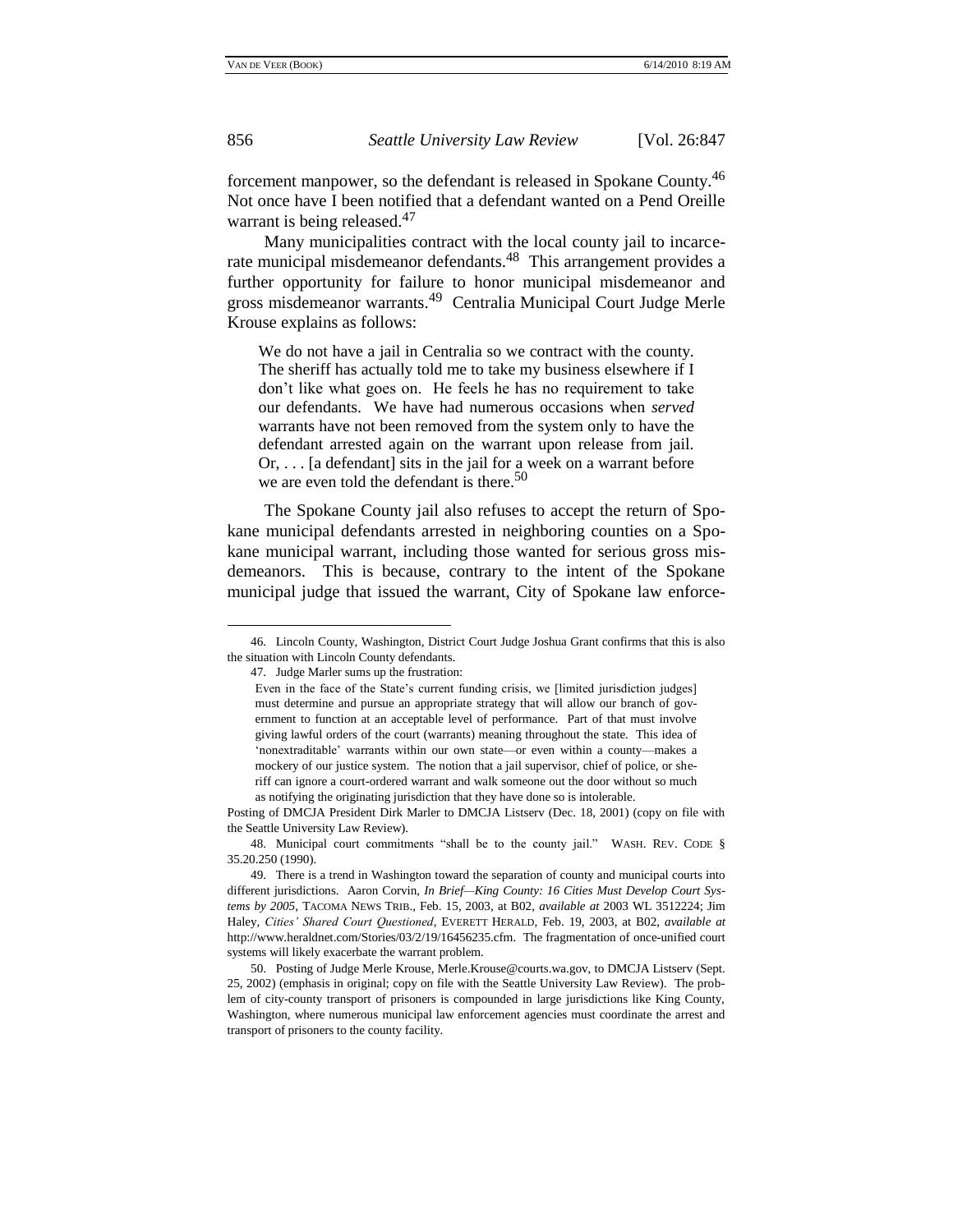### 2003] *The Failure to Honor Washington Warrants* 857

ment has a policy of entering all Spokane municipal warrants into the system as Spokane County-only. This means that municipal defendants are only arrested on the warrant if picked up within Spokane County. As a result, Spokane defendants picked up in Pend Oreille County are not returned to Spokane, but released in Pend Oreille County.<sup>51</sup>

However justified the reason, the cumulative result of law enforcement's unilateral choice to ignore misdemeanor and gross misdemeanor warrants is that the judicial branch of government is bypassed, as the executive branch usurps the judicial function of determining whom to release and under what conditions. This unilateral course of conduct leads to the harms detailed below.

## IV. WASHINGTON LAW DOES NOT GRANT AUTHORITY TO DISTRICT COURT JUDGES TO COMPEL LAW ENFORCEMENT TO COMPLY WITH WASHINGTON'S MANDATORY-ARREST WARRANT LAW

A district court judge has statewide jurisdiction over warrants issued by his or her court. However, the traditional contempt sanction for willful failure to serve the warrant is not available to the judge when law enforcement's noncompliance is caused by jail overcrowding, the intervening order of another court, or statutory requirements.

A district judge does not have jurisdiction over defendants arrested within the jurisdiction who are wanted only on out-of-jurisdiction warrants. This means the local judge cannot compel law enforcement to serve the out-of-jurisdiction warrant and transport the defendant back to the issuing jurisdiction. More importantly, under current law, the judge cannot prevent the release of out-of-jurisdiction defendants into the local community or set terms and conditions of release designed to protect the community.

## *A. The Traditional Contempt Remedy for Willful Failure to Obey a Court Order Is Not Available Where the Failure to Serve a Warrant Is Due to Jail Overcrowding*

A district judge has jurisdiction over misdemeanors and gross misdemeanors that originate within the county.<sup>52</sup> Specifically, "The district court shall have jurisdiction: (1) concurrent with the superior court of all

<sup>51.</sup> I am unable to compel the return of the defendant to the issuing jurisdiction or set conditions of release to protect my local community because a court of limited jurisdiction does not have jurisdiction over out-of-jurisdiction criminal cases. WASH. REV. CODE § 3.66.060(1) (Supp. 2002).

<sup>52.</sup> *Id.* "When a court of limited jurisdiction has authority to hear a particular case, the court has statewide criminal process power. However, the statewide criminal process power of a court of limited jurisdiction applies only when the court has jurisdiction to hear the resulting case. Thus, an arrest warrant or summons should not be issued by a district court in one county for an offense which is alleged to have occurred in another county." Ferguson, *supra* note 9, § 3133.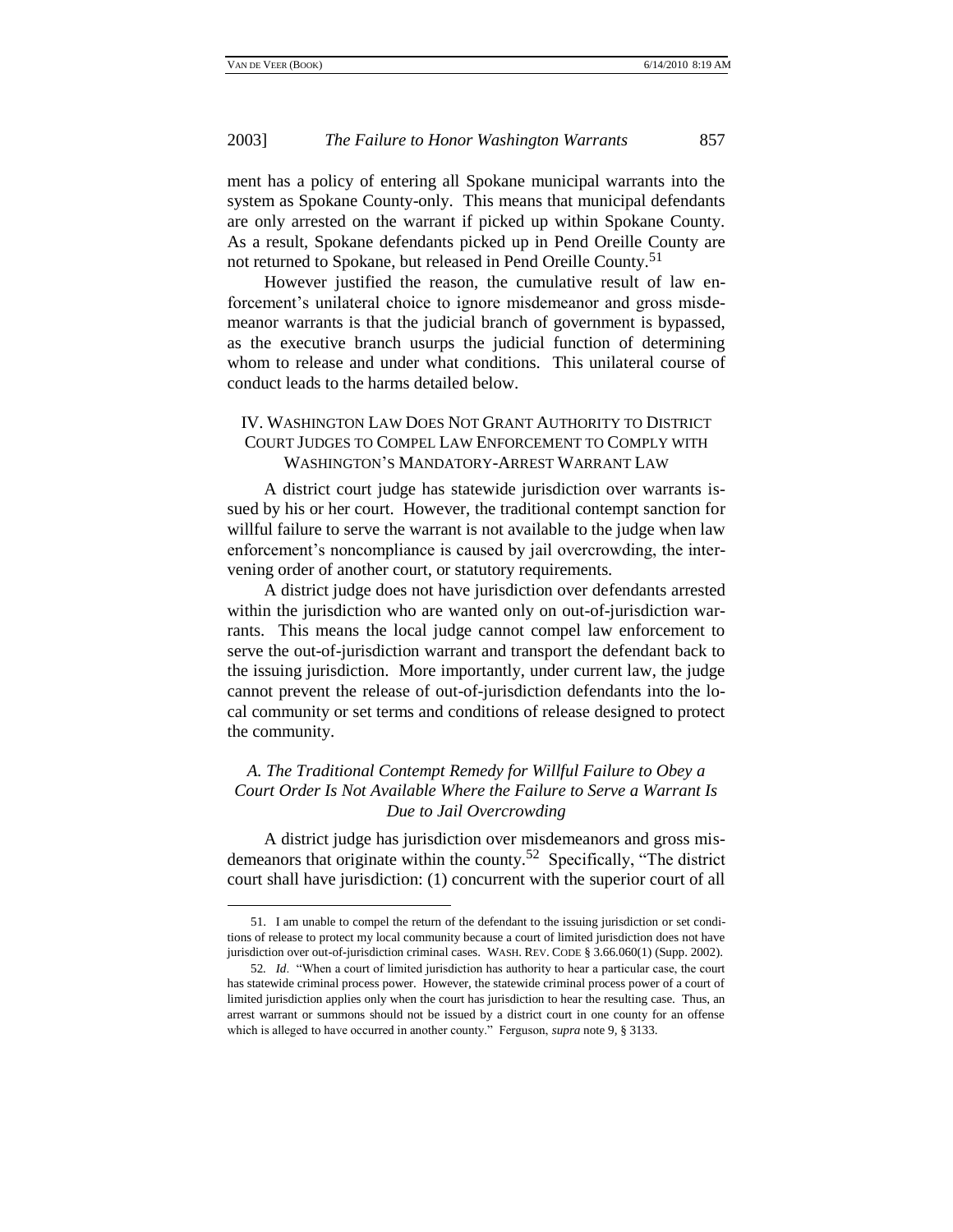misdemeanors and gross misdemeanors committed in their respective counties and of all violations of city ordinances.<sup> $.53$ </sup> A district judge that issues a warrant retains jurisdiction over both the criminal offense and the defendant.<sup>54</sup> The failure to serve a warrant, like the failure to obey any court order, can lead to a finding of contempt.

A district judge may impose sanctions for contempt of court.<sup>55</sup> ―Contempt of court‖ includes the disobedience of any lawful order or process of the district court.<sup>56</sup> The court "may initiate a proceeding to impose a remedial sanction on its own motion or on the motion of a person aggrieved by a contempt of court in the proceeding to which the contempt is related."<sup>57</sup> If the district judge finds the person failed or refused to perform an act within the person's power to perform, the court may find the person in contempt. The court may then impose "an order designed to ensure compliance with a prior order of the court."<sup>58</sup>

However, violation of a court order is not punishable if it was not within the party's power to comply.<sup>59</sup> Therefore, a law enforcement agency would have the opportunity to demonstrate that warrant compliance was impossible due to severe jail overcrowding or an intervening court order setting a jail population cap. The argument can also be made that more dangerous felony defendants must be given detention priority over misdemeanor defendants and, further, that out-of-county misdemeanor defendants can only be held if there is available cell space after local superior, district, and municipal court defendants are accommodated.<sup>60</sup>

The issuing judge would be placed in the difficult position of examining the jail and custody system of the jurisdiction where the warrant was not served in order to determine whether performance was possible and, perhaps, order the service of some or all misdemeanor and gross misdemeanor warrants. It is unlikely the superior court or federal court of that jurisdiction would allow a court of limited jurisdiction to issue contempt orders to law enforcement that could impact every level

<sup>53.</sup> WASH REV. CODE § 3.66.060(1) (Supp. 2002).

<sup>54</sup>*. Id.*

<sup>55.</sup> WASH. REV. CODE § 7.21.020 (1992).

<sup>56.</sup> WASH. REV. CODE § 7.21.010 (1992).

<sup>57.</sup> WASH. REV. CODE § 7.21.030(1) (Supp. 2003).

<sup>58.</sup> WASH. REV. CODE § 7.21.030(2)(c) (Supp. 2003).

<sup>59.</sup> Olson v. Allen, 14 Wash. 684, 45 P. 644 (1896); Rainier Nat. Bank v. McCracken, 26 Wash. App. 498, 615 P.2d 469 (1980).

<sup>60.</sup> However, it is arguable that a felony defendant wanted on a theft of property charge presents a greater danger than a multiple DUI probation violator who will still be driving if the gross misdemeanor warrant is not honored. "One of those skewed priorities is the widely held perception among keepers of the jails that every felony is inherently more important than every misdemeanor or gross misdemeanor." Posting of Judge Dirk Marler to DMCJA Listserv (Dec. 18, 2001) (copy on file with the Seattle University Law Review).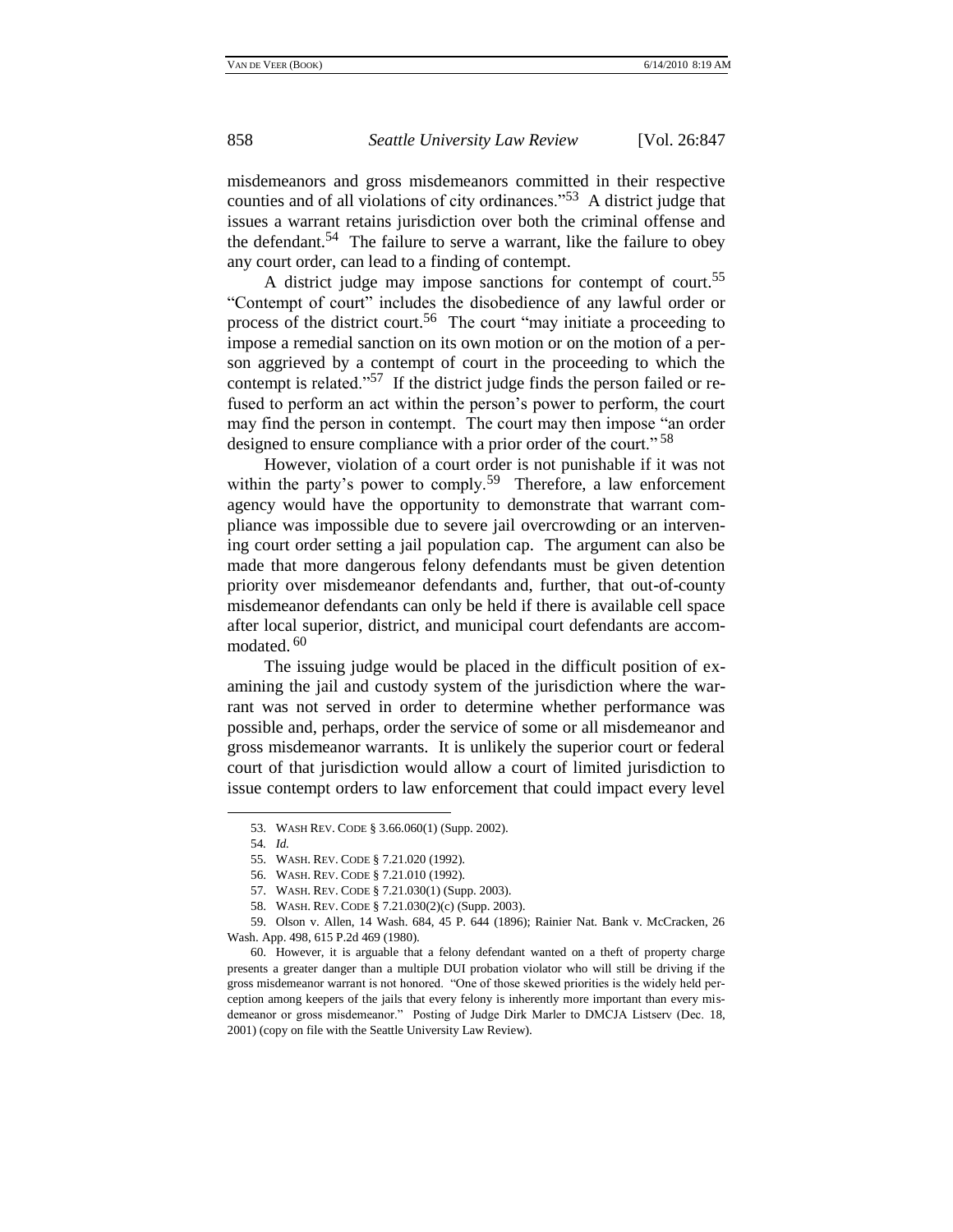of the judiciary.<sup>61</sup> For this reason, a contempt proceeding will not succeed except in a situation of obvious disregard of a court's arrest warrant where overcrowding or jail conditions are not a factor.

There are no Washington cases dealing with judicial-executive branch disagreements over the release of prisoners. However, *Gates v. Municipal Court of Orange County* centered on a dispute between the presiding judge of California's Orange County Municipal Court and former Sheriff Bill Gates over the release of misdemeanor prisoners.<sup>62</sup>

In the 1970s, a federal court judge ruled that overcrowding at the Orange County Jail violated the cruel and unusual punishment clause of the United States Constitution and ordered changes.<sup>63</sup> In 1985, the federal judge found Sheriff Gates to be in contempt to the tune of \$50,000 for failing to adequately address the problem.<sup>64</sup>

In response, the Orange County Sheriff's Department promptly instituted a cite-and-release program for pretrial misdemeanor arrestees. In developing the program, Gates was unaware that the California Penal Code prohibited citation in lieu of arrest for persons arrested for misdemeanors involving violence.<sup>65</sup> The presiding judge of the Central Orange County Municipal Court brought Sheriff Gates' violation of California's pretrial release law to his attention.<sup>66</sup>

Within two months, Sheriff Gates revised his Department's citeand-release policy in a way that complied with both the federal court mandate and the California Penal Code. In other words, the presiding judge successfully compelled law enforcement through informal means to change its release procedures in spite of jail overcrowding and a conflicting federal ruling.

The presiding Orange County district judge was still not satisfied, and initiated contempt proceedings against Sheriff Gates for citing and releasing eighteen people during the two-month period after Gates learned he was violating the California Penal Code, but before the revised policy was fully implemented. The presiding judge found Sheriff Gates to be in contempt, fined him \$17,000, and sentenced him to thirty days in jail. $67$ 

<sup>61.</sup> This would be particularly true where there is current federal litigation or a consent decree relating to jail population caps.

<sup>62.</sup> Gates v. Mun. Court for Dist. of Orange County, 9 Cal. App. 4th 45, 11 Cal. Rptr. 2d 439 (1992).

<sup>63.</sup> Stewart v. Gates, 450 F. Supp. 583, 590 (C.D. Cal. 1978).

<sup>64</sup>*. Gates*, 9 Cal. App. at 49.

<sup>65</sup>*. Id*.

<sup>66</sup>*. Id*. at 49–50.

<sup>67</sup>*. Id.* at 51. *Cf.* Kent County Prosecuting Attorney v. Kent County Circuit Judges, 110 Mich. App. 404, 313 N.W.2d 135 (1981) (holding that a court is without jurisdiction to *sua sponte*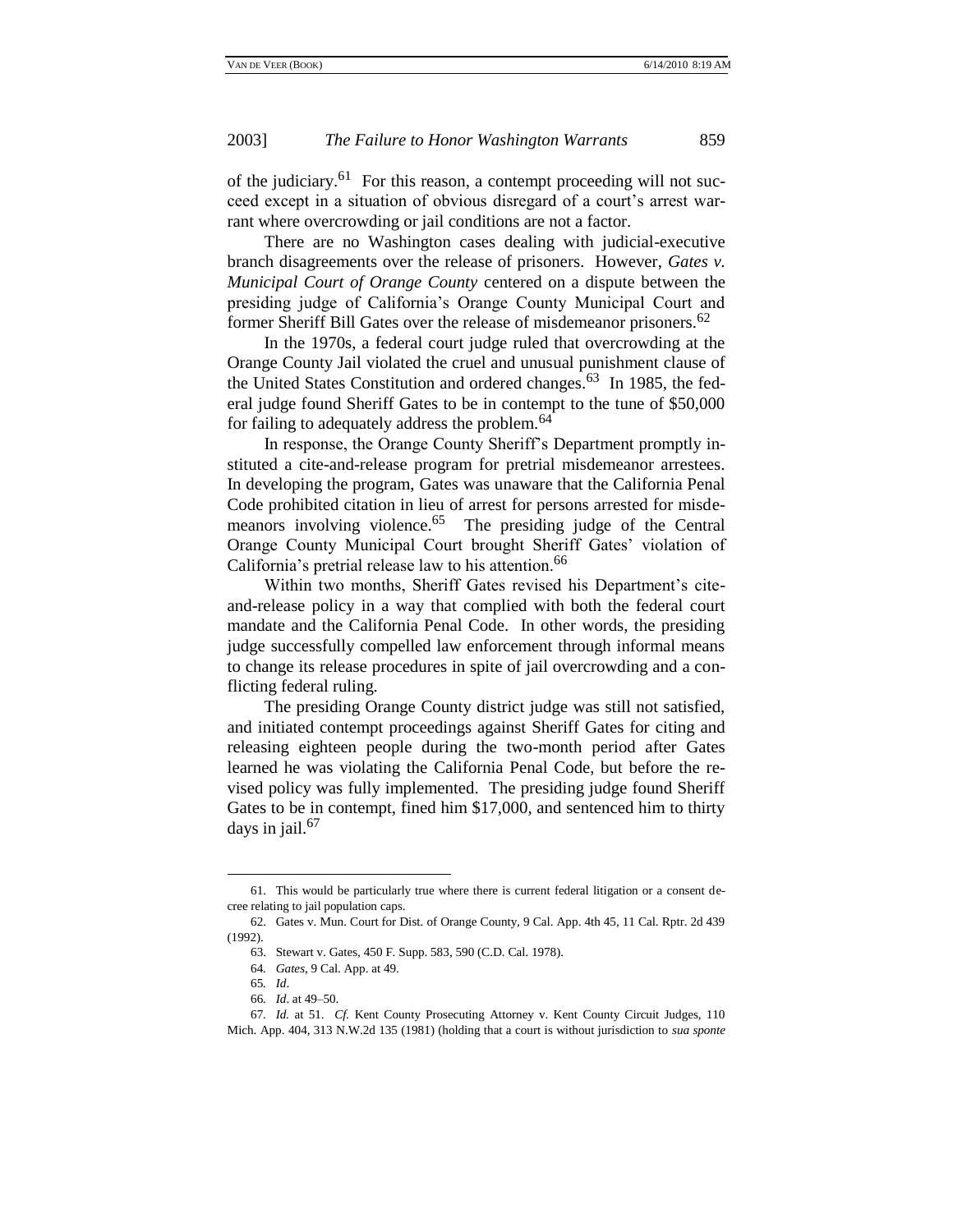The California Court of Appeals reversed the finding of contempt, ruling that there was no willful violation. The Court of Appeals further chided the presiding judge for not working with other courts and law enforcement to address the problem:

The County of Orange is responsible for incarcerating individuals involved in the judicial systems of five municipal courts and the superior court. For one municipal court to insist on priority jailing for its prisoners must, of necessity, act as a limitation on the other four municipal courts' ability to function. We hope the Presiding Judge of the Orange County Superior Court will take a leadership role in consulting with all of the county municipal courts and sheriff in dealing with a problem which will only become more complicated in coming years. In an era of shrinking funds for public facilities, additional jail capacity to meet the needs of Orange County may be realized only in the distant future.<sup>68</sup>

*Gates* stands for the proposition that a contempt proceeding brought by a judge of limited jurisdiction over prisoner release due to jail overcrowding will not succeed.<sup>69</sup>

## *B. The Local District Judge Does Not Have Jurisdiction Over Misdemeanor and Gross Misdemeanor Cases That Originate in Another Jurisdiction*

Because a district judge only has jurisdiction over criminal cases that originate within the county, the local judge cannot take control over cases that originate elsewhere and, therefore, cannot set terms and conditions of release for out-of-county defendants.<sup>70</sup>

Without jurisdiction, the local judge does not have contempt authority over a local law enforcement agency that refuses to arrest and return an out-of-county defendant to the issuing jurisdiction. This is because a court order on contempt is void where the court lacks jurisdic-

order periodic release of prisoners where there is no adverse proceeding or case in controversy in order to determine that jail was in imminent danger of overcrowding).

<sup>68</sup>*. Gates*, 9 Cal. App. at 59.

<sup>69</sup>*. See also* Bd. of Supervisors v. Superior Court of San Diego County, 33 Cal. App. 4th 1724, 39 Cal. Rptr. 2d 906 (1995) (holding that county supervisors and the sheriff did not violate court-imposed consent decree capping jail population by reducing sheriff's budget in response to county budgetary limitations).

<sup>70.</sup> WASH. REV. CODE  $\S 3.66.060(1)$  (Supp. 2002). "When a court of limited jurisdiction has authority to hear a particular case, the court has statewide criminal process power. However, the statewide criminal process power of a court of limited jurisdiction applies only when the court has jurisdiction to hear the resulting case. Thus, an arrest warrant or summons should not be issued by a district court in one county for an offense which is alleged to have occurred in another county." Ferguson, *supra* note 9, § 3133.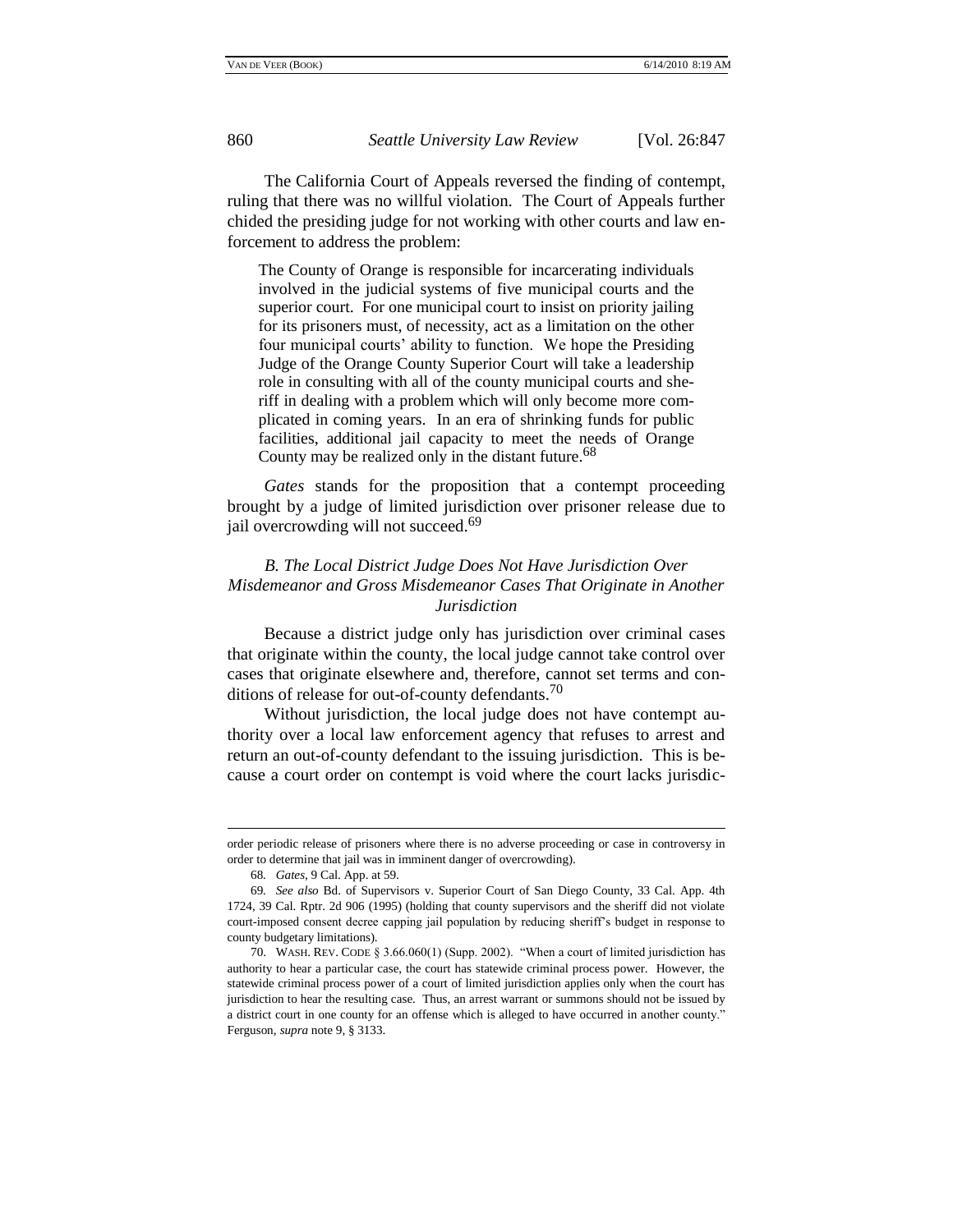tion over the parties or the subject matter.<sup>71</sup> The local district judge can only watch as the executive branch releases out-of-county defendants into the community without community safety protections afforded by judicial review.

A good example of the uncontrolled release of dangerous out-ofcounty defendants is Mr. Davis, who presents a criminal history that includes twenty-one felony and misdemeanor convictions for offenses including Burglary, Criminal Trespass, Assault, Resisting Arrest, Theft, Pedestrian Interference, and Disorderly Conduct. Mr. Davis served a probation violation sentence in the Pend Oreille County jail, and at the time of release had two outstanding Spokane Municipal Court warrants for Driving Under the Influence and Hit and Run Unattended. Unfortunately, Mr. Davis was released in Pend Oreille County because the City of Spokane placed a limit on its warrants to in-county only.<sup>72</sup>

In my experience, law enforcement ignores out-of-jurisdiction warrants as the path of least resistance to dealing with jail overcrowding, poor transport coordination, and budget constraints. The local judge cannot compel compliance, and the judge who has jurisdiction is unaware that this is occurring. It is also my opinion that more serious gross misdemeanors are also more readily ignored when the offense is out-of-county.

In 2000, the Washington Legislature attempted to partially address the problem by allowing district courts "to take recognizance, approve bail, and arraign defendants held within its jurisdiction on warrants issued by other courts of limited jurisdiction when those courts are participating in a [pilot] program established under RCW [section]  $2.56.160.^{973}$ 

The administrator for the courts shall establish a pilot program for the efficient state-wide processing of warrants issued by courts of limited jurisdiction. The pilot program shall contain procedures and criteria for courts of limited jurisdiction to enter into agreements with other courts of limited jurisdiction throughout the state to process each other's warrants when the defendant is within the processing court's jurisdiction. The administrator for the courts shall establish a formula for allocating between the court processing the warrant and the court that issued the warrant any

<sup>71.</sup> State v. Turner, 98 Wash. 2d 731, 658 P.2d 658 (1983).

<sup>72.</sup> City of Spokane v. Davis, Nos. M65325 & M65735 (Spokane Mun. Ct. filed Feb. 22, 2003); Pend Oreille County v. Davis, No. CR1765 (Pend Oreille Dist. Ct. filed June 18, 1998). The City of Spokane has even refused to accept the return of its defendants when Pend Oreille law enforcement offers to transport the defendant. The result is that the breakdown of the criminal justice system in a large, urban jurisdiction harms smaller, rural jurisdictions.

<sup>73.</sup> WASH REV. CODE § 3.66.060(6) (Supp. 2003).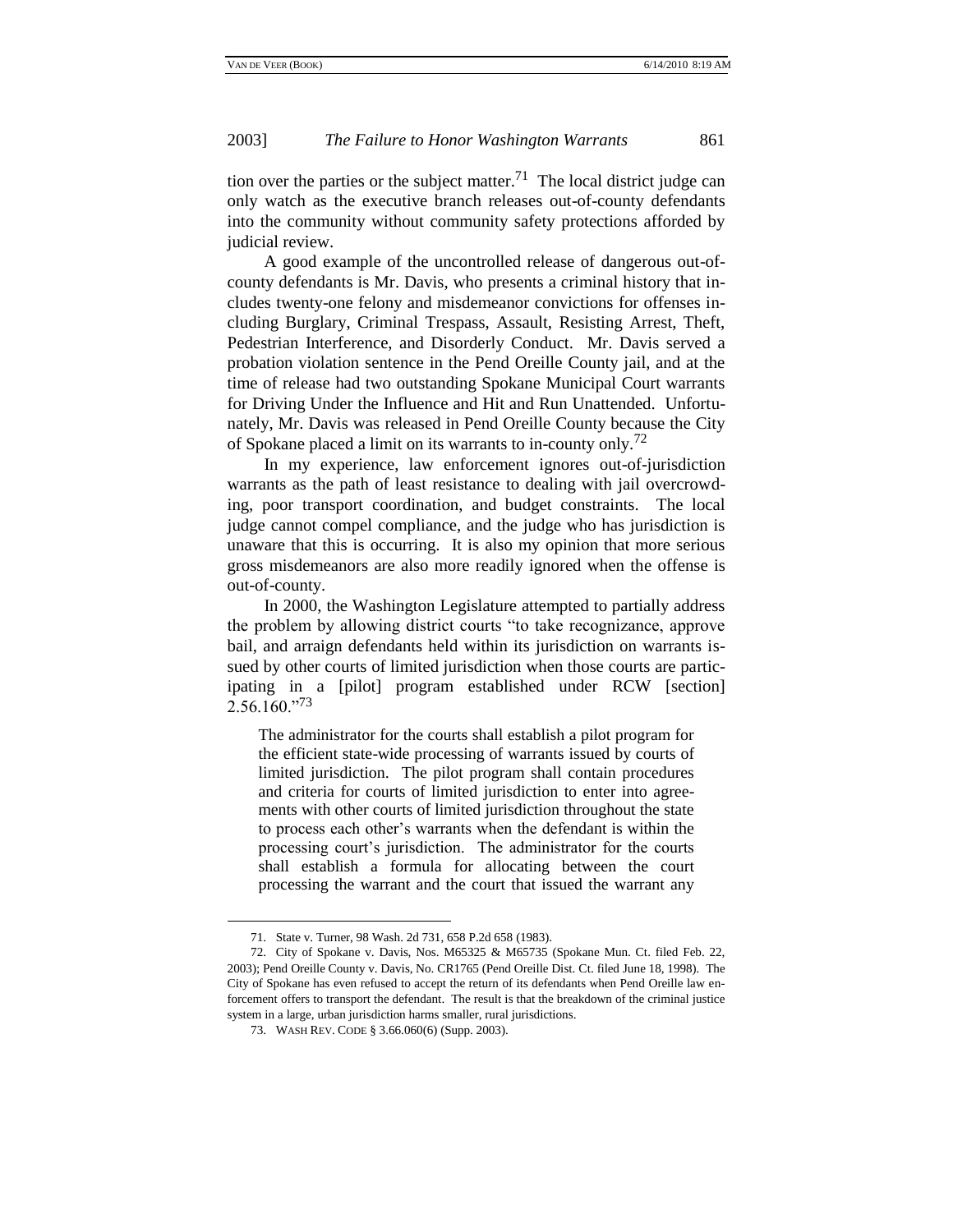moneys collected and costs associated with the processing of warrants.<sup>74</sup>

To date, no pilot program has been established. In reality, a voluntary warrant-processing arrangement between courts will not solve a problem that stems from jail overcrowding and lack of coordination between law enforcement agencies. In addition, it is difficult to coordinate warrant processing with other courts when the courts are not notified as law enforcement refuses to arrest on a warrant or unilaterally releases a defendant.

## V. THE RESULTS OF FAILING TO SERVE MANDATORY-ARREST MISDEMEANOR AND GROSS MISDEMEANOR WARRANTS

Failing to serve misdemeanor and gross misdemeanor warrants increases criminal justice costs, threatens public safety, creates the potential for substantial government liability, and fosters disrespect for the criminal justice system among criminal defendants.

#### *A. Increased Cost to the Criminal Justice System*

The release of defendants with outstanding misdemeanor and gross misdemeanor warrants substantially increases the number of criminal cases statewide and multiplies the number of outstanding warrants. For example, thirty-six Pend Oreille County defendants who were stopped by law enforcement were charged with thirty-eight additional criminal offenses after law enforcement failed to arrest on the Pend Oreille County warrant.<sup>75</sup> These subsequent offenses include six felonies, nineteen gross misdemeanors, and thirteen misdemeanors.<sup>76</sup> One hundred percent of the felonies and eighty-nine percent of the gross misdemeanors were committed in the city or county of Spokane after Spokane law enforcement failed to honor the Pend Oreille County warrants.<sup>77</sup> These thirty-six Pend Oreille defendants, originally wanted on forty-five Pend Oreille County warrants, continued on to accumulate twenty-six additional warrants in other jurisdictions *after* law enforcement had failed to honor the Pend Oreille warrants. That is a fifty-eight percent increase in the number of outstanding warrants for those defendants.

With over fifty-five thousand Washington defendants wanted on two or more warrants, the inference is clear: failing to arrest on the first

<sup>74.</sup> WASH. REV. CODE § 2.56.160 (Supp. 2003).

<sup>75.</sup> Appendix A. Subsequent criminal charges are designated in boldface for each defendant. Seventeen of the thirty-six defendants, or forty-seven percent, went on to commit additional offenses.

<sup>76</sup>*. Id*.

<sup>77</sup>*. Id.*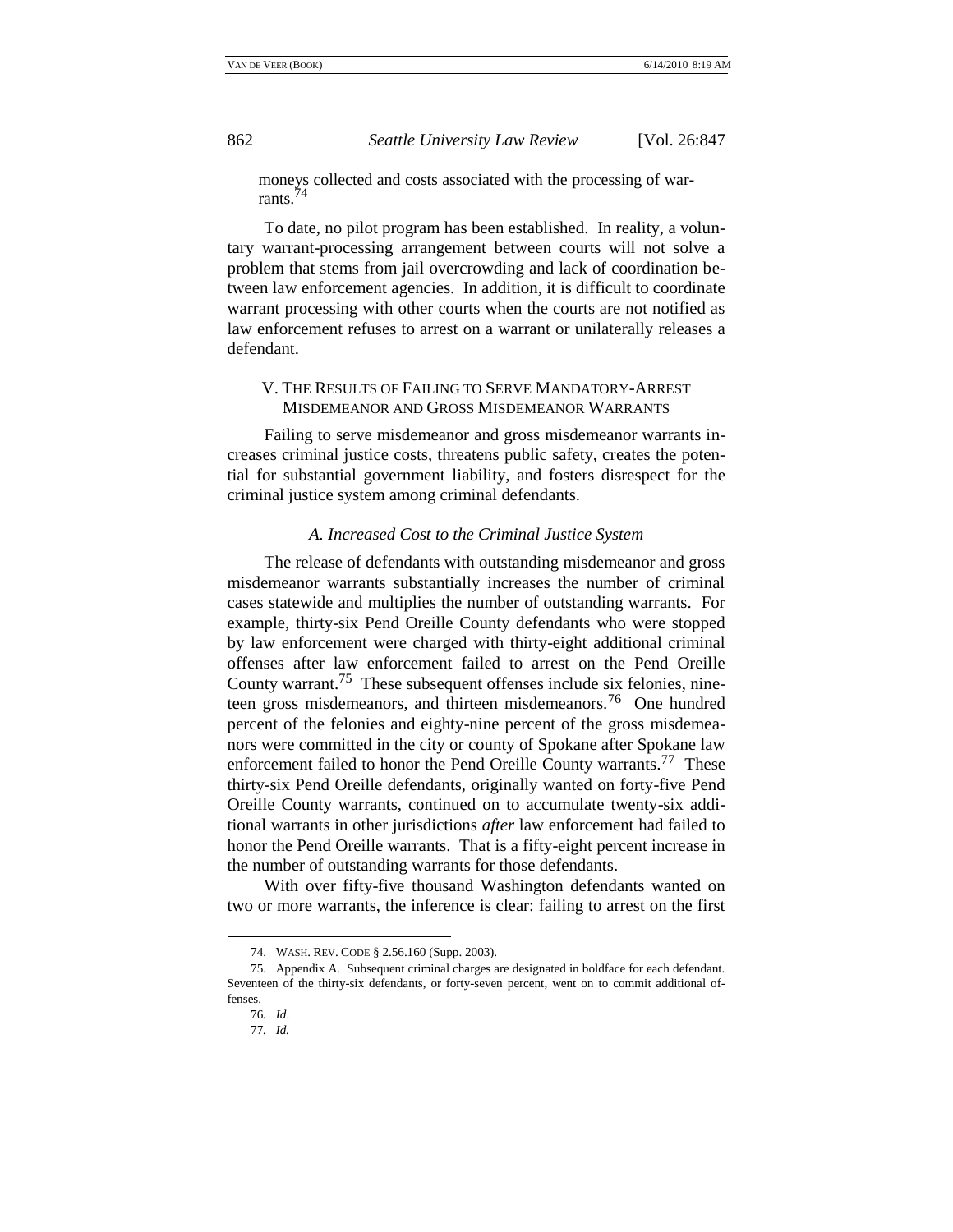## 2003] *The Failure to Honor Washington Warrants* 863

warrant provides the unfettered opportunity for additional criminal conduct leading to additional warrants.<sup>78</sup>

For each criminal offense committed after law enforcement fails to arrest on an outstanding warrant, there is the cost of arrest, booking, incarceration, prosecution, public defense, court costs, and probation.<sup>79</sup> There is also the undocumented cost to victims.

Consider the added criminal justice costs just one defendant can create while outstanding warrants are ignored.<sup>80</sup> In 1998, a Pend Oreille warrant was issued after a defendant failed to appear for a pretrial hearing on a DUI charge. Over the next three years, this defendant was charged with Possession of Marijuana, Possession of Drug Paraphernalia, DWLS 2, and DUI in Spokane District and Municipal Courts.<sup>81</sup> Each new criminal offense occurred while the Pend Oreille warrant was outstanding. On each occasion the defendant was adjudicated without being transported back to Pend Oreille County and remained free to commit additional crimes in Spokane. The result, in my estimate, is thousands of dollars in additional Spokane County criminal justice costs.<sup>82</sup>

There is, of course, no way to guarantee that future criminal conduct will be prevented as the result of the enforcement of all outstanding warrants. However, when a defendant is arrested on the first warrant, it is much more likely that subsequent crimes will be deterred or avoided because of the arrest, transport, incarceration, and subsequent conditions of release or probation imposed as a result of the criminal offense. It is also safe to say that when warrants are not enforced, a clear message is

<sup>78.</sup> Statistics as of August 2002, provided by way of a data request to the Office of the Administrator for the Courts DISCUS database search.

<sup>79.</sup> The Office of the Administrator for the Courts does not keep figures relating to cost per criminal case. Local courts generally do not keep such figures. However, I estimate that approximately seventy percent of the resources of the Pend Oreille District Court are employed handling criminal matters (as opposed to civil matters, infractions, and small claims). Applying this figure to the 2002 court budget, the cost to the court is \$428.50 per misdemeanor case (on file with the Seattle University Law Review).

<sup>80.</sup> State v. Dixon, No. CR1635 (Pend Oreille Dist. Ct. filed May 9, 1998).

<sup>81.</sup> City of Spokane v. Dixon, No. M14472 (Spokane Mun. Ct. filed Jan. 14, 1999); Spokane County v. Dixon, No. CR39681 (Spokane Dist. Ct. filed May 18, 2000); City of Spokane v. Dixon, No. M46291 (Spokane Mun. Ct. filed Nov. 12, 2001).

<sup>82.</sup> By way of comparison, Utah's Third District Court Judge Michael Hutchings reports that it costs \$2,157 to arrest, book in jail, release from jail, process paperwork in the police department, District Attorney's office and the courts for one drug defendant who is released CDR [consent decree release] and fails to appear in court. Thus, when the defendant is CDR'd and fails to appear in court, the time and money of everyone involved really is wasted.

Judge Michael L. Hutchings, *Another Vietnam: Salt Lake's War on Crime*, 9-NOV UTAH B. J. 32, 34 (Nov. 1996).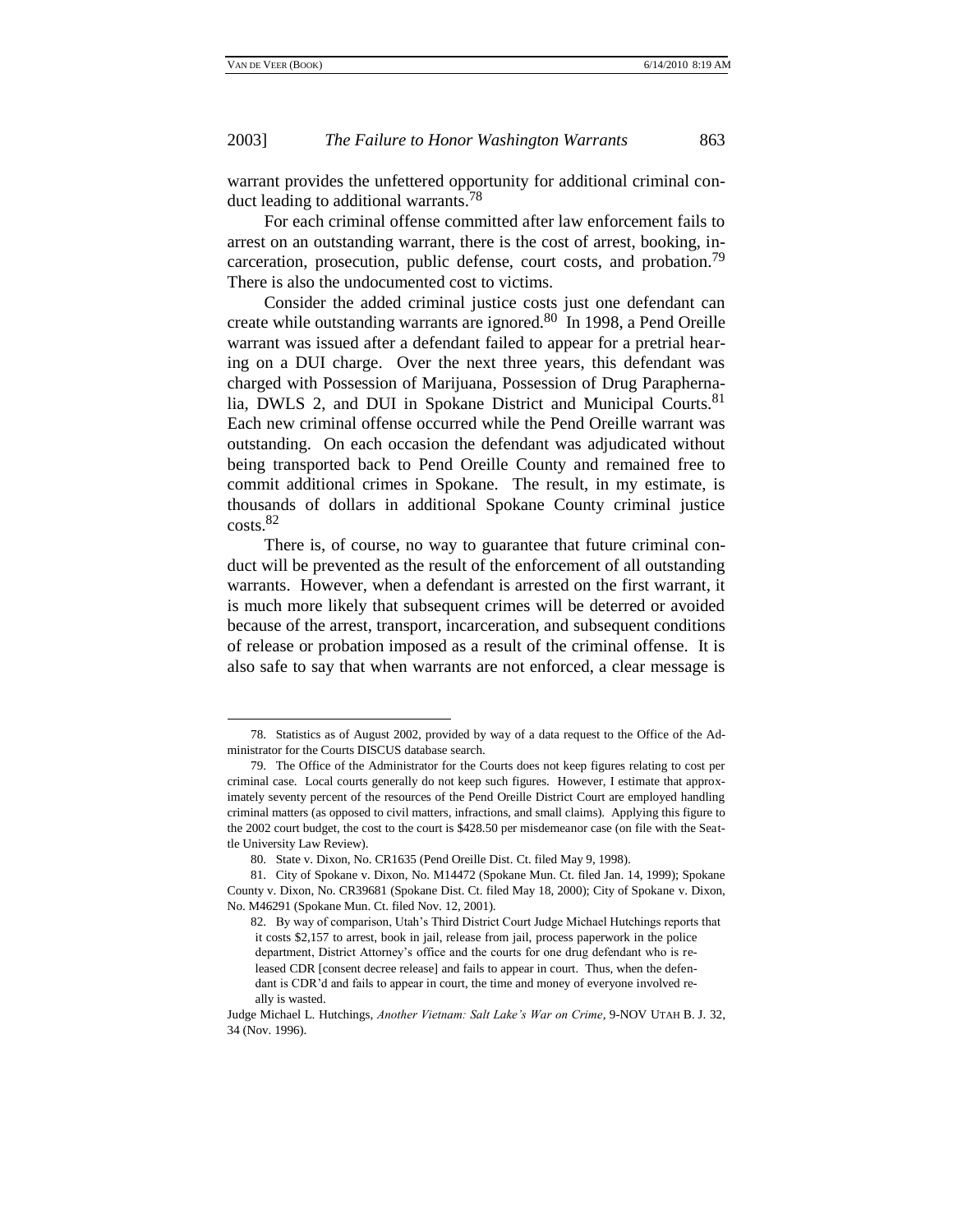864 *Seattle University Law Review* [Vol. 26:847

sent that criminal conduct will be ignored and probation violations such as aborting treatment or failing to make restitution will not be enforced.

#### *B. Increased Threat to Public Safety*

As already shown, a significant percentage of criminal defendants go on to commit additional crimes when out-of-county warrants are not enforced.<sup>83</sup> Many of these criminal misdemeanants do not present a great hazard to public safety. Their offenses may include fishing without a license or driving with a suspended license due to nonpayment of fines.<sup>84</sup>

On the other hand, defendants charged with certain gross misdemeanors present a significant threat to society. Two common examples are the multiple DUI defendant who has violated probation or been charged with another DUI, and the domestic assault defendant who has violated a no contact order. $85$  The failure to take these more serious gross misdemeanor defendants into custody, whether on a pending charge or for violation of probation, provides the opportunity for serious injury or death in a subsequent alcohol-related driving accident, escalated domestic assault, or some other crime of violence.

#### *C. Government Tort Liability*

The stage is set for substantial government liability when law enforcement agencies fail to serve Washington warrants, however justified the reason. This is because law enforcement loses the protection afforded under the public duty doctrine, and the government becomes subject to substantial tort liability for subsequent injuries caused by criminal defendants as a proximate result of the failure to arrest, detain, and transport on an outstanding warrant. In addition, by failing to return the defendant to the court, the government loses the opportunity for a judge to set conditions of release that not only protect the public, but also screen the government from tort liability because judges are afforded judicial immunity for decisions performed within their judicial capacity.

<sup>83</sup>*. See* Appendix A, Nos. 4, 8, 20, 24, 25, 32, 33, and 36 for examples of where failure to honor a Pend Oreille County warrant places the other community at risk and provides the potential for significant government liability. Thirty-six Pend Oreille County defendants were charged with thirty-eight additional criminal offenses, including six felonies and nineteen gross misdemeanors.

<sup>84.</sup> WASH. REV. CODE § 77.15.380 (Supp. 2003) (fishing without a license); WASH REV. CODE § 46.20.342(1)(c) (Supp. 2003) (third degree driving while license suspended).

<sup>85.</sup> In Spokane County alone, there are over 2,500 arrest warrants for drunk drivers who have failed to show up for court or failed to comply with conditions of sentence. *Officers Target DUI Scofflaws*, SPOKESMAN REV., Mar. 13, 2001, at B2, *available at* 2001 WL 7048102.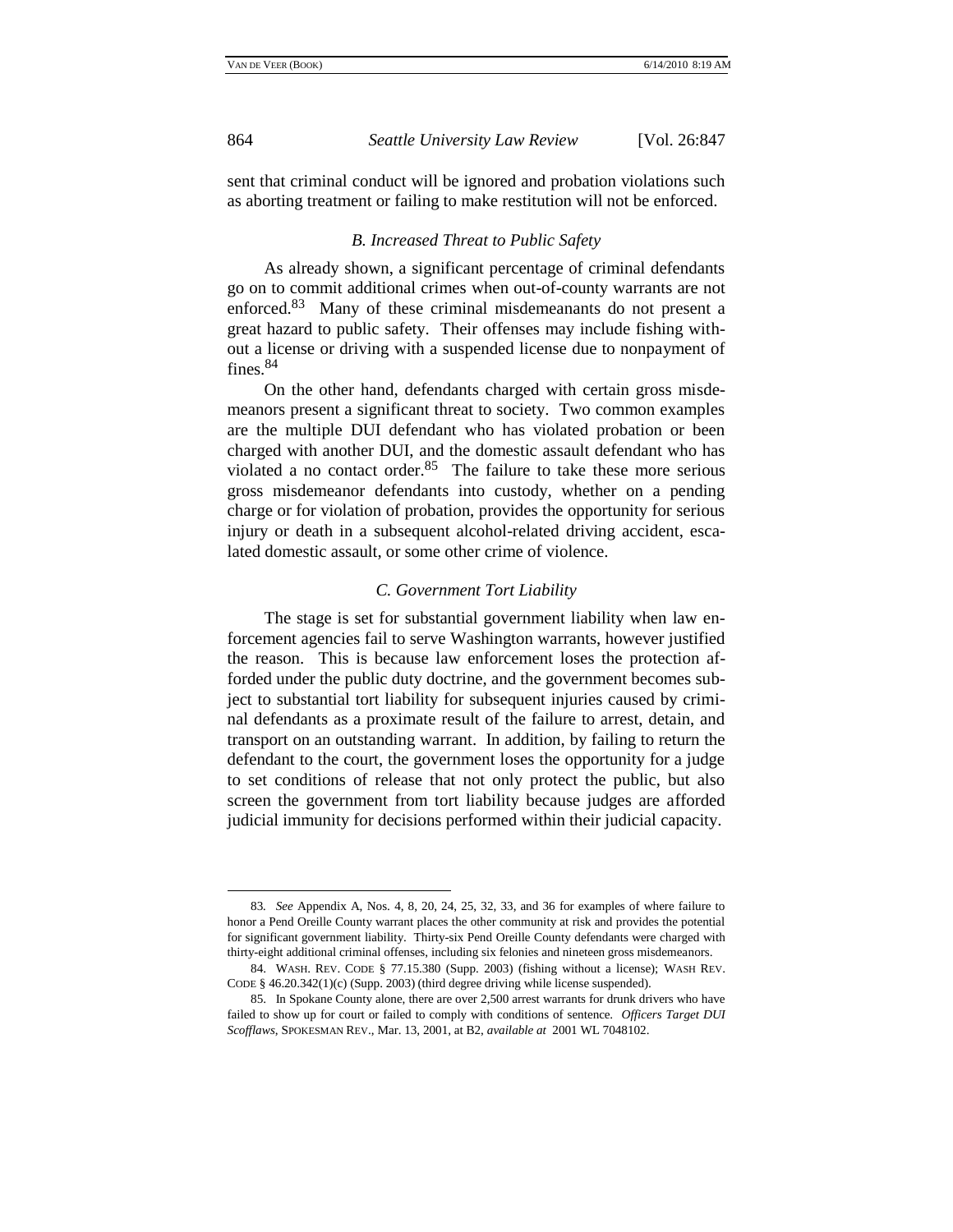#### 1. Public Duty Doctrine

Generally, a public officer is answerable to private persons injured as a result of the "negligent performance of the officer's imperative or ministerial duties."86 However, Washington has adopted the public duty doctrine "for application in tort cases against state entities."<sup>87</sup> Under this doctrine, if the duty breached by a governmental entity is merely the breach of an obligation owed to the public in general, then a cause of action will not lie for any individual injured as a result of the breach of that duty.<sup>88</sup> "Stated another way, a governmental duty to all is a duty to no one." $89$ 

Although the issue has yet to be addressed in Washington, government entities will likely not be shielded from tort liability by the public duty doctrine after law enforcement fails to arrest and serve a misdemeanor or gross misdemeanor warrant.<sup>90</sup> This is because ignoring a mandatory arrest warrant triggers the "failure to enforce" exception to the public duty doctrine.

A duty is imposed under the failure to enforce exception when the following elements are met:

(1) government agents responsible for enforcing statutory requirements possess actual knowledge of a statutory violation; (2) they fail to take corrective action; (3) a statutory duty to take corrective action exists; and (4) the plaintiff is within the class the statute intended to protect. The burden of establishing each of the elements is on the plaintiff.<sup>91</sup>

In *Bailey v. Town of Forks*, <sup>92</sup> a police officer with the Town of Forks contacted a visibly intoxicated man relating to an altercation at a nearby lounge. The officer then allowed the man to get behind the wheel of his truck and drive away. Shortly after, the driver collided with a motorcycle, killing the motorcyclist and seriously injuring the

<sup>86.</sup> Dever v. Fowler, 63 Wash. App. 35, 45, 816 P.2d 1237, 1242 (1991).

<sup>87.</sup> David K. DeWolf & Keller W. Allen, *Tort Law and Practice*, *in* 16 WASH. PRAC. § 14.7 (2d ed. 2002).

<sup>88</sup>*. Id*.

<sup>89</sup>*. Id.*

<sup>90</sup>*. See* City of San Antonio v. Duncan, 936 S.W.2d 63 (Texas 1996) (holding that an issue of fact existed whether officers had ministerial rather than discretionary duty to arrest motorist on a warrant where the motorist subsequently exited the vehicle then was struck and killed); *cf.* Wongittilin v. Alaska, 36 P.3d 678 (Alaska 2001) (holding that Alaska Criminal Rule 4, which states that a "warrant shall be executed," merely defines authority of officer to arrest but does not impose a duty to act, and ALASKA STAT. § 18.65.080 was permissive in that a state trooper "may" execute a warrant).

<sup>91.</sup> DeWolf & Allen, *supra* note 87, § 14.11.

<sup>92.</sup> Bailey v. Town of Forks, 108 Wash. 2d 262, 737 P.2d 1257 (1987) (citing WASH REV. CODE § 70.96A.120(2)).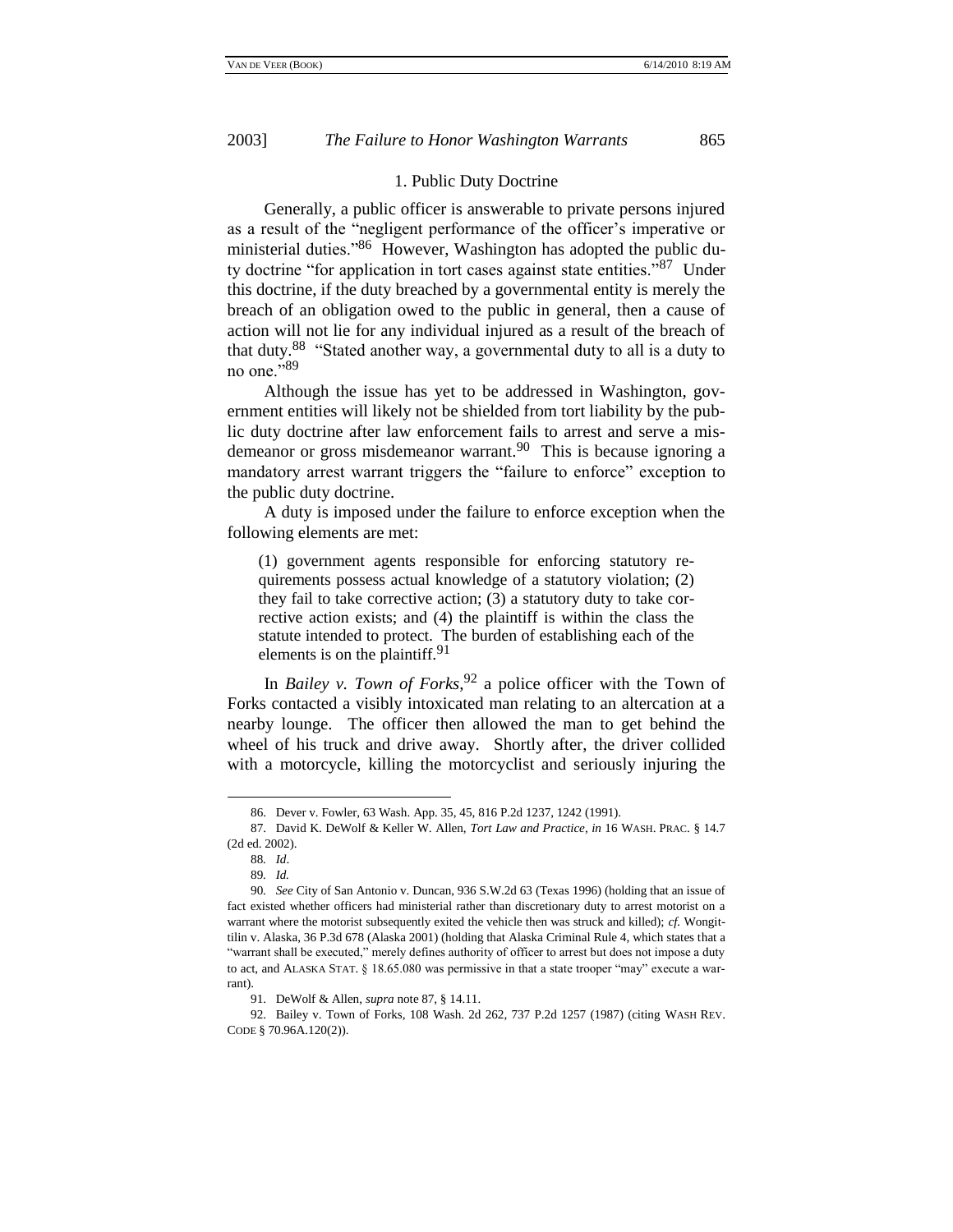motorcyclist's passenger, Patti Bailey. At the time, Washington statutes provided a criminal sanction for driving under the influence of alcohol and required that a policeman take into custody a publicly intoxicated individual.<sup>93</sup>

The Washington Supreme Court held that the facts as alleged by Ms. Bailey satisfied all three requirements of the failure to enforce exception. First, the officer was a governmental agent with a duty to enforce the two Washington statutes relating to driving while intoxicated and taking a publicly intoxicated individual into custody. Second, the officer failed to take corrective action by allowing Mr. Medley to take the wheel of the pickup truck and drive away, although his intoxicated state was apparent to the officer. Finally, Mr. Bailey, as a user of the highway, came within the class of persons the statutes were designed to protect "from accidents caused by intoxicated drivers."<sup>94</sup>

The "failure to enforce" exception to the public duty doctrine should likewise apply when an officer fails to arrest a defendant on an outstanding misdemeanor or gross misdemeanor warrant, and that defendant then causes an injury related to the underlying offense for which the warrant was issued.

First, every law enforcement officer is a governmental agent with a statutory duty to arrest and serve outstanding warrants. Every officer also possesses actual knowledge of a criminal violation because the warrant itself alerts the officer that the defendant is charged with a violation of Washington law.<sup>95</sup> Just as in *Bailey*, an officer who confronts a defendant with an outstanding Washington warrant has actual knowledge of a criminal offense and a corresponding mandatory duty to take the defendant into custody.

Second, by failing to arrest and serve the warrant for the arrest of a criminal defendant, the officer has failed to take corrective action. The mandatory arrest requirement for Washington warrants should qualify as a statutory duty to take corrective action because there is no discretion allowed by statute or court rule.<sup>96</sup>

Finally, the *Bailey* court noted that Ms. Bailey, as a passenger on a motorcycle, came within the class of persons that the statute was intended to protect.<sup>97</sup> A driver struck by a DUI defendant or the subse-

<sup>93</sup>*. Id*. at 269, 737 P.2d at 1260.

<sup>94</sup>*. Id.*

<sup>95.</sup> Knowledge of a violation without a corresponding duty is not sufficient. Forest v. State, 62 Wash. App. 363, 814 P.2d 1181 (Div. II 1991) (holding that a corrections officer had knowledge that convicted felon violated conditions of parole, but the officer did not have a mandatory duty to take specific action).

<sup>96.</sup> WASH. REV. CODE § 3.66.100(1) (1998); WASH REV. CODE § 36.28.010 (3), (4) (1965).

<sup>97</sup>*. Bailey*, 108 Wash. 2d at 269, 737 P.2d at 1260.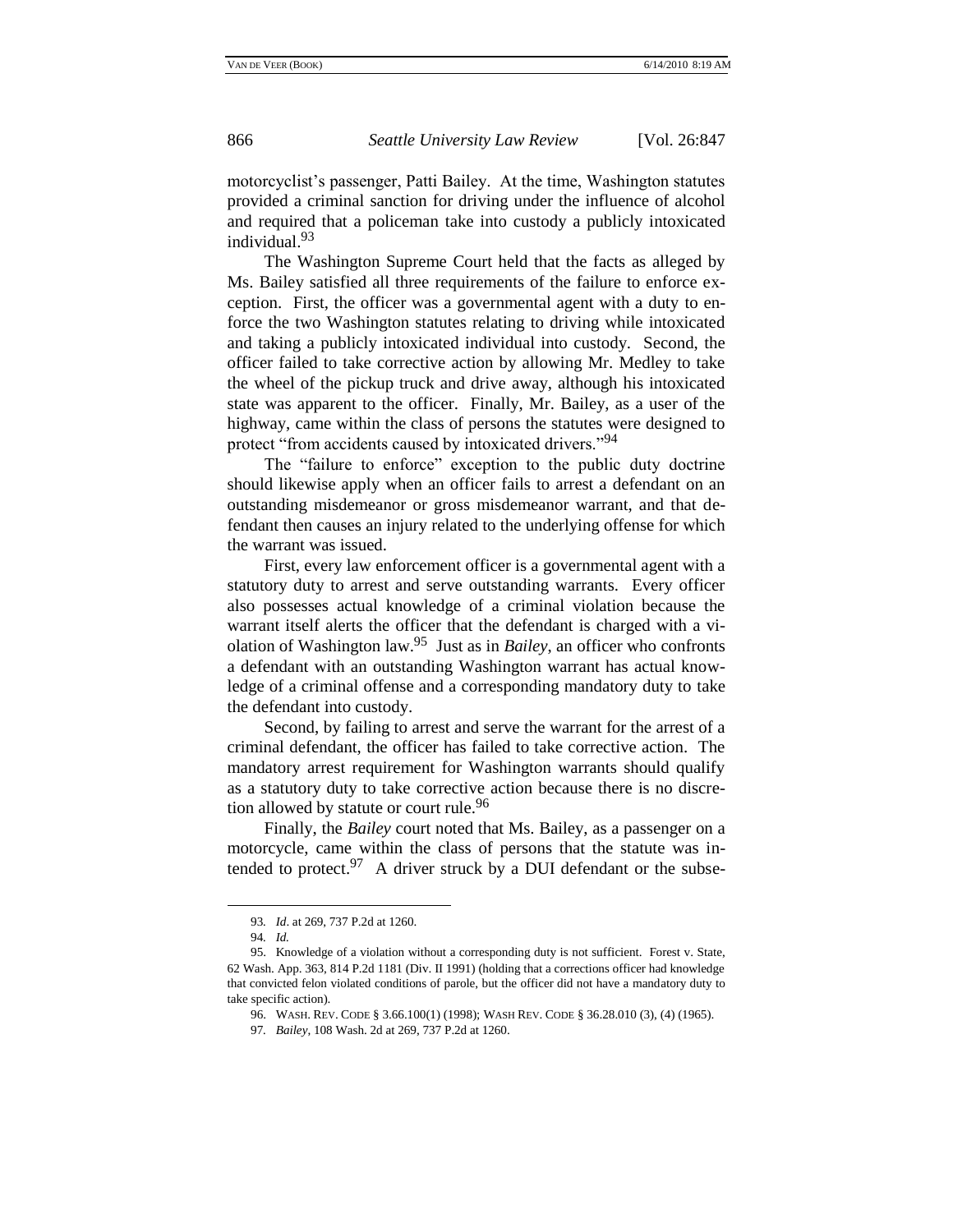## 2003] *The Failure to Honor Washington Warrants* 867

quent victim of a defendant with a domestic assault or protection order violation warrant should be considered within the class of persons that Washington's mandatory misdemeanor warrant arrest requirement is designed to protect.<sup>98</sup>

Assuming all elements of the failure to enforce exception are met, a tort plaintiff must still prove proximate cause. For example, a government defendant might successfully argue that failing to arrest on a warrant on a DWLS 3 charge due to nonpayment of fines cannot be considered a proximate cause of a later injury caused by driving under the influence. Or, the date of injury may be too remote from the date when the officer failed to arrest on the warrant.

In addition, the government may argue that a law enforcement officer's failure to arrest was not unreasonable:

Liability will not attach unless the governmental agent failed to take care 'commensurate with the risk involved.' Forks has only the limited duty of care to act reasonably within the framework of the laws governing the municipality and the economic resources available to it. In determining whether a municipality's act or failure to act was unreasonable, the trier of fact can take into account the municipality's available resources and its resource allocation policy . . . . For example, the trier of fact could consider the following circumstances: the impracticability of detaining Medley in light of other considerations at the time of the incident; the financial resources available to the town to detain all drivers thought to be under the influence of alcohol; and the number of police personnel available at the time to respond to other calls for assistance.<sup>99</sup>

Governmental entities may argue a lack of resources to arrest all defendants wanted on outstanding warrants due to budget constraints, jail overcrowding, or intervening court order setting jail conditions.<sup>100</sup> However, the only way that governmental entities can avoid the potential for liability is by serving the warrant and returning the defendant to the issuing court.

<sup>98.</sup> This is particularly true where the purpose for arresting a wanted defendant is to return the defendant to the issuing court where the district judge is empowered to set conditions of release to protect the public based on a showing of substantial danger. WASH. CRIM. R. LTD. JUR. 3.2(d), (e), and (k).

<sup>99</sup>*. Bailey*, 108 Wash. 2d at 270–71, 737 P.2d at 1261 (citations omitted).

<sup>100.</sup> My condolences go to the government defense attorney who must convince twelve Washington jurors that jail overcrowding or the need to allocate criminal justice funds elsewhere somehow vitiates law enforcement's duty to honor a mandatory warrant where the failure to arrest contributed to the injury or death of a fellow motorist.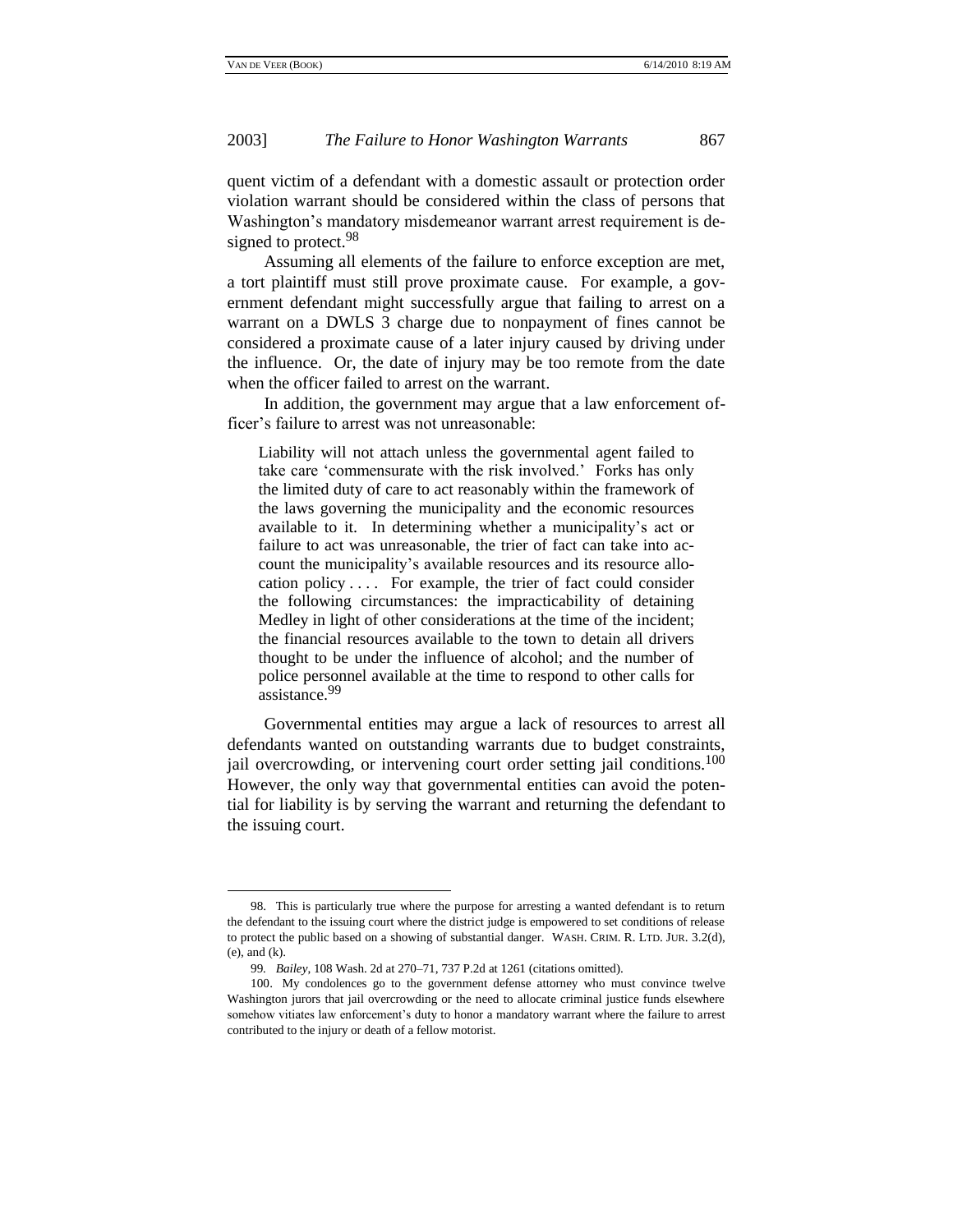### 2. Loss of Judicial Immunity

By returning a defendant to the court that issued the warrant, the judge has opportunity to set terms and conditions of release.<sup>101</sup> In doing so, the government is coincidentally accorded additional protection from tort liability caused by the subsequent conduct of a criminal defendant because a judge's decision on terms and conditions of release is accorded judicial immunity. This is because judges are immune from civil damage suits for acts performed within their judicial capacity.<sup>102</sup>

In other words, if a defendant causes injury to a third party after the judge has set bond and conditions of release, the government is immune from tort liability stemming from that judge's retrospectively poor decision. On the other hand, a government entity loses the benefit of judicial immunity from the subsequent harmful conduct of a defendant when law enforcement refuses to serve a warrant, thus bypassing the very judicial review that provides the basis for the immunity.

It is an all or nothing proposition. Either law enforcement honors the warrant and gains for the government the protections accorded by the public duty doctrine and judicial immunity, or the government ignores the warrant, loses those protections, and faces the prospect of substantial government liability for the subsequent tortious conduct of an improperly released defendant.

#### *D. Disrespect for the Criminal Justice System*

I note a growing disrespect for the criminal justice system among defendants with outstanding warrants who have been released by law enforcement. I find it illuminating to talk with these defendants appearing in my court. The defendant is usually well versed as to which jurisdictions do not arrest or will not transport on misdemeanor warrants. These defendants describe for the court how many times their warrants have been ignored, and under what circumstances.<sup>103</sup> Put simply, de-

<sup>101.</sup> WASH. CRIM. R. LTD. JUR. 3.2.

<sup>102.</sup> Taggart v. State, 118 Wash. 2d 195, 203, 822 P.2d 243, 247 (1992).

<sup>103.</sup> Utah District Judge Michael L. Hutchings notes the responses of Salt Lake City felony defendants who are merely cited and released:

The criminals know all about the failings of our system. The drug dealers, prostitutes, forgers, and thieves know all about [Consent Decree Release] and ask when they will be CDR'd. Some now are demanding a meal before they are released. Some openly deride the system to the officers, jail officials, probation officers, and judges. The criminals know that sanctions are not being imposed for certain categories of crime and some certainly let us all know about it—they laugh in our faces.

Hutchings, *supra* note 82, at 37.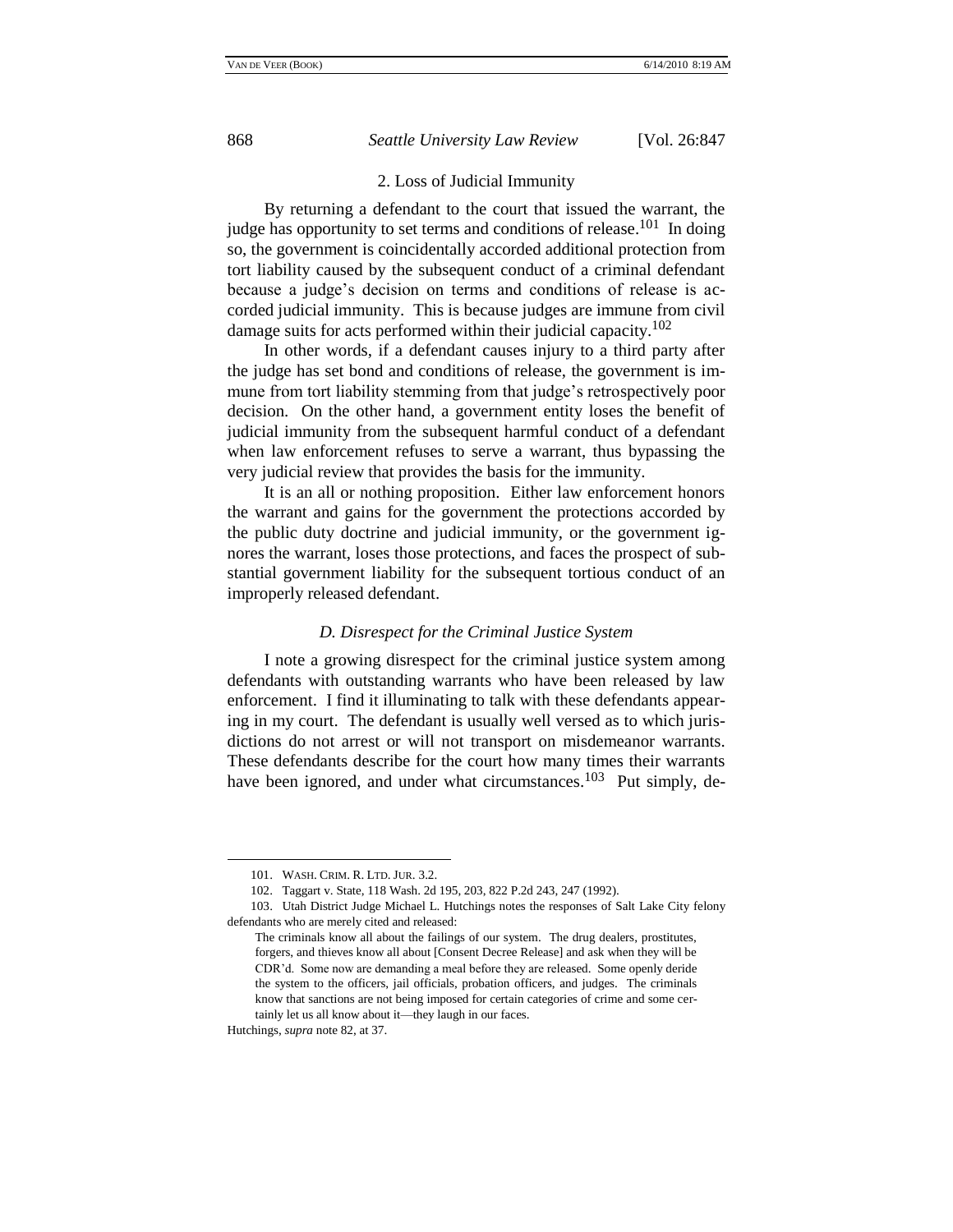### 2003] *The Failure to Honor Washington Warrants* 869

fendants are aware that the criminal justice system is breaking down at the misdemeanor level and conduct themselves accordingly.<sup>104</sup>

### VI. SEVERAL OPTIONS ARE AVAILABLE TO AMELIORATE THE HARM CAUSED BY THE FAILURE TO HONOR MISDEMEANOR WARRANTS

The warrant problem defies easy solution, and any permanent solution will require the joint effort of the legislative, executive, and judicial branches of government. The judiciary can take steps independently and in conjunction with the other branches of government to reduce the number of warrants and ameliorate the harm caused by the failure to honor misdemeanor warrants. A number of available options are discussed below.<sup>105</sup>

#### *A. Legislature: Increase Funding*

The failure to honor judicial warrants in Washington ultimately stems from jail overcrowding and a lack of criminal justice funding. The problem must ultimately be solved through additional funding by the Legislature working in tandem with the executive and judicial branches of government. Unfortunately, increased funding is unlikely in the near future due to a lack of public support<sup>106</sup> and the current billion-dollar budget shortfall.<sup>107</sup> Therefore, other options must be considered.

#### *B. Decriminalize Selected Misdemeanors*

The Washington State Legislature should decriminalize selected misdemeanors to civil infractions as recommended by law enforcement and the judiciary.

<sup>104.</sup> Prisoners in the Pierce County Jail call it "winning the lottery," when released because the daily headcount reveals that the number of inmates exceeds the jail cap. Associated Press, *Too Many Prisoners, So Pierce Sets Them Free*, SEATTLE TIMES, Sept. 22, 2000, at B4, *available at* 2000 WL 5555634. "I get real tired of hearing defendants tell me they aren't taking care of warrants because they are 'non-extraditable.' Word gets around fast in the criminal community." Posting of Centralia Judge Merle Krouse to DMCJA Listserv (Sept. 25, 2002) (copy on file with the Seattle University Law Review).

<sup>105</sup>*. See* Appendix B for a list and explanation of twenty-two options and recommendations of the Warrant Accountability Committee.

<sup>106.</sup> For example, an \$80 million bond measure to build a new jail and court complex in Thurston County has gained little public support. Nguyen, *supra* note 32.

<sup>107.</sup> Angela Galloway, *State Budget Menu Has No Sacred Cows*, SEATTLE POST-INTELLIGENCER, Sept. 27, 2002, at B1, *available at* 2002 WL 5942626. In fact, Governor Locke is seeking the early release of felony inmates over the next two years to help fill an overall budget shortfall of \$2.4 billion. Angela Galloway, *Prisoner Proposal Sets Off Alarm; Locke Would Free Some Inmates Early As Part of a Plan to Cut Costs*, SEATTLE POST-INTELLIGENCER, Feb. 18, 2002, at B1, *available at* 2003 WL 6290115.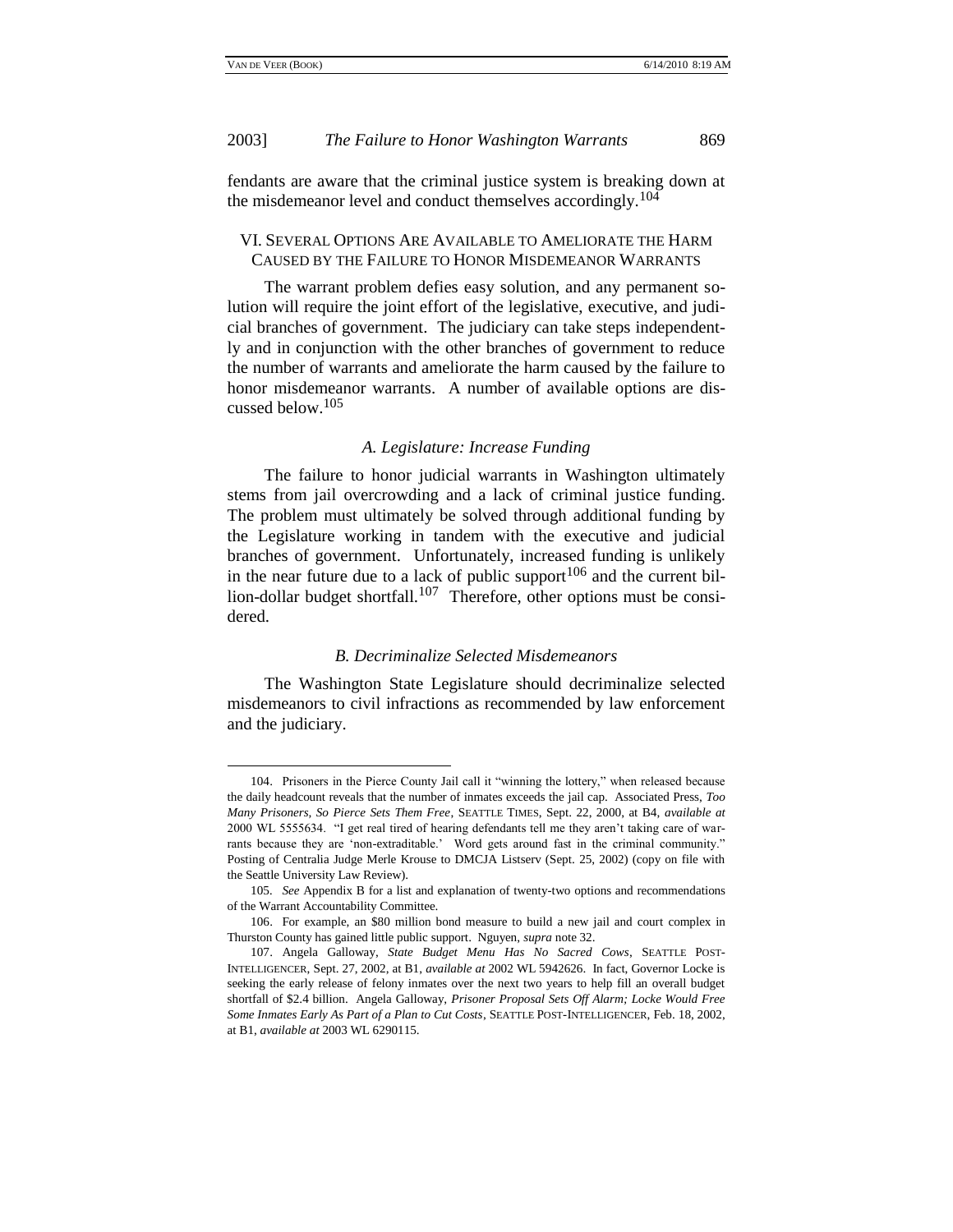The practical result of Washington's growing backlog of unserved warrants and law enforcement's inability to serve them is the *de facto* decriminalization of misdemeanor offenses through non-enforcement. Many defendants collect one criminal charge after another, as successive law enforcement agencies ignore outstanding warrants while bringing new misdemeanor and gross misdemeanor charges which, in turn, go to warrant status. The criminal justice system is not able to accommodate the growing number of warrants.

In Washington's courts of limited jurisdiction, the decriminalization process already takes the form of routine bond forfeitures (fines) for offenses like Driving With License Suspended Third Degree, Possession of Drug Paraphernalia and Marijuana, Fishing Without a License, and other wildlife violations. The standard offer of the Pend Oreille County prosecutor for the criminal offense of DWLS 3 is, upon presentation of a valid license, a reduction of the criminal offense to the infraction of No Valid License with a \$250 fine.

Judge Michael Hutchings illustrates how *de facto* decriminalization has spread to the felony level in Salt Lake City, Utah: "The lack of enforcement of drug, theft and prostitution has decriminalized what the Legislature has chosen to criminalize. It is undeniable that drug possession and distribution, theft, and prostitution are now becoming *de facto* legalized in Salt Lake."<sup>108</sup>

Reducing the number of warrants for criminal offenses by reducing the number of minor misdemeanors would allow law enforcement to concentrate on more serious criminal offenses that impact public safety. For example, in Wisconsin, one recommendation would make all driving suspensions a civil rather than criminal offense in order to decriminalize certain conduct, but would make third-time driving after suspension a criminal offense to punish habitual conduct.<sup>109</sup>

#### *C. Local and Statewide Priority Release Policies*

Another option is to develop a uniform statewide release procedure with a standardized method for determining which inmates should be released first when overcrowding becomes severe.<sup>110</sup> Several states

<sup>108.</sup> Hutchings, *supra* note 82, at 36. In North Carolina, misdemeanants served only six percent of their sentences as a result of a prison cap. Ronald F. Wright, *Counting the Cost of Sentencing in North Carolina*, 1980–2000, 29 CRIME & JUST. 39, 51 (2002).

<sup>109.</sup> Christopher A. Mutschler, *Reconsidering the Ramifications of Revocation*, WIS. LAWYER, Sept. 1997, at 8.

<sup>110.</sup> There are already procedures in place when county jail populations exceed capacity because of increases in sentenced felon populations. WASH. REV. CODE § 9.94A.875 (Supp. 2003) (governor can convene the sentencing guidelines commission to consider revisions to standard sen-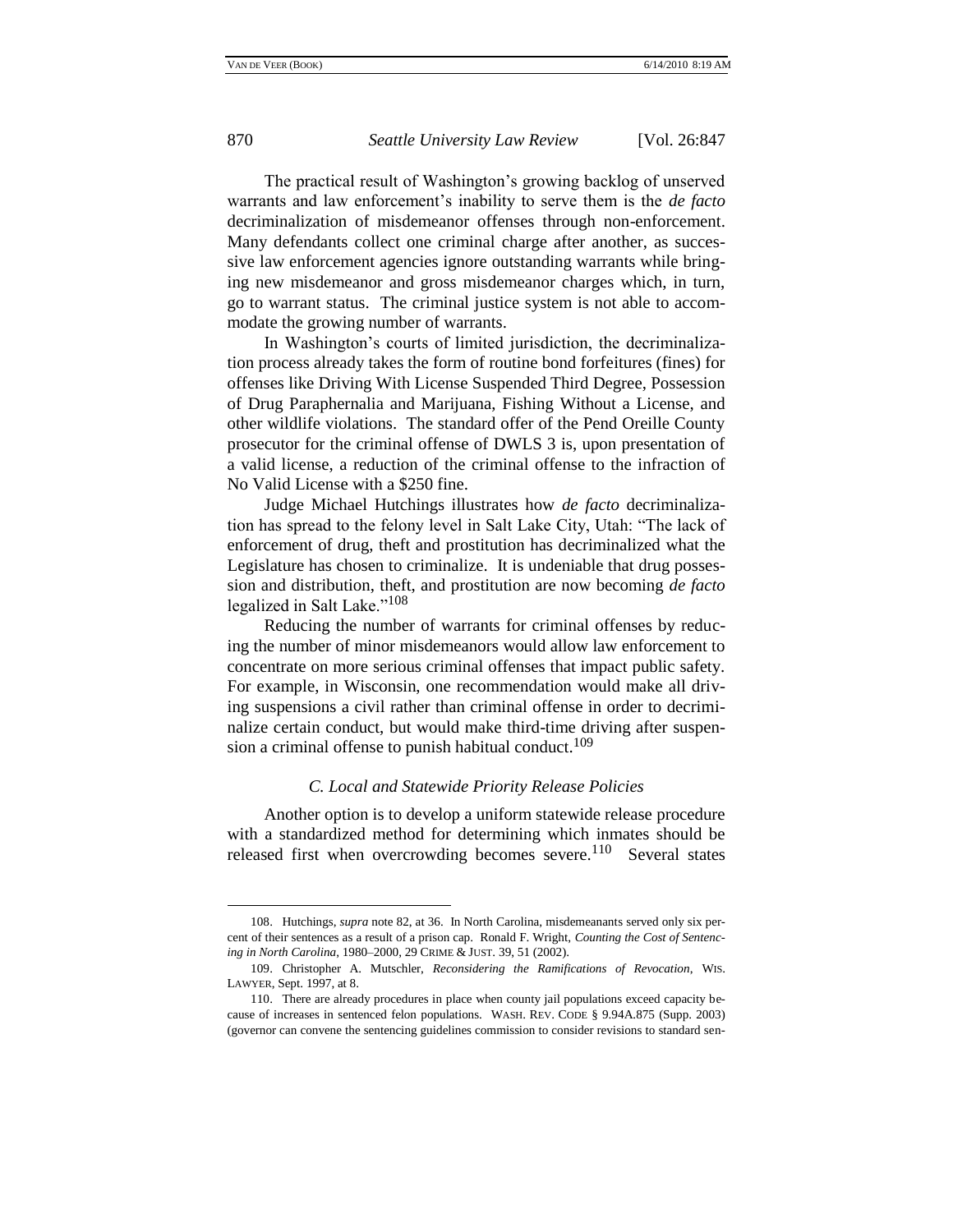#### 2003] *The Failure to Honor Washington Warrants* 871

have implemented uniform procedures for addressing local jail overcrowding that places the ultimate decision back in the hands of the judiciary.<sup>111</sup> In Michigan,

[t]he jail overcrowding act directs a county sheriff to declare a jail overcrowding state of emergency when the general prisoner population of a county jail exceeds one hundred percent of the rated design capacity of the jail. Upon a declaration of emergency, the sheriff is directed to notify designated county executive and judicial officers of the emergency and is exhorted to reduce the prison population by existing legal means such as pretrial diversion, reduction in the bonds of prisoners, and the use of day parole. If these steps do not reduce the jail population sufficiently to eliminate jail overcrowding, the sheriff is directed to supply the chief circuit judge of the county with the name of each prisoner, along with the details of the prisoner's sentence and the offense for which he was convicted. The chief judge is directed to classify the prisoners into two categories, those whose release would present a high risk to the public safety, and those whose release would not present such a risk. The sheriff is then directed to reduce the sentences of the low-risk prisoners by an equal percentage, set by the chief circuit judge, until the overcrowding is alleviated. $112$ 

A statewide release policy that encompasses misdemeanor criminal offenses should help to limit the ill-advised release of potentially dangerous misdemeanor defendants. It would also end unilateral law enforcement release of criminal defendants without notice to the court.

Where there is no statewide policy and jail overcrowding is a chronic problem at the local level, the various agencies within a local jurisdiction can establish a priority release policy to achieve the same result. This is similar to local law and justice councils that were created, in part, to develop jail management plans, including recommendations to "minimize overcrowding" and "effectively manage the jail and the offender population."<sup>113</sup>

tence ranges or convene the clemency and pardons board to consider whether the governor's commutation or pardon power should be exercised to meet the emergency).

<sup>111.</sup> LA. REV. STAT. § 15:764 (1992) (notification to parish judges followed by release only of persons charged with nonviolent offenses); MICH. COMP. LAWS § 801.55–56 (1998); NEV. REV. STAT. § 211.240 (2002) (sheriff applies to the presiding judge for authority to release prisoners).

<sup>112.</sup> Kent County Prosecutor v. Kent County Sheriff, 428 Mich. 314, 317–318, 409 N.W.2d 202, 203–04 (1987). The existence of statewide overcrowding emergency procedures does not necessarily solve the problem. *See* Muskegon County Bd. of Comm'rs v. Muskegon Circuit Judge, 188 Mich. App. 270, 469 N.W.2d 441 (1991) (holding that the judge, sued by county commissioners, did not have authority to administratively order transfer of prisoners).

<sup>113.</sup> WASH. REV. CODE § 72.09.300 (3)(a), (f) (Supp. 2003). The Pend Oreille Law and Justice Council stopped meeting after the state discontinued accompanying criminal justice funding.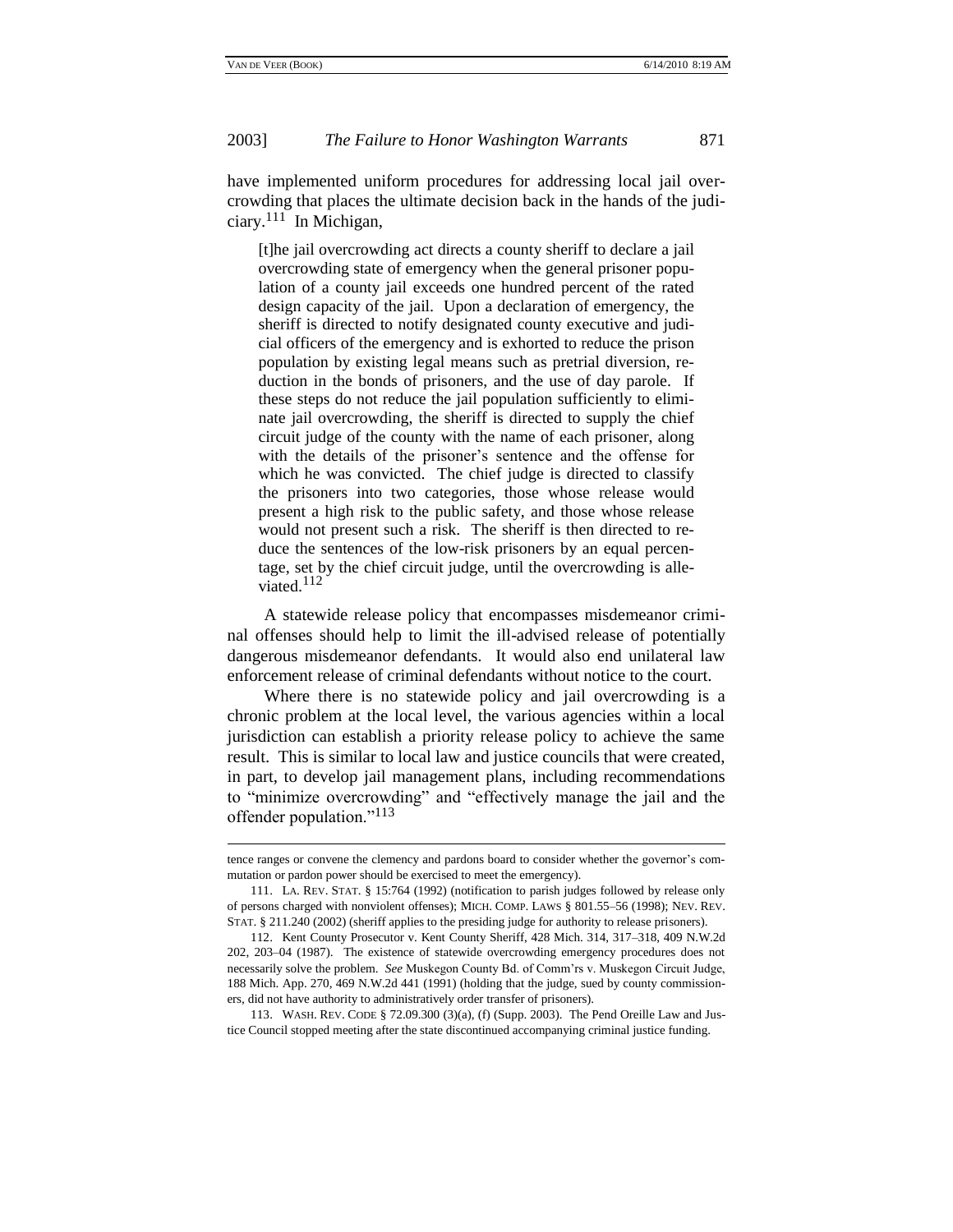Priority release policies will not reduce the number of outstanding warrants, but the policies can reduce the harm caused when those warrants are ignored. Collaborating with local law enforcement on a joint release policy means that the local district court regains notice and some control over whether serious gross misdemeanor defendants are released back into the community. In addition, the judge can ensure that dangerous out-of-county defendants, over whom the local judge has no jurisdiction, are not released into the local community. And as an extra bonus, local governments may be screened from subsequent tort liability.<sup>114</sup>

#### *D. Mandatory In-Custody Hold Until First Court Appearances*

Mandatory court appearances for designated offenses are designed to avoid continuing harm by allowing a judge to set appropriate conditions of release as soon as possible. Washington law currently requires mandatory next-day court appearance for individuals charged with DUI or domestic assault.<sup>115</sup> In addition, local courts also may adopt rules that require that a defendant be held in custody until appearance before a judge. $^{116}$ 

The mandatory first-appearance requirement should be enlarged to include in-custody detention until a first court appearance for all defendants wanted on domestic violence, DUI, and other serious gross misdemeanor charges. It is vitally important that in-custody detention also include post-conviction warrants for violation of terms of probation and deferred prosecution. In my opinion, an individual who has aborted treatment or failed to comply with conditions of probation on a second or third DUI or Assault DV presents as great a risk of subsequent harm to the community as do many felony defendants. It is also important that in-custody detention also mandate the return of defendants picked up on out-of-county warrants for appearance in the court that issued the warrant.<sup>117</sup> The fact that a potentially dangerous defendant is wanted in another county does not make the defendant less dangerous.

<sup>114.</sup> Unfortunately, this sort of cooperation is more difficult in urban jurisdictions with multiple law enforcement agencies and judicial districts. In Pend Oreille County, by contrast, the process is as simple as a telephone call from the jail commander to the district judge, or vice versa, to discuss options whenever the jail is overcrowded.

<sup>115.</sup> WASH. REV. CODE § 46.61.50571 (2001) (Alcohol Violators Mandatory Appearances); WASH. REV. CODE § 10.99.045(1) (2002) (Domestic Violence).

<sup>116.</sup> WASH CRIM R. LTD. JUR. 3.2 (O)(2).

<sup>117.</sup> Statutorily mandated transport back to the issuing jurisdiction is necessary because otherwise, law enforcement will ignore out-of-county warrants for serious offenses. Consider the first example presented in this Article of the defendant with warrants for three alcohol-related Reckless Endangerment charges who failed to comply with probation yet was allowed to remain free after driving and blowing twice the legal limit for consumption of alcohol.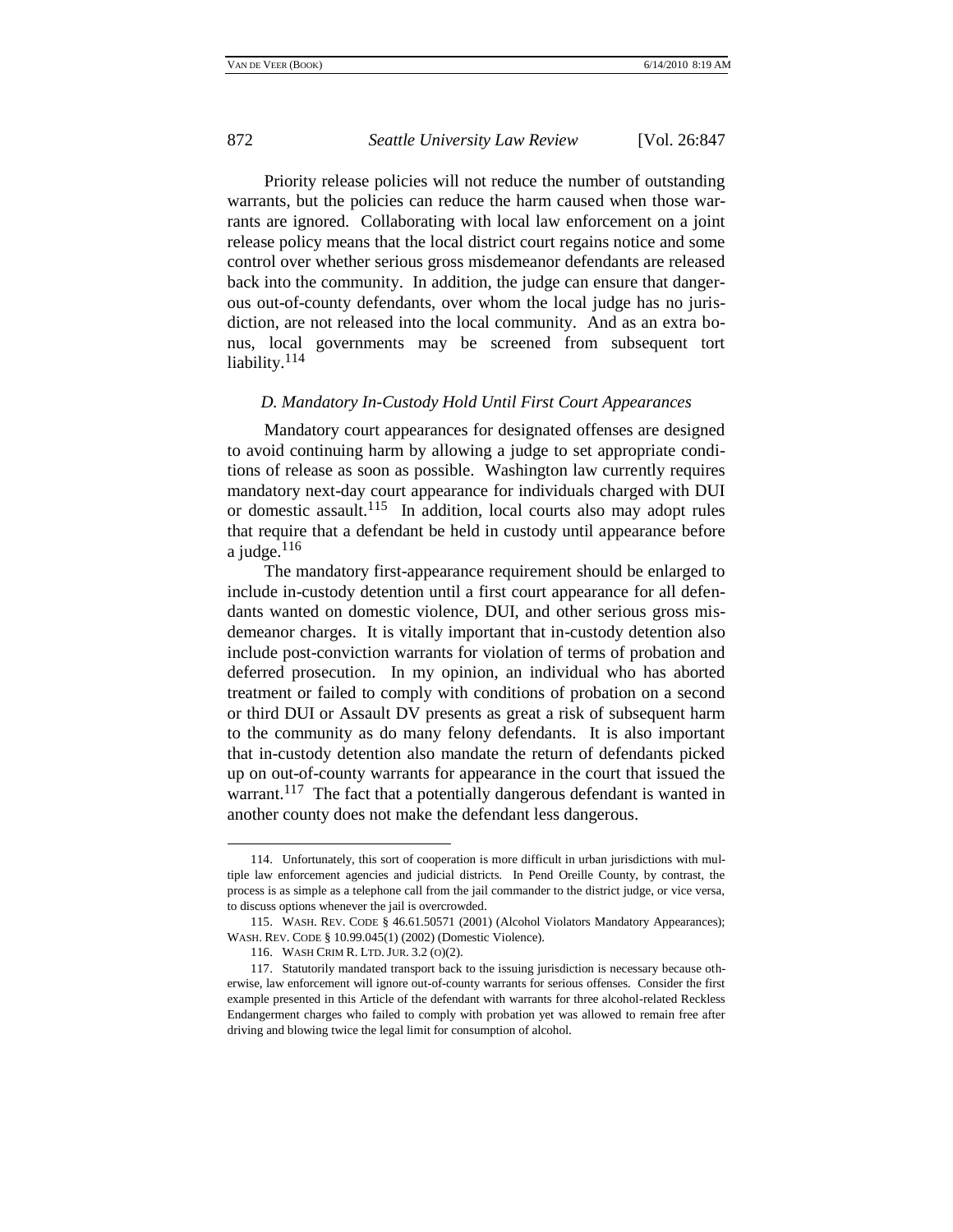#### *E. Modify Surety Forfeiture Law*

In order to avoid forfeiture on a bond, the surety on a bail bond should be required to surrender a defendant back to the jurisdiction where the criminal charge was filed, and not to the out-of-jurisdiction jail where the defendant arranged bond.

When a defendant willfully fails to appear, the court may enter judgment against the bonding company for the entire amount of the bond.<sup>118</sup> Currently, the surety on a bond about to be forfeited may avoid forfeiture by surrendering the defendant to the jail where the defendant posted bond, even if that jail is not in the jurisdiction of the court that issued the warrant.<sup>119</sup> Unfortunately, many of these jails release out-of-county defendants returned to custody on out-of-county warrants without executing the warrant or holding the defendant for transport to the issuing jurisdiction. The surety, who has benefited from the bail bond fee, now avoids forfeiture notwithstanding a defendant's release and non-appearance before the issuing court.

For example, a defendant fails to appear in Pend Oreille District Court resulting in a warrant. The defendant is arrested in Spokane County on the Pend Oreille warrant and taken to the Spokane jail where the defendant arranges with a surety to post bond on the Pend Oreille charge (the defendant may also bond out on a new Spokane charge). The defendant again fails to appear on the Pend Oreille County charge; I order the bond amount to be forfeited, and the clerk sends the bondsman a notice of forfeiture. In response, the bondsman locates the defendant and returns him to the Spokane jail where the defendant is promptly released without honoring the Pend Oreille warrant. Unfortunately, the bondsman has done all that is currently required under RCW section 10.19.160 to avoid forfeiture, yet he has collected his fee while the defendant remains free with the warrant still outstanding.

This loophole in surety law, combined with a recent ban on cashonly bail, makes the District Court warrant process ineffective in light of the fact that law enforcement routinely ignores out-of-county warrants.

### *F. Implement License Restoration Programs*

A significant portion of the district and municipal caseload is made up of criminal driving while suspended offenses.<sup>120</sup> A license restora-

<sup>118.</sup> WASH. REV. CODE § 10.19.090 (2002).

<sup>119.</sup> WASH. REV. CODE § 10.19.160 (2002); Johnson v. County of Kittitas, 103 Wash. App. 212, 11 P.3d 862 (2000).

<sup>120.</sup> David Fisher, *County Lockups Are Bursting at Seams*, SEATTLE POST- INTELLIGENCER, Sept. 28, 2000, at A1, *available at* 2000 WL 5304760 (Ed Vukich, policy research manager for the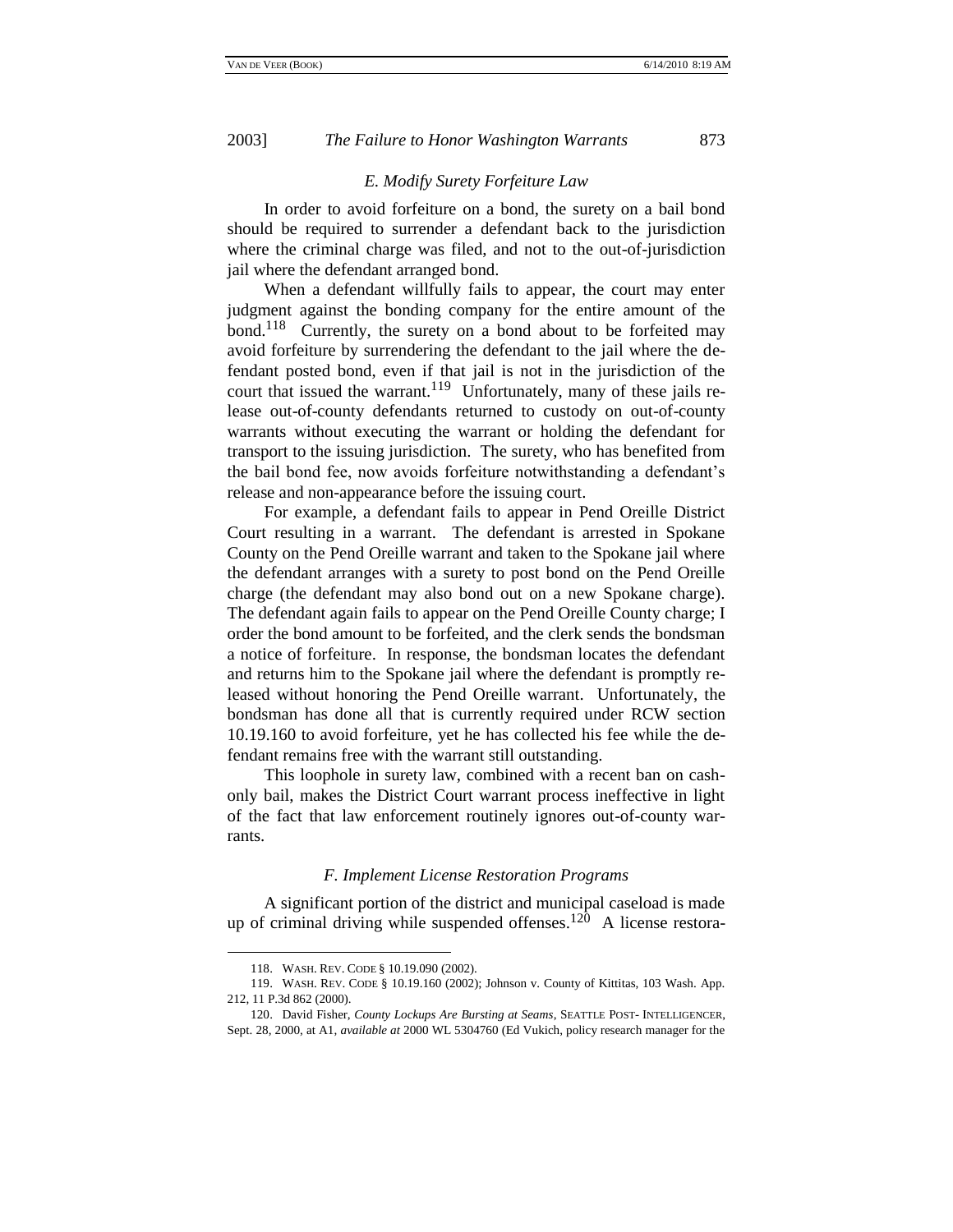874 *Seattle University Law Review* [Vol. 26:847

tion program can effectively reduce the number of outstanding cases and warrants for these drivers. Consider the problem:

The suspended license law can turn into a morass for people who get their licenses suspended for a DUI or for failure to pay fines, then rack up more fines, often from multiple jurisdictions, for continuing to drive before their fines are fully paid . . . . A random survey of 19 people, serving time in the Yakima County Jail for driving with a suspended license, shed some light on how they got to that point: the average faced \$8,000 in fines, ranging from \$4,000 to \$24,000.<sup>121</sup>

A license restoration programs coordinates fines from all participating courts into one low monthly payment. The main benefit of the program is that an individual has his or her license reinstated without having to first pay the full amount owed to all jurisdictions. The license remains reinstated so long as the monthly payment is made. The court benefits by receiving regular payment of court costs with fewer subsequent criminal driving offenses since the defendant is not driving with a suspended license.<sup>122</sup> If all limited jurisdiction courts in Washington were to establish a license restoration programs, I conservatively estimate that outstanding warrants could be reduced by ten percent.

#### *G. Bootstrap Out-of-County Warrant Compliance*

Recall that the local district judge does not have jurisdiction over a defendant wanted on an out-of-county warrant. However, a new incounty misdemeanor charge presents an opportunity for the local judge to exercise indirect control over a defendant wanted on an out-of-county warrant, even when local law enforcement refuses to serve and transport on the out-of-county warrant.<sup>123</sup> This is because, in setting terms and conditions of release on the new charge, the judge can require a defen-

state Sentencing Guidelines Commission, estimates 19.2% of local jail inmates—about 2000 prisoners a day—were incarcerated for traffic offenses in 1999).

<sup>121</sup>*. Id.* at 33. The amounts owed are not so outrageous when one considers that a \$490 noinsurance fine can balloon to over \$700 with collection fees and interest. Several infractions can result in fines beyond the reach of lower income working individuals to pay. In some cases, driving suspended is a crime of poverty.

<sup>122.</sup> In Pend Oreille County, non-DUI traffic offenses dropped from 372 cases in 1999 to 101 cases in 2002, in part due to the License Restoration Program started in 1999. PEND OREILLE DISTRICT COURT, 2002 ANNUAL REPORT, *available at* http//www.co.pend-oreille.wa.us/courts.html (last visited May 17, 2003).

<sup>123.</sup> Because the defendant is charged on a new in-county offense, he or she must appear before the local judge on the in-county charge, assuming the defendant was not released due to jail overcrowding.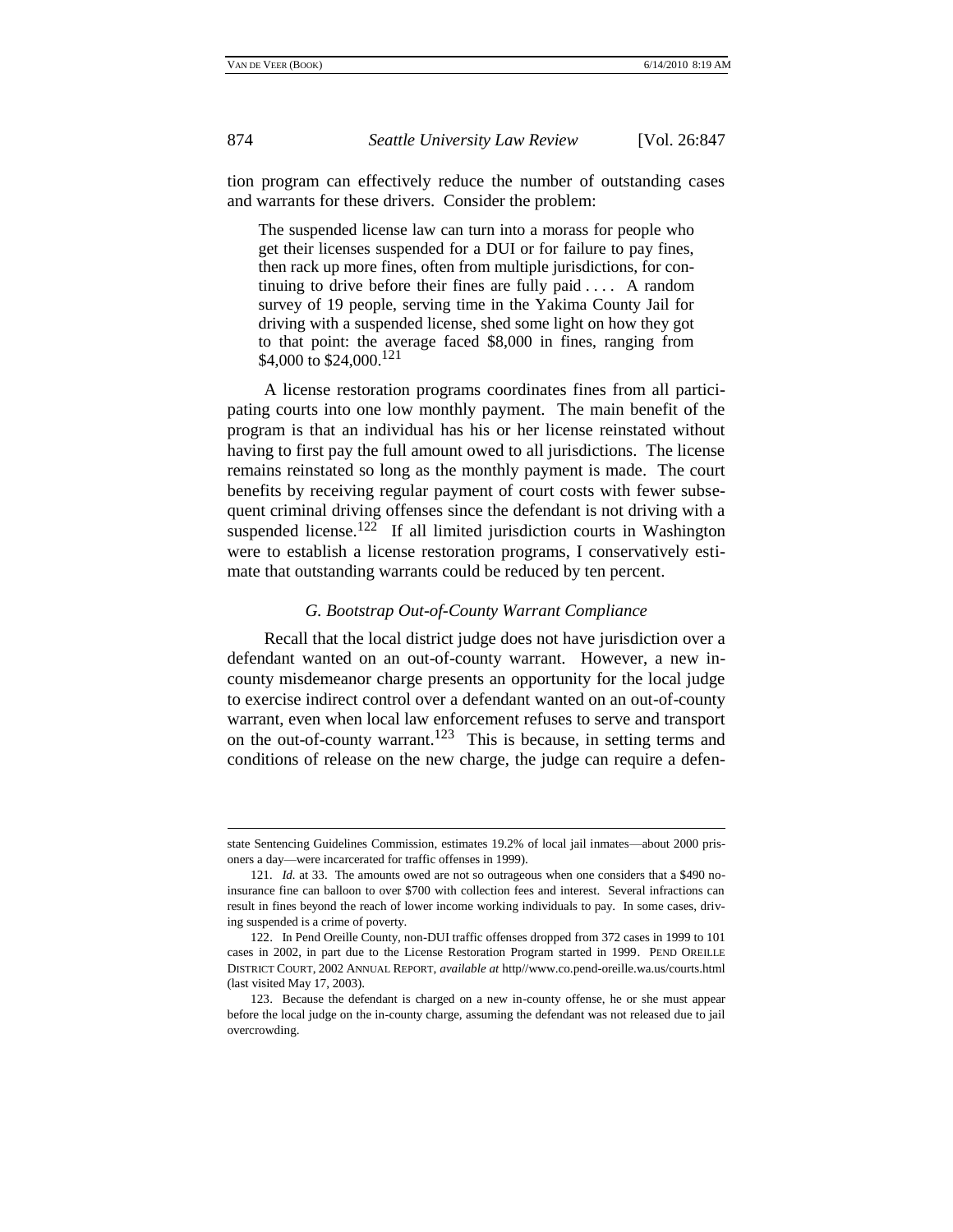### 2003] *The Failure to Honor Washington Warrants* 875

dant to appear and take care of warrants out of other jurisdictions.<sup>124</sup> If the defendant has failed to clear up the other warrants by the next hearing, the judge may reasonably conclude that the defendant is not likely to obey conditions or appear at a subsequent hearing on the in-county misdemeanor charge. In those situations, bail can be imposed on the new charge. Of course, this approach only works in jurisdictions where law enforcement is still honoring in-county warrants and the imposition of bond on in-county defendants.

One area of concern is that there are no court decisions specifically authorizing limited jurisdiction judges to use terms of release on injurisdiction charges to compel a defendant to take care of warrants on out-of-jurisdiction charges. This lack of specific bootstrap authorization can be solved by amending RCW section 3.66.060(1) to allow judges to take temporary cognizance over out-of-jurisdiction cases for the limited purpose of compelling the clearing up of outstanding warrants and complying with conditions of release.

### *H. Cash-Only Bail*

The criminal rules for courts of limited jurisdiction should be amended to allow a cash-only bail requirement. Amendment is needed because Division III of the Washington Court of Appeals recently held that the criminal rules for courts of limited jurisdiction, as presently worded, do not authorize cash-only bail without a corresponding option to arrange for a surety bond.<sup>125</sup>

I find that imposing cash-only bail increases the percentage of defendants who appear for court and, at the same time, reduces the number of outstanding warrants. One reason for this is that a defendant who posts cash has a greater incentive to appear for court because the entire amount is refunded to the defendant at the end of the case. In addition, many times a family member or friend posts the cash bond on behalf of a defendant. These individuals tend to make sure the defendant appears in court.<sup>126</sup>

<sup>124.</sup> WASH. CRIM. R. LTD. JUR. 3.2 allows the judge to set conditions of release after a determination that a defendant is not likely to appear at a future court hearing. The fact that the defendant had not appeared in other courts, thus generating warrants, is a pretty good indication that the defendant is not likely to appear on the current charge, thus warranting bail and conditions of release.

<sup>125.</sup> Yakima v. Mollett, 115 Wash. App. 604, 63 P.3d 177 (2003) (interpreting "deposit of cash" pursuant to section  $3.2(a)(5)$  as an option that may not be considered separately from allowing the posting of a surety bond). The *Mollett* decision does not prohibit a judge from setting a higher surety bond amount with a lower cash bond amount so that defendants would be more inclined to post the lower cash bond.

<sup>126.</sup> I regularly see the relative, spouse, or friend who posted the cash bond accompany a defendant to court as much to insure that the defendant appears as to provide support. Many times,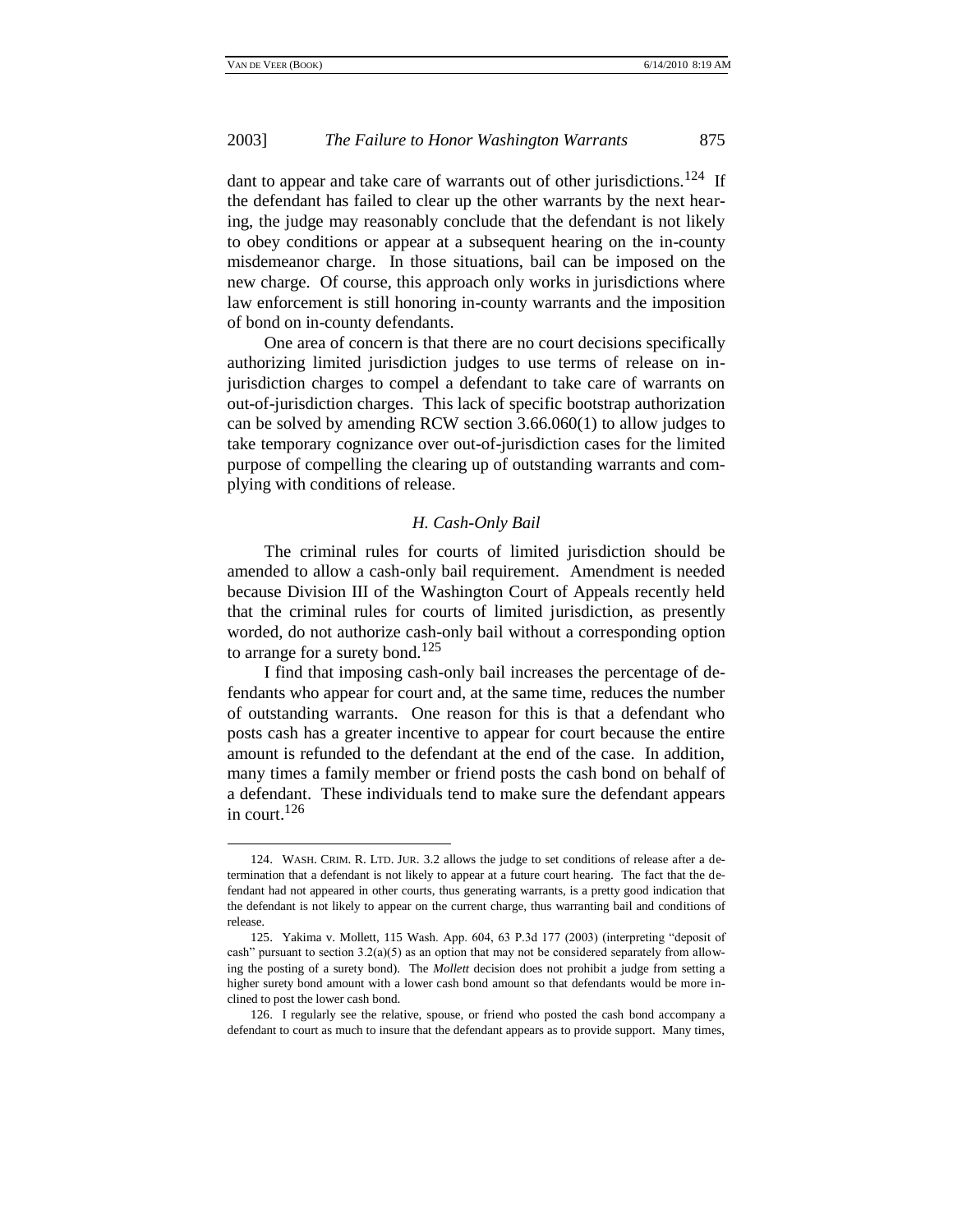## 876 *Seattle University Law Review* [Vol. 26:847

In contrast, a defendant is less likely to appear after posting a surety bond because the fee given to the bondsman is not refunded even if the defendant appears. There is even less inclination to appear when the defendant who posted bond through a bail bond company lives in a jurisdiction that does not serve outstanding warrants because the defendant knows he or she will likely not be arrested and transported. A cash-only bail requirement is also needed to counteract the reduced effectiveness of surety bonds caused by the growing failure to honor misdemeanor warrants.

#### *I. Warrant Triage: Unilateral Court Action*

Limited jurisdiction judges have several options available to unilaterally reduce the number of outstanding warrants in light of the Legislature's failure to adequately fund criminal justice and the executive's failure to execute mandatory arrest warrants. Every presiding district judge can develop a policy to significantly reduce the number of outstanding warrants in order to avoid the harm caused when warrants are ignored for serious gross misdemeanors.<sup>127</sup>

One option is to limit the duration of warrants for minor misdemeanors to less than the standard three-year duration.<sup>128</sup> Setting the duration of a warrant at six months for lesser misdemeanors places the onus back on the executive branch to prioritize and on the prosecutor to work with law enforcement to serve outstanding warrants and retain jurisdiction.<sup>129</sup>

Another option is to only reissue warrants for serious gross misdemeanors. Warrants for minor misdemeanors, such as driving while

the person who posted the bond will report the location of a defendant who has failed to appear so as to avoid forfeiting the cash bond. *Cf*. John A. Chamberlain, *Bounty Hunters: Can the Criminal Justice System Live Without Them?*, 1998 U. ILL. L. REV. 1175, 1196–97 (1998). Bureau of Justice figures indicate that eighty-five percent of defendants who post surety bond make all scheduled court appearances, as opposed to seventy-eight percent of defendants released on full-deposit bonds. *Id.*

<sup>127.</sup> Limited jurisdiction judges would perform "warrant triage" on a statewide backlog of warrants in order to maintain the integrity and independence of limited jurisdiction courts that is threatened when the executive branch ignores judicial warrants and the legislative branch fails to fund adequate jail facilities. Warrant triage should also allow law enforcement to focus on warrants for more serious crimes that, if ignored, present the greatest threat to the community.

<sup>128.</sup> The current default setting is three years for warrants entered in the statewide Judicial Information System maintained by the Washington Office of the Administrator for the Courts. No law or rule mandates any particular warrant duration.

<sup>129.</sup> The prosecutor is not prejudiced by reduced warrant duration because the prosecutor has the option of either dismissing the charge without prejudice to be refiled at a later date or requesting that the warrant be reissued. Shortening the duration of a warrant is different from "purging" warrants. *See* Roarke, *supra* note 33 (Kitsap County Sheriff's Chief Larry Bertholf scoffs at the idea of purging after Seattle Municipal Court purges 20,000 misdemeanor warrants).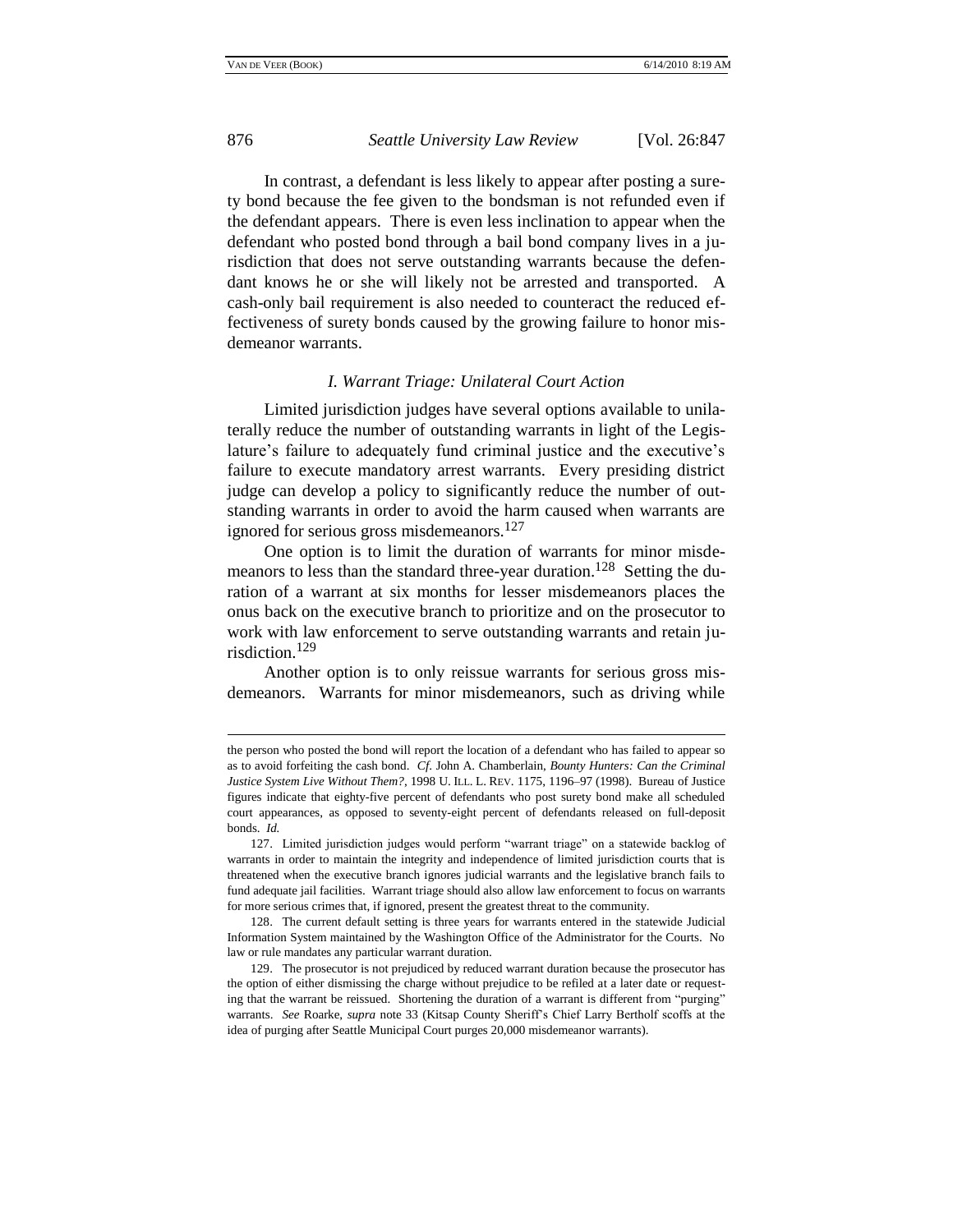license suspended, might be designated in-county only.<sup>130</sup> Also, cases involving a failure to pay or monetary violations can instead be referred to a collection agency rather than allowed to go to warrant.<sup>131</sup>

Reducing the total number of warrants in the system will, unfortunately, allow some defendants to avoid accountability on less serious charges, but it will enhance the ability of law enforcement to hold defendants accountable for criminal conduct that threatens public safety.

#### *J. Decline to Issue Warrants for Minor Misdemeanors*

A more drastic solution is for the limited jurisdiction judge to refuse to issue new warrants except for more serious misdemeanor cases. This would only occur in jurisdictions where the warrant problem is so severe that in-county gross misdemeanor warrants are routinely disregarded, thus placing the community at risk and threatening the integrity of the judiciary.

The authority to limit the issuance of warrants already exists. The presiding judge of each judicial jurisdiction is granted the authority to manage the court's business and develop policies to improve the court's effectiveness.<sup>132</sup> The presiding judge can regain control over an out-ofcontrol warrant problem by limiting the issuance of new warrants because the decision whether to issue a warrant is discretionary.<sup>133</sup>

The executive branch is not unduly prejudiced by the court's refusal to issue a requested warrant because the prosecutor still has the opportunity to request a warrant by verified application.<sup>134</sup> In the alternative, the prosecutor can dismiss the case without prejudice and refile when the defendant is located. If the prosecutor chooses not to dismiss, law enforcement still has the opportunity to locate and return the defendant within the speedy trial period.

Controlling the number of warrants issued will force the executive branch (law enforcement and the prosecutor) to coordinate how to most effectively prosecute criminal matters with the inadequate resources given to them by the legislative branch. This will also help to reduce the growing harm to the judiciary and public caused by the flood of war-

<sup>130.</sup> For example, it may not be cost-effective to issue a statewide misdemeanor warrant for a Pend Oreille defendant who resides in King County, particularly since westside jurisdictions ignore the warrant anyway. Designating warrants as in-county only should never be used for serious gross misdemeanor cases, since the prompt arrest of these defendants benefits all jurisdictions.

<sup>131.</sup> I find a collection agency to be more effective than a law enforcement agency that is too overburdened to serve a valid arrest warrant. The collection agency used by the Pend Oreille District Court adds its fee to the original court fine, so the entire amount returns to the court.

<sup>132.</sup> WASH. GEN. R. 29(e).

<sup>133.</sup> WASH. CRIM. R. LTD. JUR. 3.2(j)(1).

<sup>134.</sup> WASH. CRIM. R. LTD. JUR. 3.2(k)(1). The court still retains the option of issuing a summons rather than a warrant.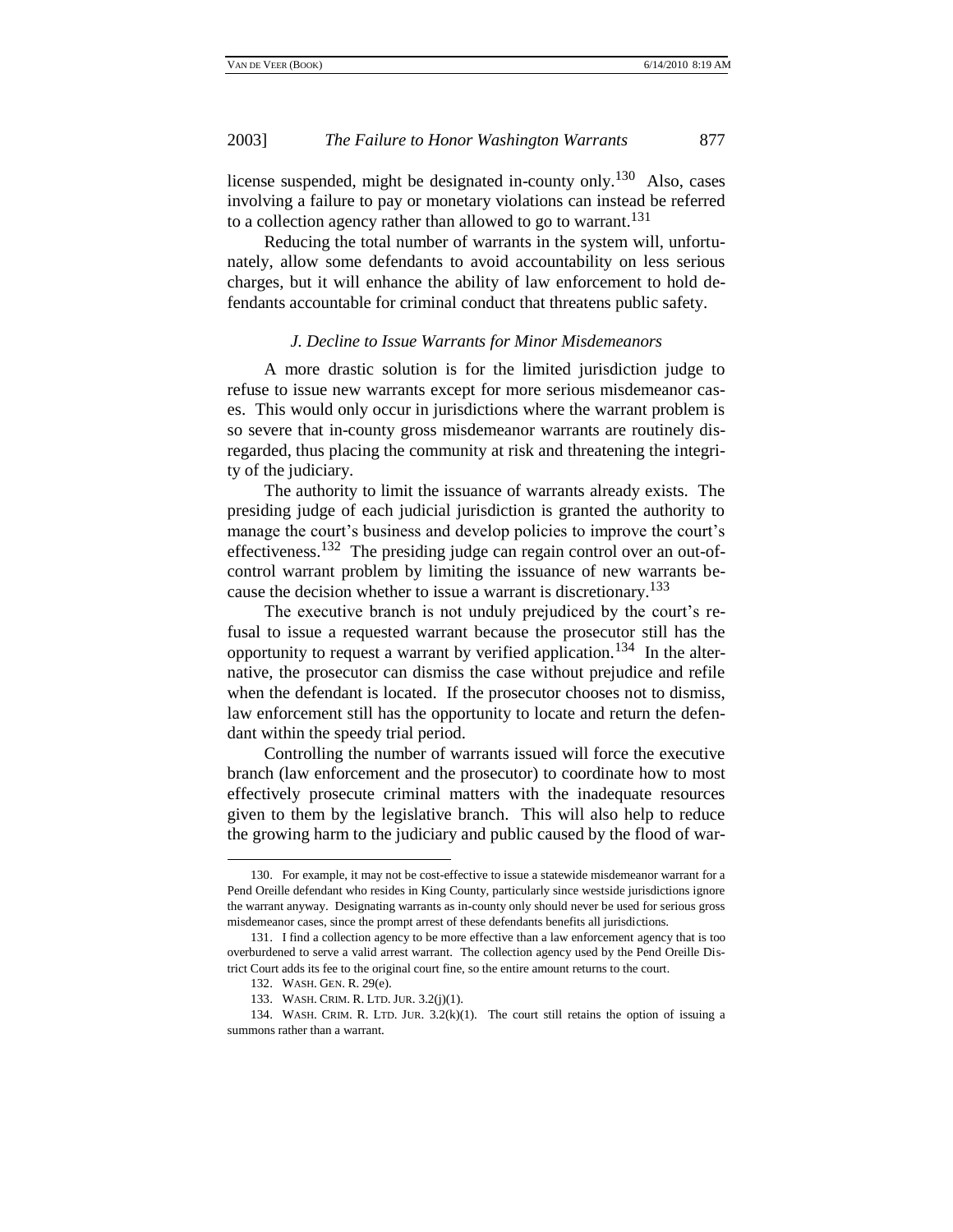rants, and the inability of the executive branch to arrest, incarcerate, and transport criminal defendants wanted on more serious offenses.

### *K. Warrant Fests*

"Warrant Fest" is a coordinated court and law enforcement operation designed to reduce the number of outstanding warrants. Typically, the community is notified through the media that a certain day will be set aside for defendants to come into court to take care of outstanding warrants and perhaps resolve their criminal charges. Defendants with outstanding warrants are sometimes contacted by telephone ahead of time and encouraged to take advantage of the offer. For those who choose not to take advantage, a law enforcement sweep follows.<sup>135</sup> Those not at home when law enforcement comes to call find a notice on their door. Both Spokane and Kitsap Counties have used this carrotstick approach to reduce the number of outstanding warrants.<sup>136</sup> Of the 6,000 defendants with outstanding warrants in Spokane, approximately ten percent had them resolved in an eight-day period.<sup>137</sup>

#### *L. Alternatives to Incarceration*

There are alternatives to pretrial incarceration. For example, multiple DUI defendants can be required to install a "vi-cap"<sup>138</sup> device in the home or report for breath-alcohol testing several times per day. In Pend Oreille County, the program has resulted in a high compliance rate<sup>139</sup> while, at the same time, saving the town of Newport and Pend Oreille County \$39,000 and \$34,470, respectively, in the cost of incarceration for the year  $2001$ .<sup>140</sup> Another pretrial alternative is electronic home monitoring.<sup>141</sup>

Mandatory compliance hearings can also reduce the need for incarceration. For example, an individual is convicted of DUI and is re-

<sup>135.</sup> John Craig, *Police Begin Extracting Price for Ignoring Warrants*, SPOKESMAN REV., Oct. 17, 2002, at B8, *available at* 2002 WL 23064837.

<sup>136.</sup> Roarke, *supra* note 33.

<sup>137</sup>*. 230 Cases heard in 'Warrant Fest II*,' SPOKESMAN REV., Oct. 20, 2002, at B3, *available at* 2002 WL 23065124.

<sup>138. &</sup>quot;Vi-cap" stands for video capture, and it attaches to the telephone. Several times a day or night, the defendant is called and required to blow into a tube while his or her photo is taken to monitor abstinence from alcohol. The cost to Pend Oreille defendants is \$6 per day.

<sup>139.</sup> PEND OREILLE DISTRICT COURT, 2001 ANNUAL REPORT, *available at* http//www.co.pend-oreille.wa.us/courts.html (last visited May 17, 2003). The compliance rate was over ninety percent in 2001. A defendant testing positive for alcohol is immediately taken into custody.

<sup>140</sup>*. Id*. at 2.

<sup>141</sup>*. Alternatives to Jail Deserve Serious Look*, SPOKESMAN REV., Jan. 24, 2003, at B6, *available at* 2003 WL 6399529.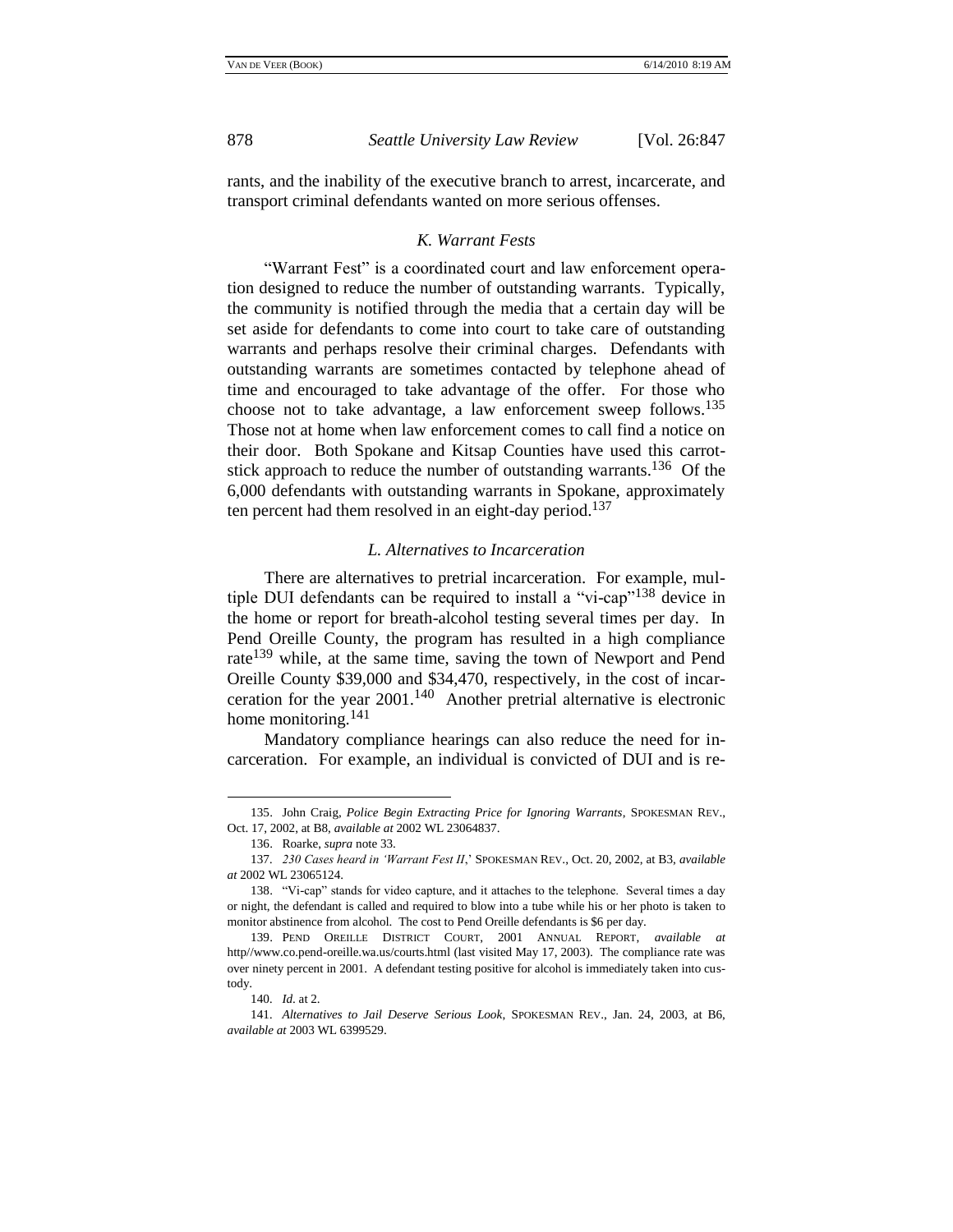### 2003] *The Failure to Honor Washington Warrants* 879

quired to undergo alcohol treatment. The individual aborts treatment (or never gets started), leading to an eventual Show Cause Probation Violation.<sup>142</sup> One way to reduce post-conviction recidivism is to bypass the standard notice-show cause probation violation process (which can take months and allows for more violations) by setting mandatory compliance review hearings as part of the original sentence and probation. At a fixed time after conviction, usually two to three months, the probationer must return to court and show that he or she is complying with all treatment or other requirements. Holding probationers promptly accountable reduces subsequent offenses and improves the chance for successful treatment.<sup>143</sup>

Unfortunately, these pretrial and post-conviction alternatives are time-intensive and involve a good deal of daily coordination between court, probation, and corrections. Overworked courts in urban jurisdictions may not have the time and manpower to implement these options.

Other alternatives to incarceration include work release, noncustodial work crew, and community service.

#### *M. Publicize the Warrant Problem*

In my experience, the citizens of Washington are generally unaware that dangerous gross misdemeanor defendants are released daily into the community without notice or the opportunity to impose judicial protections. When a defendant with an outstanding warrant commits a subsequent crime that causes loss, damage, or injury, the injured party never discovers and is not told that law enforcement may have recently chosen not to arrest the perpetrator on the outstanding warrant, which could have prevented the subsequent harm.

Informing the citizens of Washington of the dangers caused by ignoring warrants on serious misdemeanors will, hopefully, lead to serious public pressure for the three branches of government to implement solutions. Print and other media sources can be advised of the problem so as to generate interest in publishing examples of the failure to honor warrants putting the public at risk. Organizations like MADD and the Washington Coalition Against Domestic Violence can be alerted to pro-

<sup>142.</sup> The probationer is summoned into court by the prosecutor or probation director to ―show cause‖ why any suspended sentence should not be imposed for failing to comply with treatment or other requirements.

<sup>143.</sup> In 2001, the Pend Oreille District Court held 146 mandatory compliance hearings. Ninety-six defendants were found to have complied with treatment; thirty-five had made some progress but needed a second hearing to further monitor compliance; nine were found to be noncompliant and immediately taken into custody (terms set and probation violation hearing set); six failed to appear and a warrant issued. PEND OREILLE DISTRICT COURT, 2001 ANNUAL REPORT, *available at* http//www.co.pend-oreille.wa.us/courts.html (last visited May 17, 2003).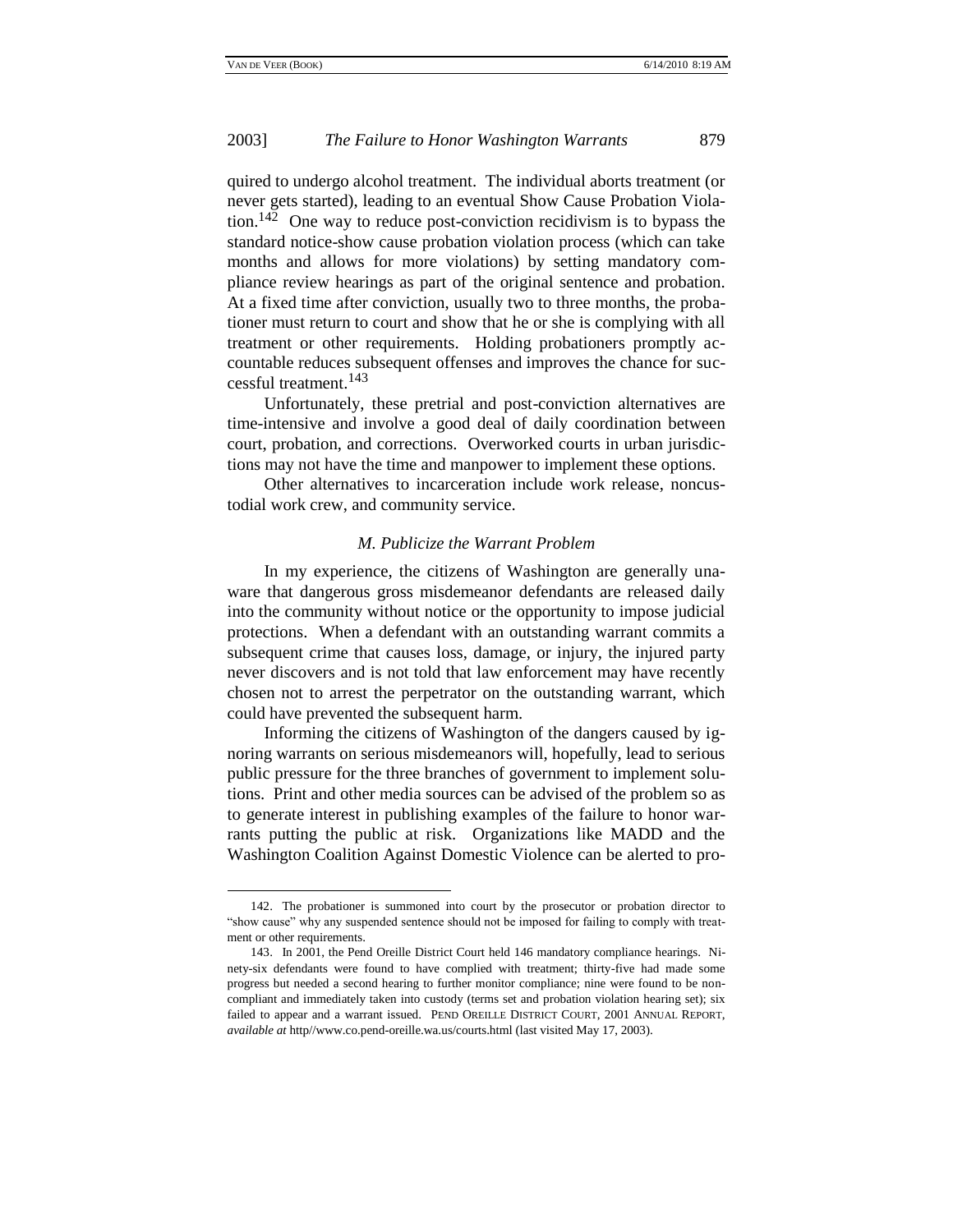880 *Seattle University Law Review* [Vol. 26:847

vide oversight and inquiry. Government risk insurers and managers interested in avoiding government liability can be put on notice of the very real potential for government liability to compel revisions and corrections in law enforcement practice and policy.

## VII. CONCLUSION

It is difficult to predict the future ramifications of the failure to honor misdemeanor and gross misdemeanor warrants. However, current trends indicate that unless promptly addressed, the problem will grow to include the release of felony defendants. $144$  Injured citizens will seek, and likely obtain, civil judgments against government entities for injuries suffered as a proximate result of law enforcement's failure to arrest and serve outstanding warrants leading to otherwise avoidable criminal conduct. In addition, failing to hold literally thousands of Washington defendants accountable for misdemeanor crimes is resulting in the *de facto* decriminalization of nonviolent misdemeanors such as driving with a suspended license, possession of marijuana, and possession of drug paraphernalia, to name a few.

There are many options available to address the problem of the failure to honor misdemeanor and gross misdemeanor warrants. Action needs to be taken now to address the serious problems in Washington's current warrant system, and all branches of the government must work together to implement changes.

<sup>144.</sup> Felony defendants are already being released due to jail overcrowding, thus presenting an even greater threat to the safety of Washington citizens. Gillie, *supra* note 31.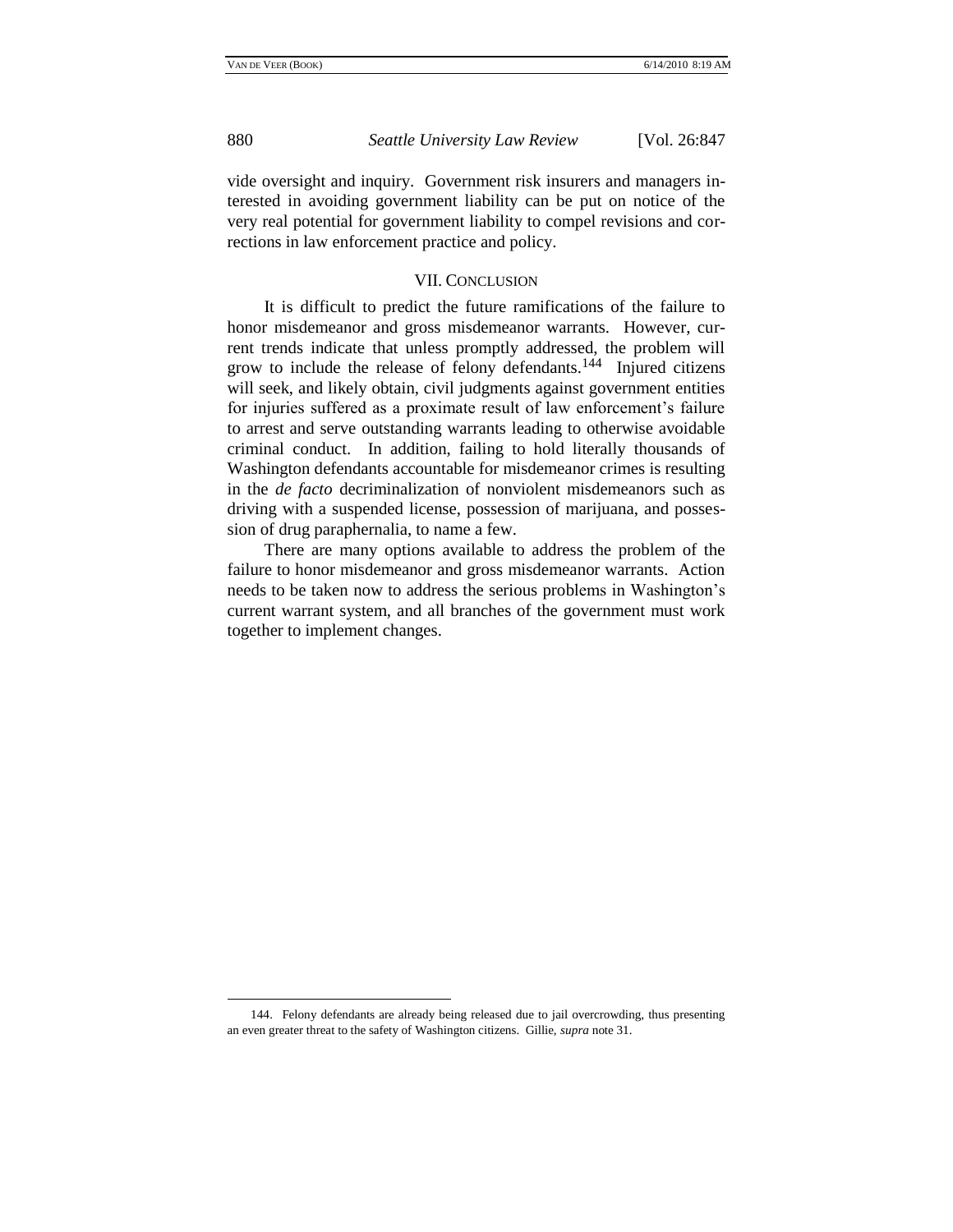#### APPENDIX A

#### *Pend Oreille Defendants with Warrants*

The source of this appendix is the Pend Oreille District Court *Outstanding Warrants Report*, dated August 30, 2002, showing 166 misdemeanor and gross misdemeanor defendants wanted on active Pend Oreille warrants, with thirty-six of those defendants wanted on warrants of \$500 or more. Defendants wanted on warrants of \$500 or more, including mandatory appearance warrants, were selected for further analysis.

This appendix summarizes the post-warrant criminal and infraction histories as of August 30, 2002, of the thirty-six criminal defendants with active misdemeanor and gross misdemeanor warrants of \$500 or more. The criminal history for each defendant subsequent to issuance of the Pend Oreille County warrant was then accessed using the Judicial Information System managed by the State of Washington Office of the Administrator for the Courts. The results are below.

#### Law Enforcement Contact

Of the 166 Pend Oreille County defendants, thirty-six defendants (21.68%) were cited, arrested and/or convicted of offenses in other jurisdictions after the Pend Oreille County warrant was issued. In every case, the Pend Oreille warrants were not served at the time the defendants were cited by law enforcement for a new offense. The defendants remained at large on the Pend Oreille warrants.

#### Subsequent Offenses

Of the thirty-six defendants charged with an offense without the Pend Oreille warrant being served, seventeen defendants (forty-seven percent) were subsequently charged with thirty-eight additional criminal offenses *after* law enforcement failed to arrest on the Pend Oreille warrants. This does not include the offense charged at the time the warrant was not served. These second, third, and fourth offenses include six felonies, nineteen gross misdemeanors, and thirteen misdemeanors. One hundred percent of the felonies and eighty-nine percent of the gross misdemeanors were committed in the city or county of Spokane after Spokane law enforcement failed to honor the Pend Oreille warrant.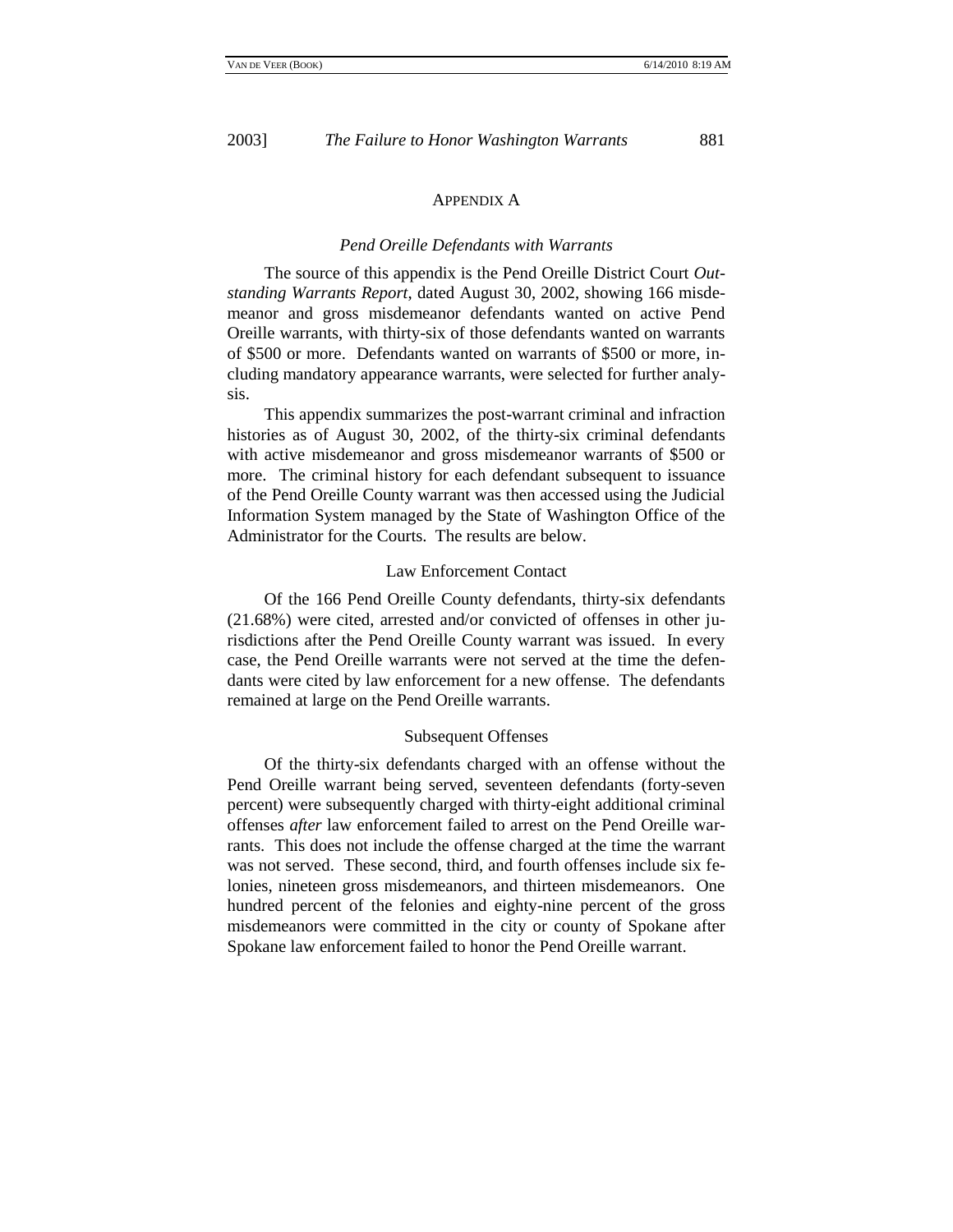#### Multiple Warrants

The thirty-six defendants are wanted on a total of forty-five Pend Oreille County warrants. These defendants have, to date, generated twenty-nine additional warrants from other jurisdictions, a sixty-four percent increase in outstanding warrants, while the Pend Oreille warrants remain in effect. Sixteen of the twenty-nine subsequent warrants stem from second or third contact/arrests that may have been avoided had law enforcement honored the outstanding Pend Oreille warrant during earlier contacts.

For each defendant, the initial Pend Oreille charges are underlined; the first subsequent law enforcement contact is italicized (when the Pend Oreille warrant should have been served). All subsequent criminal charges are presented thereafter.

1. C6209: Minor in Possession, warrant issued 03/2/01. *Spokane Municipal: Reckless Driving, 03/4/01 (warrant*); Switched Plates, 3/25/01; DWLS 3, 7/6/01 (warrant) and Expired License, 7/6/01. Cheney District: Safety Belt and No Insurance, 05/5/01.

2. CR2743: DWLS 3, warrant issued 10/20/00. *Spokane Municipal: DWLS 3 08/30/01 (warrant).* Spokane District: Felony Possession Firearms, 05/25/02.

3. C6246: DWLS 3, warrant issued 03/17/00. *East Klickitat District: Fugitive (waived extradition to Oregon on felony manufacture of a controlled substance charge*).

4. CR2225: Minor in Possession, warrant issued 6/16/00. *Spokane Municipal: Assault DV, 10/18/00*. Violation No Contact Order, 03/07/01; Violation No Contact Order, 03/31/01; Violation No Contact Order & Obstruction of Law Enforcement, 05/26/01; Open Consumption of Liquor, 10/05/01; DUI, 05/06/02 (warrant). Spokane District: Felony Violation of a No Contact Order, 05/26/01.

5. CR2884: Minor in Possession, warrant issued 03/23/01. *Spokane District: Felony Controlled Substance, 04/22/01*; Theft 3, 11/24/01 (warrant); Possession Drug Paraphernalia, 06/24/02 (warrant).

6. CR2531: Minor in Possession, warrant issued 12/23/99. *Spokane Municipal: Speeding, 03/25/01*; DWLS 3, 04/24/00; Speeding, 08/27/01. Spokane District: No Insurance, 07/25/02.

7. C6378: DWLS 3, warrant issued 02/04/00*. Spokane Municipal: No Valid License, 02/14/01.*

8. CR3078: Minor in Possession, warrant issued 01/18/02. *Spokane Municipal: DWLS 3, 02/06/0;* DWLS 2 & Possession Drug Paraphernalia, 05/11/02 (warrant). Spokane District: Felony Attempt to Elude, 05/24/02; Minor in Possession, 07/28/02 (warrant).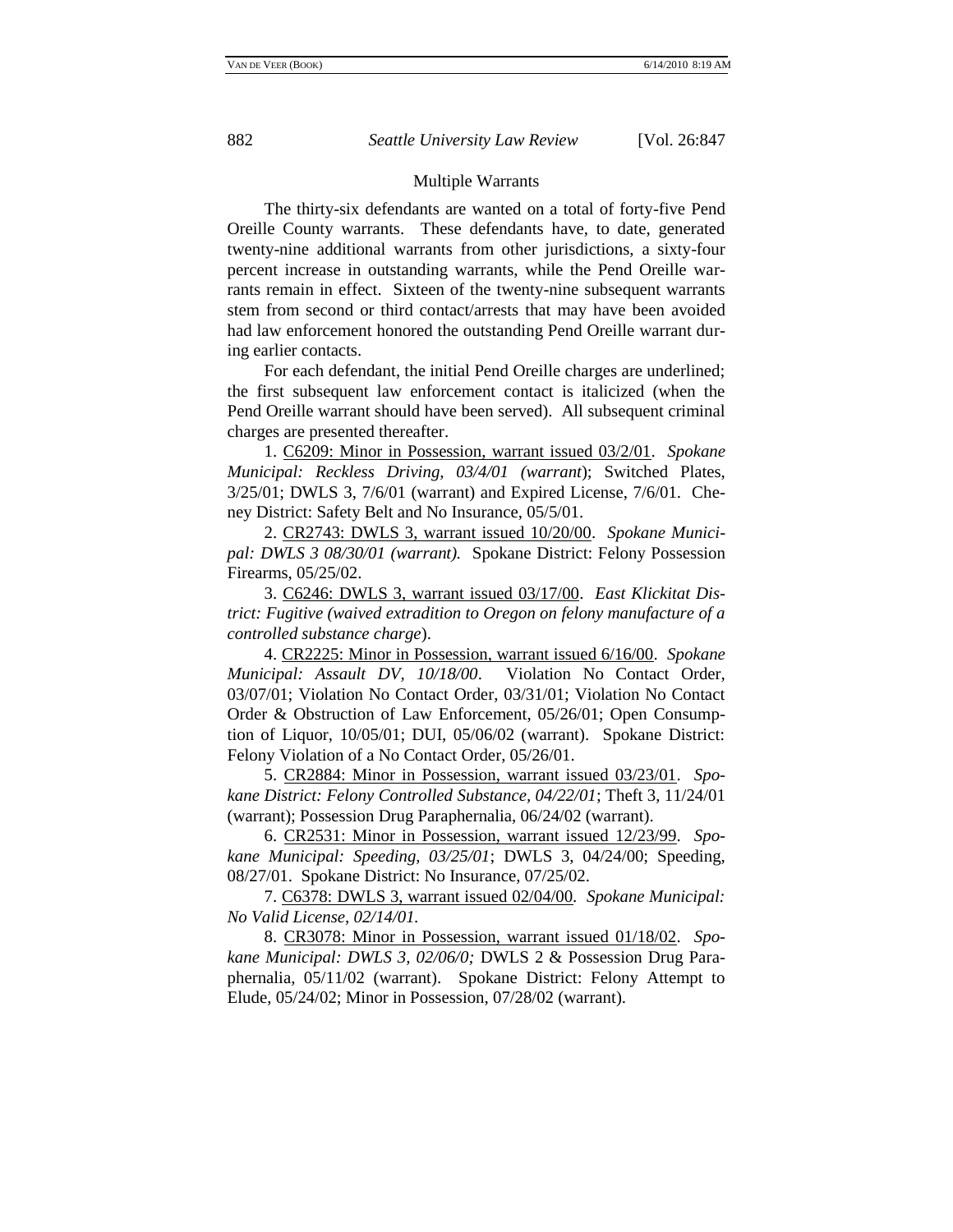9. C6342: Minor in Possession, warrant issued 12/03/99. *Lewis County District: DUI, DWLS 3, and Minor in Possession, 02/16/00 (two warrants)*; *Criminal Trespass 2, Resisting Arrest, and Possession Drug Paraphernalia, 05/02/02*. Chehalis Municipal: Obstruction of Law Enforcement and Possession Drug Paraphernalia, 08/16/00 (warrant).

10. C6595: Driving Under the Influence, warrant issued 07/12/02. *Spokane District: Felony Controlled Substance, 07/24/02.*

11. CR2204: Assault 4, warrant issued 09/24/99. *Cowlitz District: Violation of a No Contact Order, 06/09/01.*

12. C6590: Possession Marijuana & Possession Drug Paraphernalia, warrant issued 10/11/01. *Spokane Municipal: Assault and Possession Drug Paraphernalia, 03/29/02.* Spokane District: Assault 4 and Felony Assault, 05/11/02 (warrant).

13. C6172: Indecent Exposure Under 14, warrant issued 11/15/01. *Spokane Municipal: Theft, 11/18/01 (warrant)*; Criminal Trespass 1 (building), 01/23/02 (warrant); Criminal Trespass 2 (premises), 06/05/02 (warrant); Criminal Trespass 1, 06/29/02 (warrant); Intimidate/Display Weapon, 06/30/02 (warrant). Spokane District: Possession of Stolen Property, 12/05/01. Comment: One would think Spokane law enforcement officers would transport the defendant just to get him out of the area for a while.

14. C6895: Obstruction of Law Enforcement, warrant issued 10/26/01. *Grays Harbor District: DWLS 3 and Refuse to Give Information, 08/16/02.*

15. CR3848: DUI, warrant issued 07/15/02. *Issaquah Division: Fail to Wear Safety Belt.* Comment: There was a significant criminal history. The Pend Oreille warrant was a mandatory appearance warrant.

16. C5689, C5744: DUI and DWLS 3 (two counts), warrant issued 05/11/01. *Spokane Municipal: Assault, 08/05/02.*

*17.* C6709: DWLS 3, warrant issued 11/07/00. *Spokane Municipal: DWLS 3, 06/10/02 (warrant)*; Assault, 07/15/02

18. CR2584: Obstruction of Law Enforcement, Reckless Endangerment, and Theft 3, warrant issued 11/09/00. *Fife Municipal: DWLS 3 and False Statement to Law Enforcement, 01/12/01 (warrant).*

19. PA01-0003: Theft 3, warrant issued 02/23/01. *Spokane Municipal: Fail to Wear Safety Belt, 09/22/01.*

20. CR2114: DUI and DWLS 3, warrant issued 11/30/01. *Franklin District: DUI and DWLS 2 11/30/01*. Comment: The warrant issued at same time as new charge, but new charges were not resolved until 01/23/02, so there was plenty of notice of the warrant.

21. C317987: DWLS 3, warrant issued 8/16/02. Spokane Municipal: DWLS 3, 08/14/02. Comment: The warrant issued after the new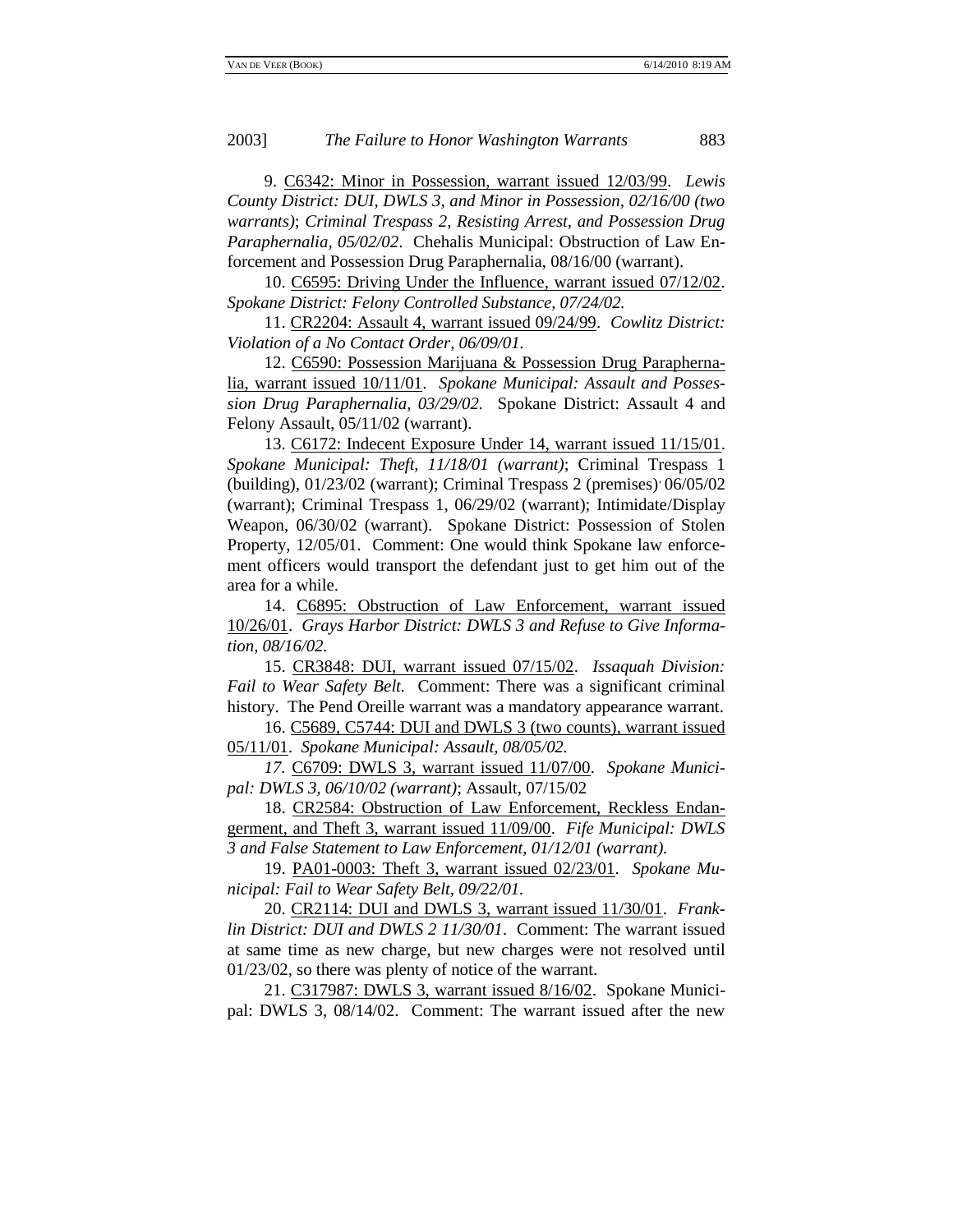charge, yet the defendant was in jail in Spokane and sent kites to Pend Oreille requesting a court date. She was released.

22. CR2582: Obstruction of Law Enforcement, warrant issued 03/24/00. *Fife Municipal: DWLS 3, 04/27/01 (warrant).*Puyallup Municipal: DWLS 3, 07/08/01 (warrant).

23. C7042, C7041, CR3079, CR3000: Minor in Possession, Possession Marijuana, DWLS 3, and Assault 4, warrants issued 04/27/01- 08/03/01. *Spokane District: DWLS3, 09/12/01 (warrant).* Spokane Municipal: DWLS 3, 03/14/02 (warrant).

24. 7191574: DUI, warrant issued 04/27/01. *Spokane Municipal: Open Container, 07/19/02.*

25. CR1572: DUI, warrant issued 12/07/01. *Hoquiam: Malicious Mischief, 05/17/02*; Assault Domestic Violence, 08/11/01.

26. C6558, C293314: DWLS 3 (two counts), warrants issued 06/01/00. *Spokane District: DWLS 3, 06/25/02*. Spokane Municipal: Assault 4, 06/28/02.

27. C6763: DUI, warrant issued 11/07/00. *Spokane Municipal: Disorderly Conduct, 12/16/01;* Malicious Mischief, 02/15/02 (warrant). Spokane District: Felony Robbery, 02/15/02.

28. PA01-0012: Harassment, warrant issued 03/15/02. *Benton County: Violation No Contact Order (three counts) and Calls to Harass, 02/14/02 (warrant*). Comment: The Benton County warrant was served on the defendant on 08/21/02 with the Pend Oreille warrant ignored. No bond, no body, and no excuse.

29. CR2389: DWLS 1, warrant issued 04/09/01. *Spokane District: Safety Belt 06/08/01*. Spokane Municipal: Assault Domestic Violence, 07/01/02, Lewd Conduct and Public Park Rules, 08/10/02 (warrant).

30. CR1657: DWLS 2, warrant issued 01/28/00. *Spokane District: Felony Controlled Substance, 02/10/00.*

31. C6674, C6698, C6811: DUI (2 counts), DWLS 2 (2 counts), Assault 4, and Malicious Mischief, warrants issued 03/19/01 to 04/13/01. *Spokane District: Felony Violation No Contact Order, 04/16/01.* Spokane Municipal: DWLS 3, 10/26/01 (warrant).

32. C208041: DUI and DWLS 3, warrant issued 11/09/00. *Spokane Municipal: Failure to Stop and Give Information, 05/05/01 (warrant)*; Assault Domestic Violence and Interfere with Reporting of Domestic Violence, 07/07/02.

33. C6901, C6902, CR2477: DWLS 3, Use of Loaded Firearm, DUI (vessel) amended to four counts of Reckless Endangerment, warrants issued 9/17/01 to 10/03/01. *Blaine Municipal: DWLS 3, 11/25/01 (warrant)*. Comment: The defendant blew a .16, twice the legal limit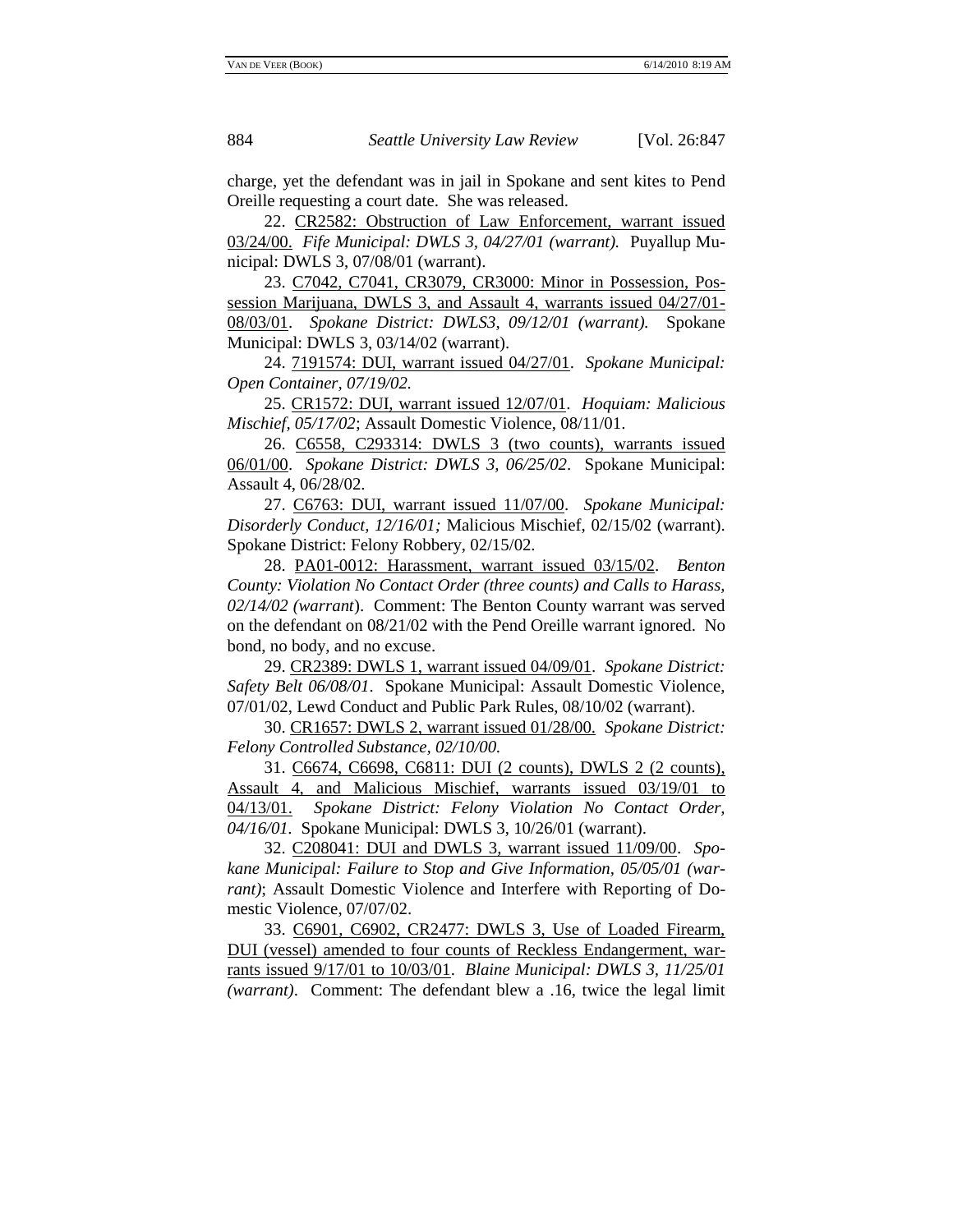while driving, yet the Blaine officer did not arrest, cited for DWLS, and let the defendant walk.

34. CR2520: DUI, warrant issued 09/22/00. *Spokane Municipal: DWLS 3, 02/27/02 (warrant)*. Spokane District: Safety Belt, 08/31/02.

35. CR1006K: DUI, warrant issued 12/22/00. *Spokane Municipal: Open Alcohol Container, 05/14/02*. Comment: This is a perfect liability situation for Spokane; the officer ignored a *mandatory appearance warrant* and released the defendant after citing for alcohol in the car.

36. CR2470: DWLS 2, warrant issued 09/17/01. *Spokane District: Felony Controlled Substance, 03/14/02*.

This appendix records subsequent criminal conduct up to August 30, 2002. There may be additional criminal offenses committed by some of the 166 Pend Oreille County defendants after August 30, 2002, while the Pend Oreille County warrant remained unserved. This Appendix does not tally law enforcement contacts with Pend Oreille County defendants where no subsequent criminal charge or infraction was filed.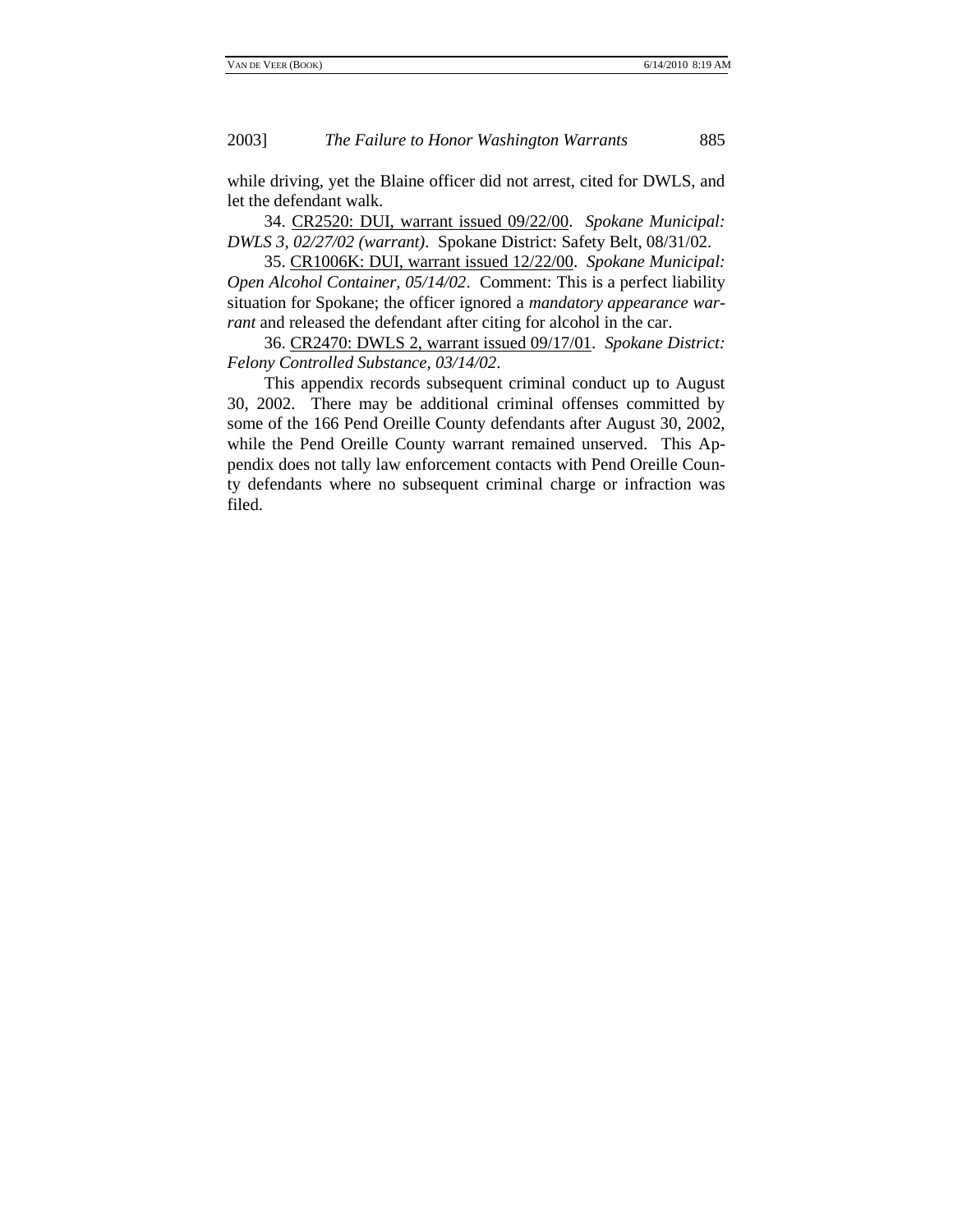#### APPENDIX B

#### *DMCJA Warrant Reduction Options*

The Warrants Committee of the District and Municipal Court Judges' Association (DMCJA) considered twenty-two potential options to solve the problem of law enforcement's failure to arrest, serve, and transport defendants wanted on outstanding warrants. Committee recommendations are followed by an asterisk.

Legislature (Amend Laws)

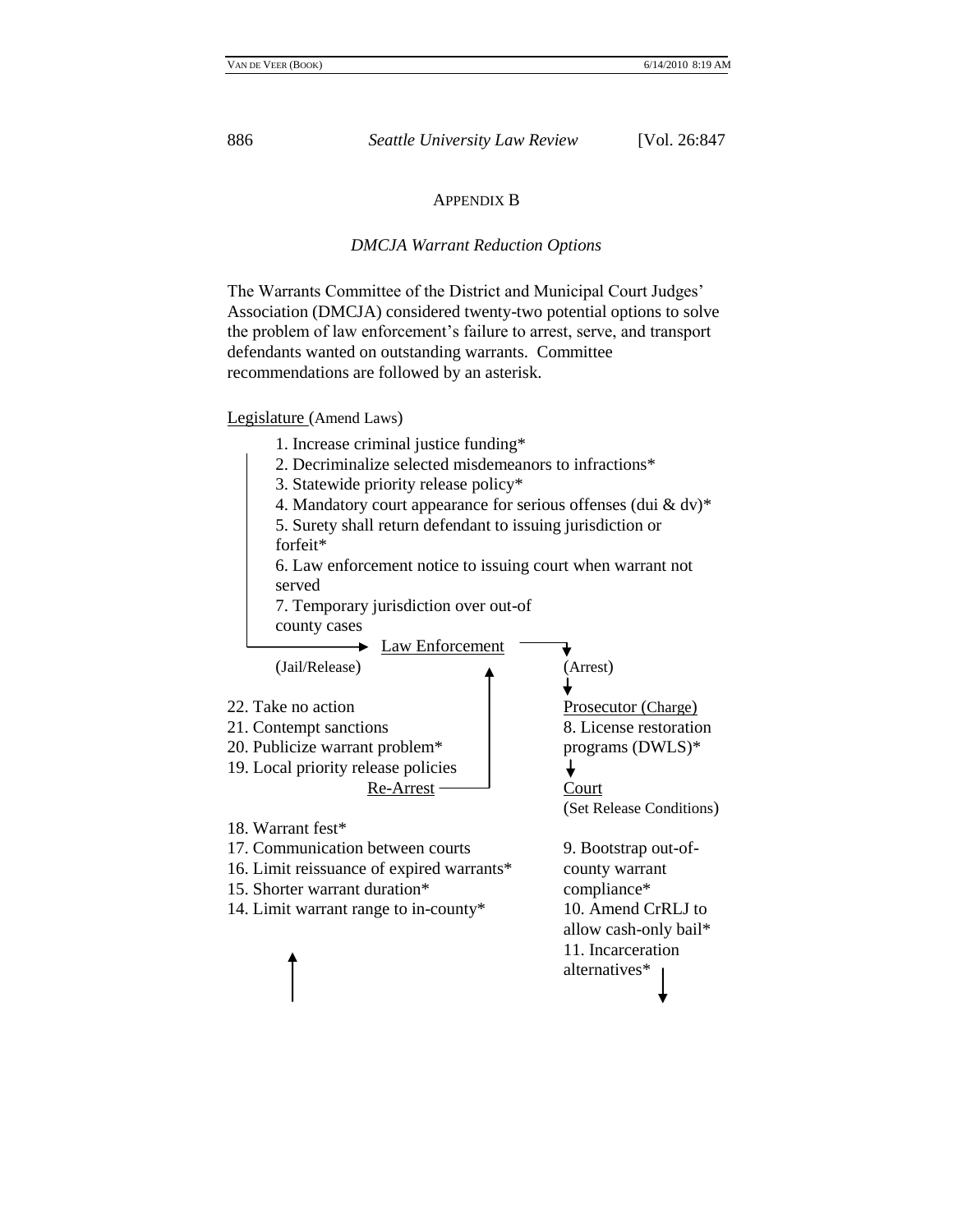

*1. Legislature: Increase Criminal Justice Funding.* The Legislature should increase criminal justice funding. Rationale: Adequate criminal justice funding would solve the warrant problem by alleviating jail overcrowding and facilitating housing and transport on out-of-county warrants.

*Recommended.*

*2. Legislature: Decriminalize Selected Misdemeanors To Infractions.* A significant percentage of the hundreds of thousands of outstanding warrants are for lesser criminal misdemeanors that might better be processed as civil infractions. The DMCJA should review the hundreds of current misdemeanors and recommend to the Legislature those offenses that can be decriminalized to allow more effective processing as infractions.

*Recommended*. The committee supported decriminalization of minor fish and game violations (SB5029). The committee did not discuss which types of misdemeanors might be decriminalized.

*3. Legislature: Statewide Priority Release Policy.* A statewide release policy would allow the executive, judicial, and legislative branches of government to implement a unified approach to release, transfer, and detention of felony and misdemeanor prisoners where, due to jail overcrowding or court order, law enforcement is unable to detain all inmates. This would minimize the release of dangerous gross misdemeanor inmates (*i.e.*, DUI and Assault DV). Some states have already passed legislation that mandates procedures to be followed before law enforcement can release any prisoners, namely that the local presiding judge has the controlling say on who gets released in situations where overcrowding has reached constitutional magnitude.

*Recommended.* The committee supported this option if further investigation indicates that a statewide policy is needed.

*4. Legislature: Mandatory Court Appearance For Serious Offenses.* The mandatory in-custody first appearance requirement for defendants charged with a domestic violence offense should be enlarged to include DV and DUI warrants, *including post-adjudication warrants* for viola-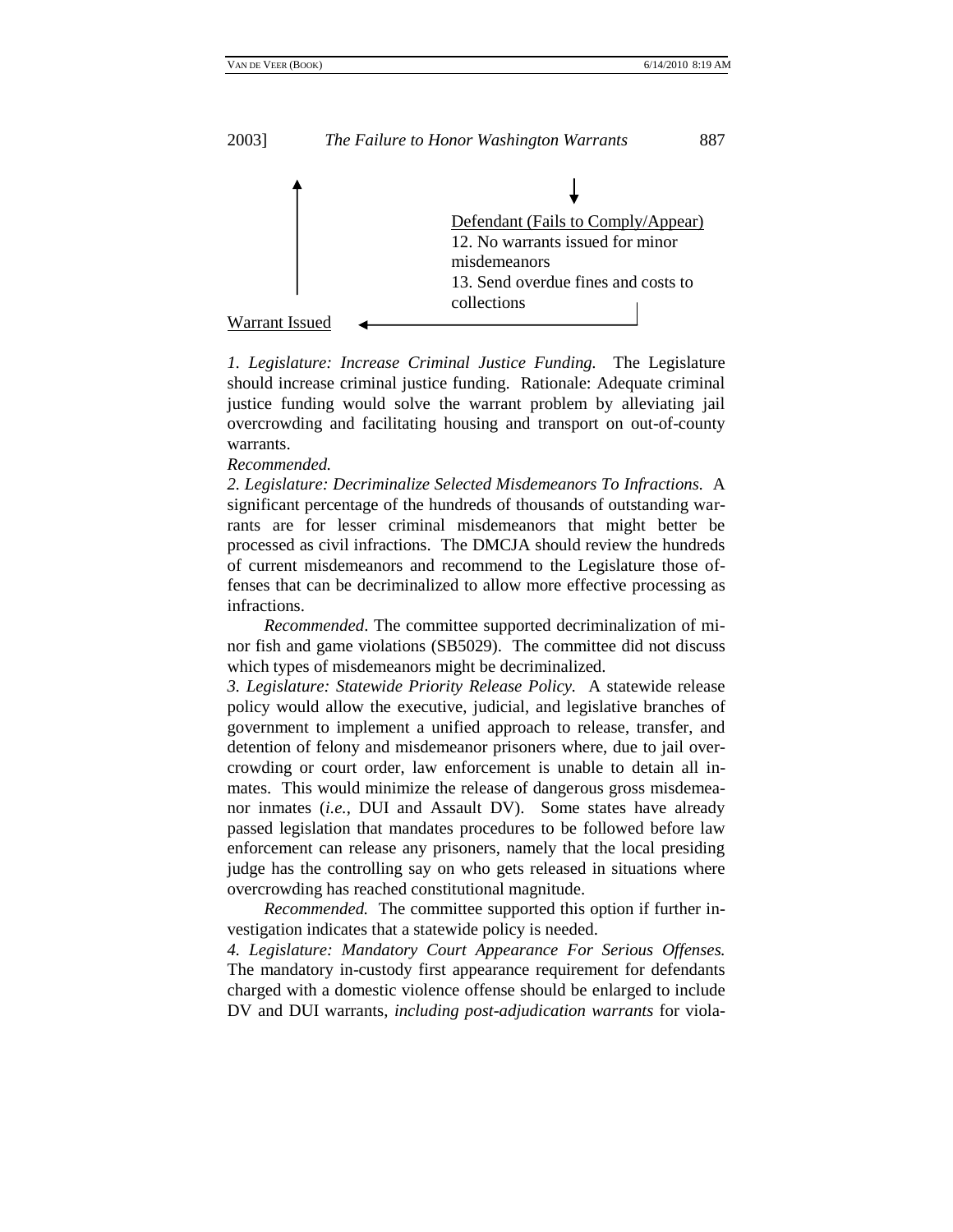tion of terms of probation, deferred prosecution, etc. Rationale: The mandatory DV appearance requirement is designed to avoid continuing harm by allowing a judge to set appropriate conditions of release. The same rationale applies to impaired driving and other serious misdemeanors with a potential for harm to the community. It can be argued that an individual who has aborted treatment and failed to comply with DUI or DV probation requirements presents a greater risk of subsequent harm to the community than at first arrest.

*Recommended*. A mandatory appearance requirement should help to avoid the potential for serious injury and death and may reduce multiple warrants for the same defendant. It is the refusal to serve these types of serious gross misdemeanor warrants by law enforcement that causes the most frustration to limited jurisdiction judges.

*5. Legislature: Require Sureties to Return Defendants to Issuing Jurisdiction.* RCW section 10.19.160 should be amended to require that, in order to avoid forfeiture on a bond, a surety must surrender a defendant back to the jurisdiction where the criminal charge was filed, and not to the out-of-jurisdiction jail where the defendant arranged bond. Rationale: RCW section 10.19.160 currently allows the surety on a forfeited bond to surrender the defendant to the jail where the defendant posted bond, even if that jail is not in the jurisdiction of the court that issued the warrant. Yet, these out-of-jurisdiction jails routinely release defendants returned to custody on out-of-county warrants without executing the outstanding warrant or holding the defendant for transport to the issuing jurisdiction. The result is that the surety is relieved of the duty of forfeiting the bond amount, notwithstanding the defendant's release, because the bondsman has technically complied with current statute.

For example, a defendant fails to appear in Pend Oreille County District Court resulting in a warrant. The defendant is arrested in Spokane County on the Pend Oreille warrant and taken to the Spokane jail, where the defendant arranges with a surety to post bond on the Pend Oreille charge (defendant may also bond out on a new Spokane charge). The defendant again fails to appear on the Pend Oreille County charge and the clerk sends the bondsman a notice of forfeiture. The bondsman picks up the defendant and returns him to the Spokane jail where he is released without honoring the Pend Oreille County warrant. The bondsman has done all that is required under RCW section 10.19.160 to avoid forfeiture, yet the defendant remains free and the warrant not served. This glaring loophole in surety law combined with a recent ban on cash-only bail makes the district court warrant process ineffective when law enforcement ignores out-of-county warrants.

Johnson v County of Kittitas, 103 Wash. App. 212, 11 P.3d 862 (2000).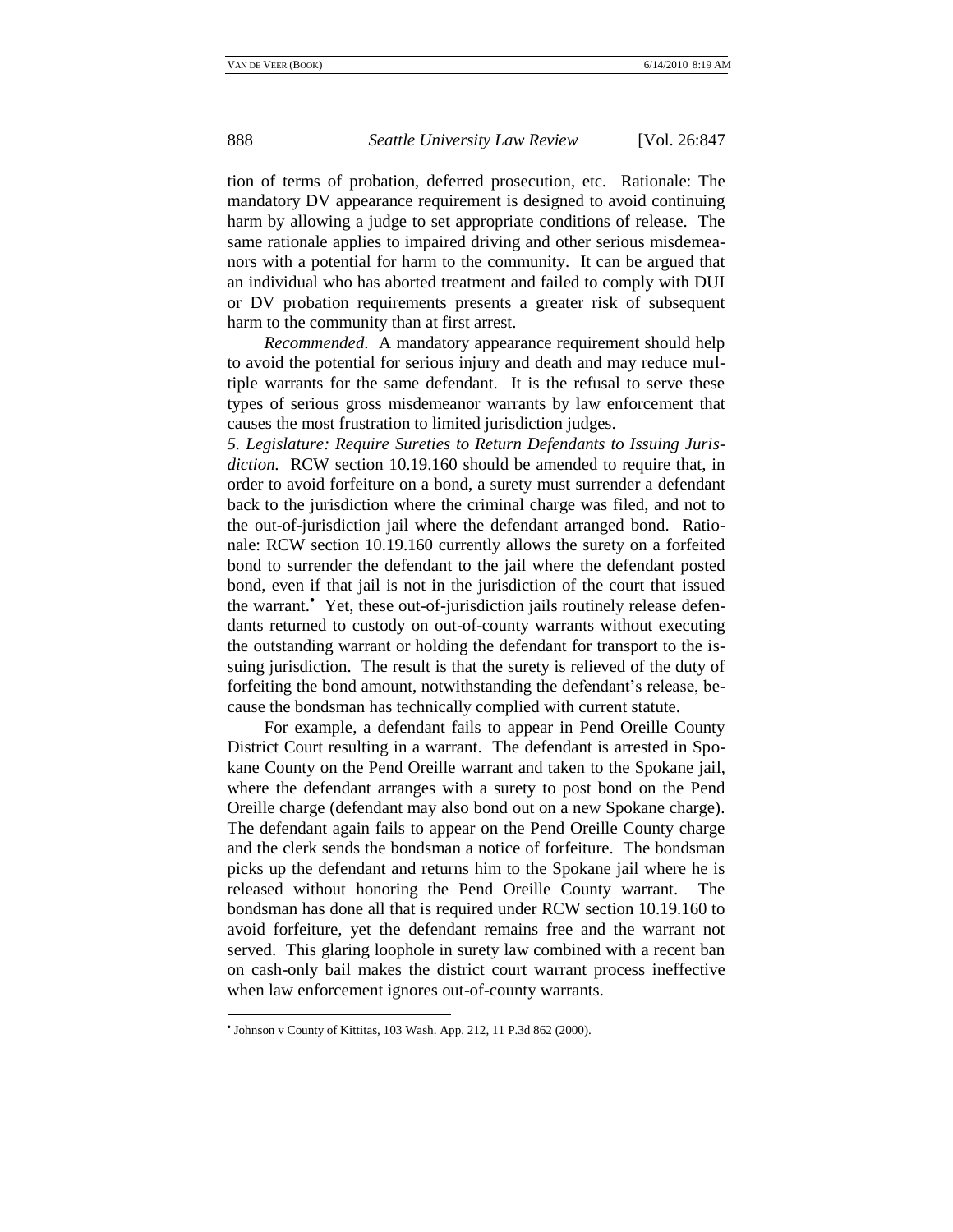#### *Recommended*.

*6. Legislature: Law Enforcement Notice to Issuing Court.* The Legislature should require that, at a minimum, law enforcement agencies notify the issuing court every time law enforcement contact is made with a wanted defendant and the warrant is not fully honored. This would include all checks through ACCESS and local law enforcement databases leading to discovery of an outstanding warrant. Rationale: It is impossible to solve a problem if the scope of the problem is not ascertainable. Requiring that law enforcement disclose every contact with a wanted defendant to the court of jurisdiction will allow the full extent of the problem to be ascertained. It will also allow the issuing court the opportunity to decide whether to continue or quash particular warrants (example: a three year old No Valid Operator's License without Identification, or a warrant issued for DWLS 3 for a defendant now living across the state).

*Not Recommended*. This would probably not make a substantial difference.

*7. Legislature: Temporary Jurisdiction Over Out-of-County Cases.* The Legislature should amend RCW section 3.66.060 to allow limited jurisdiction judges to take temporary cognizance over out-of-jurisdiction cases to facilitate conditions of release and/or return of the defendant. Rationale: Defendants wanted on out-of-county warrants are released by local law enforcement. Some go on to commit additional crimes. Allowing the local judge to intervene would enhance local public safety and reduce the local criminal caseload, thus improving the administration of justice. It would also allow the local judiciary to take contempt action to compel law enforcement compliance, particularly the honoring of warrants for defendants wanted on the more serious DUI and DV warrants.

*Not Recommended.* This would create additional jurisdictional problems, and some judges would not take kindly to judges in other jurisdictions handling local cases.

*8. Court/Prosecutor: License Restoration Programs.* The DMCJA should encourage and assist local jurisdictions to implement license restoration programs that work in tandem with similar programs in other jurisdictions statewide. Rationale: A significant percentage of the district and municipal court caseload is comprised of suspended driving offenses, many for nonpayment of fines. A license restoration program allows a suspended driver to obtain license reinstatement while still paying off fines from one or several jurisdictions, rather than requiring that defendant pay all fines in total before becoming eligible for license reinstatement. Allowing drivers to obtain their licenses sooner will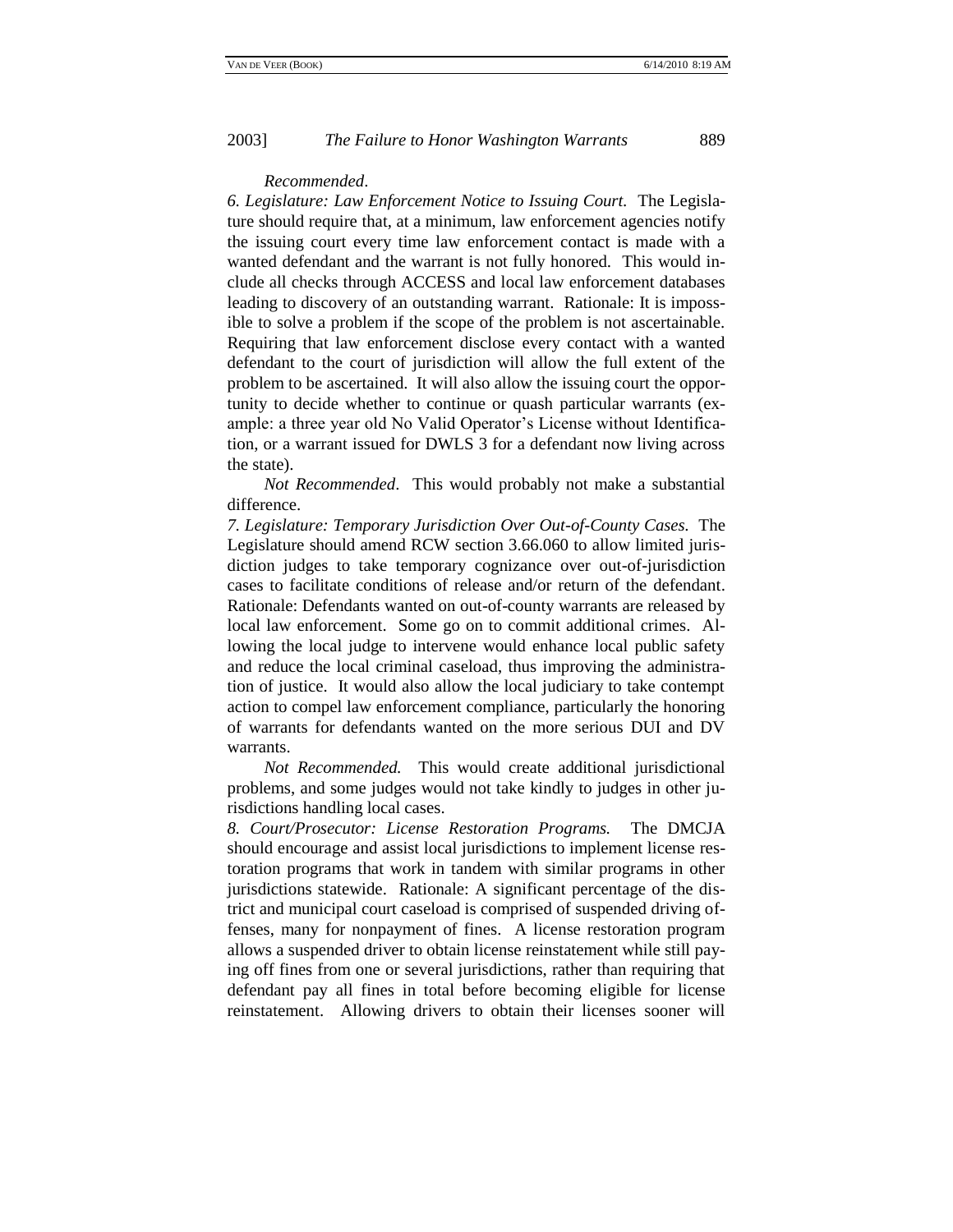avoid the all too common second and third driving suspended offense with a corresponding increase in fines owed before reinstatement is allowed. This should reduce criminal caseload as well as the number of outstanding warrants.

*Recommended.* While local restoration programs are effective, the Legislature should consider statewide standards for license restoration to provide uniformity and consistency. It is also *recommended* that courts track infractions, along with any concurrent criminal offenses, in order to reduce the number of infraction failures to appear, and to assist suspended drivers to regain their licenses.

*9. Court: Bootstrap Out-of-County Warrant Compliance to In-County Conditions.* A new in-county misdemeanor charge presents an opportunity for the local district judge to exercise indirect control over an outof-county defendant even when local law enforcement refuses to serve and transport on the out-of-county warrant. In setting terms and conditions of release on the new charge, the judge can, as a condition of release on the new charge, order the defendant to take care of any warrants out of another jurisdiction, because the existence of other warrants is an indicator that the defendant will not appear or comply with terms of release. As a condition of probation, the judge can require that the defendant take care of outstanding warrants in order to improve the chances of successfully completing probation without subsequent violation.

*Recommended.* While there has been some concern over whether bootstrapping constitutes an overextension of judicial authority, a number of judges are currently using this approach with success.

*10. Court: Amend CrRLJ 3.2 to Allow Cash-Only Bail.* The Washington State Supreme Court should amend the Criminal Rules for Courts of Limited Jurisdiction (CrRLJ) 3.2 to allow limited jurisdiction judges to impose cash-only bail, or set a lower cash bail with a higher surety bond amount to encourage defendants to post cash bail. Rationale: A lower cash bond can be more effective in compelling defendants to appear for hearings and comply with terms of release because the defendant knows the entire amount posted will be returned either during or at the end of the case. In contrast, the surety does not refund the ten to fifteen percent fee charged, so there is less incentive to appear. This is particularly true when the defendant does not reside within the jurisdiction because the chances are good that law enforcement in other jurisdictions will not arrest, serve, and transport on the warrant. In such cases, the ten to fifteen percent retained by the surety (not the court) becomes the de facto cost to the defendant of avoiding a criminal prosecution, while the court remains burdened with outstanding warrants. A cash-only bond is also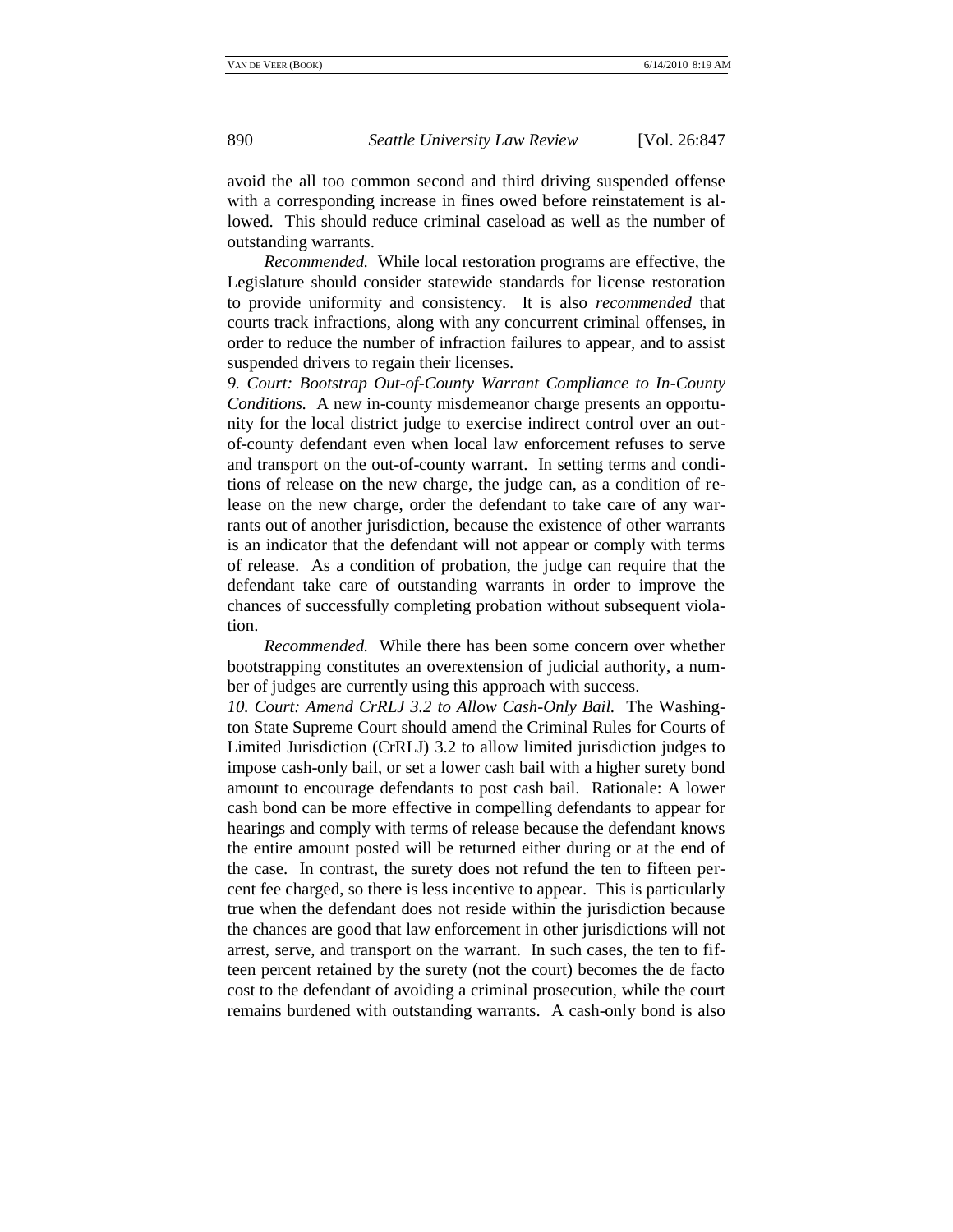advantageous in situations where a family member or friend helps post the bond amount because these individuals tend to take an active role in making sure the defendant gets to court, if only to make sure that the bond amount is not forfeited. Finally, sureties are not particularly effective in returning defendants to the issuing jurisdiction, and are currently not accountable if the out-of-jurisdiction jail to which a defendant is returned is released without issuing the warrant.

*Recommended.* Cash-only bail is an effective tool to compel a defendant to appear in court, while the defendant also benefits from return of the entire bond amount.

*11. Alternatives to Pretrial and Post-Trial Incarceration.* There are alternatives to pretrial incarceration. For example, multiple DUI defendants can be required to install a vi-cap device in the home or report for breath-alcohol testing several times per day. One way to reduce postconviction recidivism is to bypass the standard notice-show cause probation violation process, which sometimes takes months from notice to adjudication, thus providing the opportunity for additional alcoholrelated violations. Instead, the judge sets mandatory compliance review hearings as part of the original sentence and probation. At a fixed time shortly after conviction, the probationer returns to court and shows that he or she is complying with all treatment or other requirements. Holding probationers promptly accountable reduces subsequent offenses and improves the chance for successful treatment. Other alternatives to incarceration include electronic home monitoring, work release, noncustodial work crew, and community service.

*Recommended.* These programs are time-intensive and difficult to implement in overworked, urban courts.

*12. Court: No Warrant Issued for Minor Misdemeanors.* The DMCJA should authorize limited jurisdiction judges to exercise judicial discretion by refusing to issue warrants for failure to appear on minor misdemeanors in jurisdictions where law enforcement is currently unable to honor even serious in-county warrants. Rationale: One way to reduce the harm caused by the failure to honor the growing number of outstanding warrants is to refuse to issue new warrants except for more serious misdemeanor cases. GR 29(e) authorizes the presiding judge of each judicial jurisdiction to manage the court's business and develop policies to improve the court's effectiveness. The decision to issue a warrant is discretionary. CrRLJ  $3.2(j)(2)$  indicates that the judge "may" revoke release. In addition, CrRLJ  $3.2(k)(1)$  gives the judge the discretion to choose whether to issue a warrant or summons to appear. The executive branch is not unduly prejudiced by the failure to issue a warrant because the prosecutor can dismiss without prejudice and then re-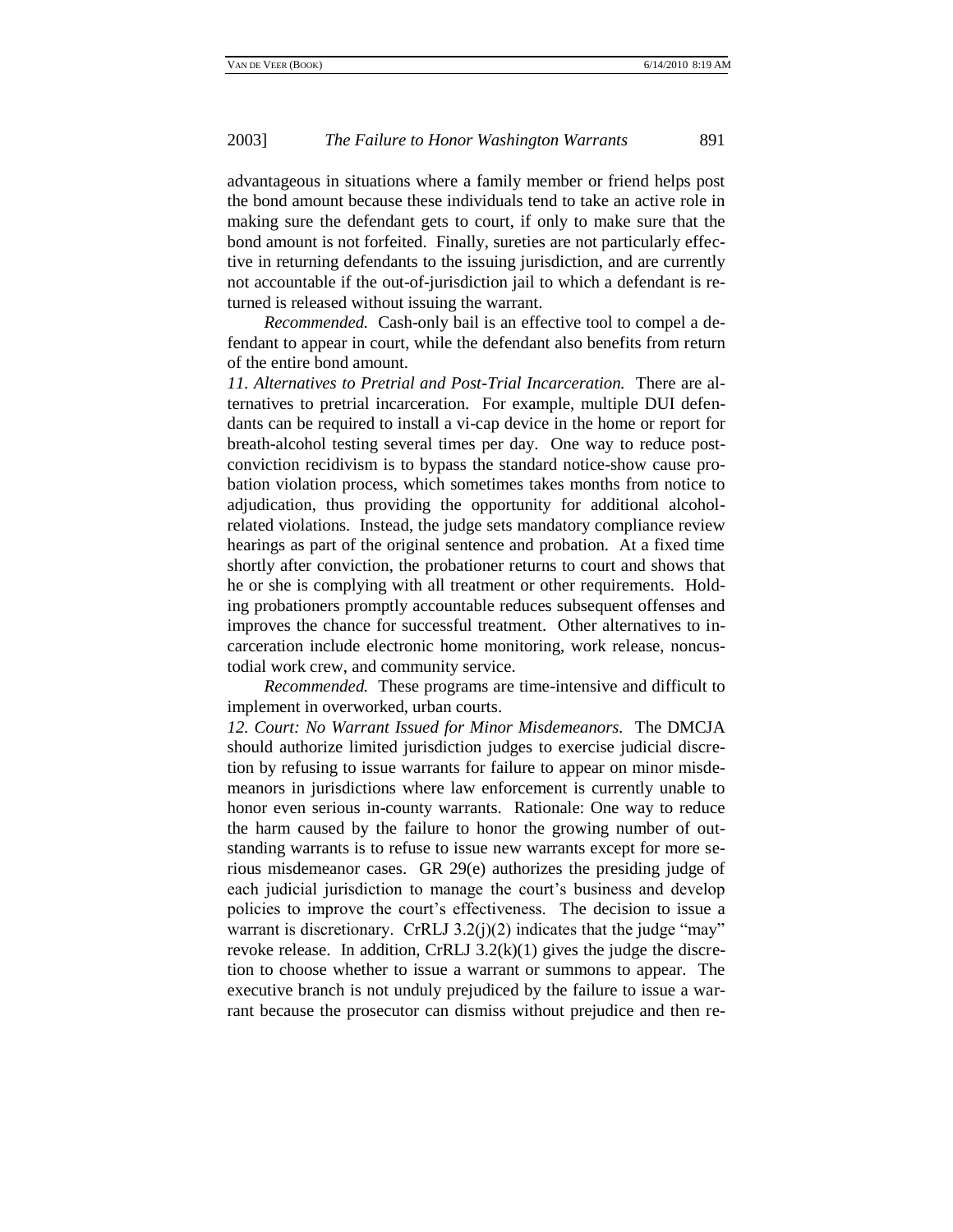file when and if the defendant is located. If the prosecutor chooses not to dismiss, the speedy trial clock is ticking, and law enforcement has the opportunity to locate and return the defendant. Controlling the number of warrants issued will force the executive branch (law enforcement and the prosecutor) to coordinate how to most effectively prosecute criminal matters given their limited resources caused by the legislative branch's failure to adequately fund criminal justice. This will also help to reduce the growing harm to the judiciary and public caused by the flood of warrants and the executive branch's inability to arrest, incarcerate, and transport criminal defendants wanted on more serious offenses.

### *Not Recommended.*

*13-16. Court: Warrant Reduction Policy (Triage).* Each court should implement a warrant policy that will reduce the number of outstanding warrants. Warrant reduction steps can include (1) issuing warrants for less than the three-year default period, (2) designating certain classes of warrants in-county only, (3) limiting the reissuance of expired warrants to more serious gross misdemeanors, (4) referring cases of failure to pay fines and costs to collections rather than warrant, and (5) issuing *de minimis* amount warrants that toll speedy trial but have no extradition requirement. Rationale: The system cannot handle the current number of warrants. The result is that serious misdemeanor warrants are ignored along with less serious warrants. Reducing the total number of warrants in the system will, unfortunately, allow some defendants to avoid accountability on less serious charges, but it will also enhance the ability to hold defendants accountable for charges that threaten public safety.

*Recommended.* A primary reason for issuing a warrant is to toll speedy trial. Shorter warrant duration on some misdemeanors will still allow the executive branch to locate and return the defendant or refile the charge at a later date after dismissal without prejudice.

*17. Court: Communication Between Courts.* When a defendant with outstanding out-of-county warrants appears before a local judge, the local judge should attempt to contact the issuing court regarding resolution of the outstanding warrant. All courtrooms have telephones, many with speakerphones, so it is possible to teleconference. An out-ofjurisdiction judge can be contacted to hold a telephonic first appearance or, at minimum, discuss the warrant. In larger jurisdictions, a commissioner can handle these contacts through a direct line. Rationale: Resolving the warrant in another jurisdiction increases the likelihood that the defendant will take care of the in-jurisdiction matter. If judges do not work together to address the problem, then they really cannot blame law enforcement for taking unilateral action.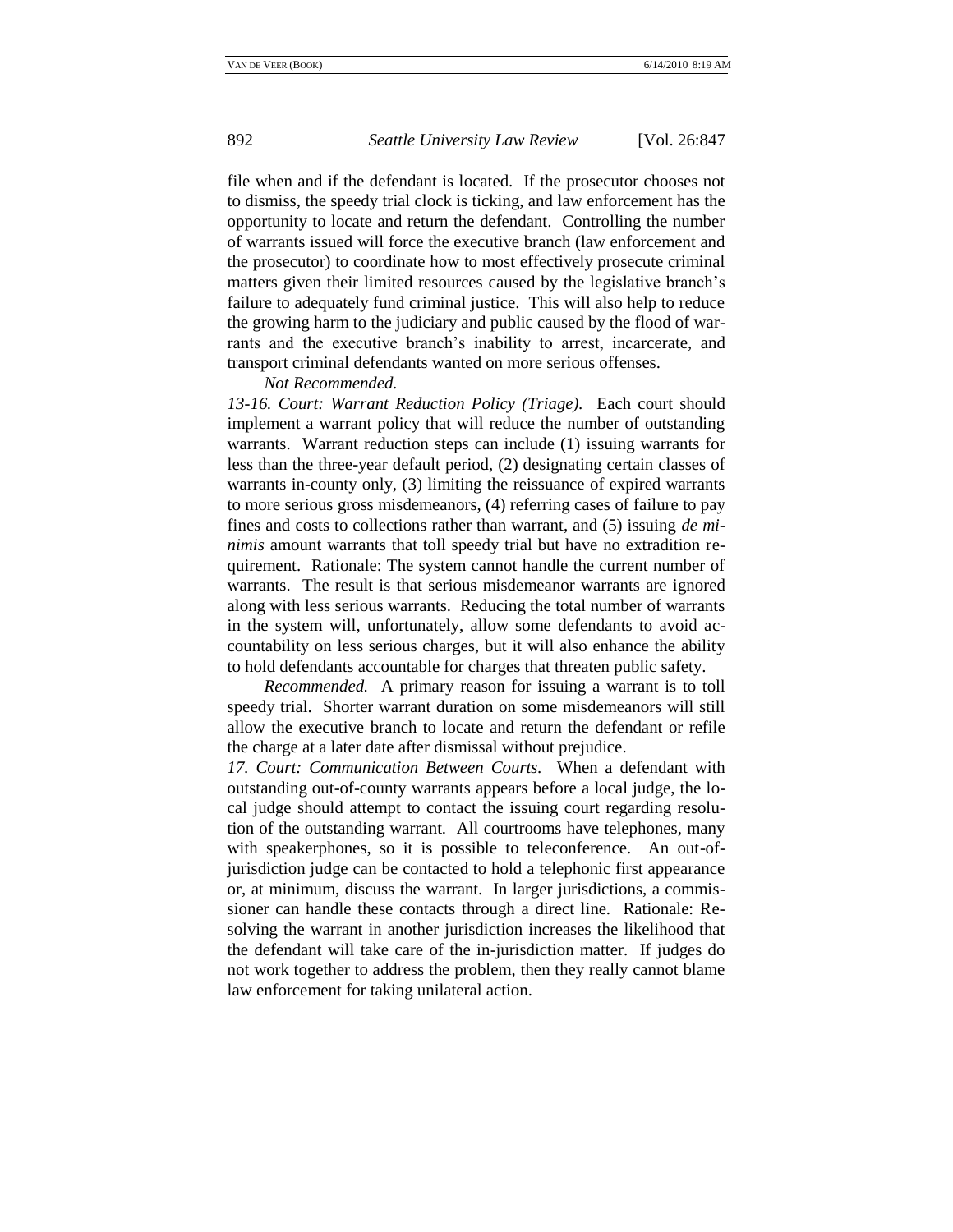*Not Recommended.* This option is not recommended except on a high priority, case-by-case basis. It is difficult for judges to contact each other, and there may be a judicial ethics problem stemming from ex parte communication between judges about defendants.

*18. Court/Law Enforcement: Warrant Fests.* Courts should continue to work with law enforcement and/or independently start the practice of setting times for wanted defendants to come into court to have warrants reviewed.

*Recommended.* This seems to be rather effective, and this is one way that the courts are attempting to solve the problem.

*19. Court/Law Enforcement: Local Priority Release Policy.* Judges in each jurisdiction should meet with law enforcement and jail officials to work out an agreed approach to processing defendants wanted on both in-county and out-of-county warrants during times of jail overcrowding. Rationale: Lack of funding and jail overcrowding are realities that prevent many law enforcement agencies from arresting, incarcerating, and transporting every defendant. Therefore, every jurisdiction should develop a unified policy that allows the continued detention and transport of the more serious gross misdemeanor defendants.

*No Consensus.* This has been successful in some jurisdictions, though there is some concern that authorizing law enforcement to choose whom to release based upon agreed guidelines is sanctioning what law enforcement is already doing in contravention of law.

*20. Publicize the Warrant Problem.* The DMCJA should publicly disclose the growing problem of law enforcement's failure to honor both in-county and out-of-county warrants due to jail overcrowding and budget constraints while, at the same time, offering solutions to the problem. Rationale: The public is unaware that warrants are being ignored, and unaware that this results in additional crime. Public awareness is essential to create public pressure to solve the problem. Local and statewide media sources should be officially alerted by the DMCJA. Private groups like MADD, the Washington Coalition Against Domestic Violence, government insurers, and risk managers have a specific interest in warrants being honored and should also be alerted of the harms caused by the failure to honor warrants. Local courts should be encouraged to keep an ongoing list of instances when law enforcement agencies have ignored an outstanding warrant. This list of defendants and instances would be available in the same way the record of court dockets and proceedings are available to the public.

*Recommended.* Most citizens are unaware of the problem and resulting harms. Disclosure needs to be ongoing.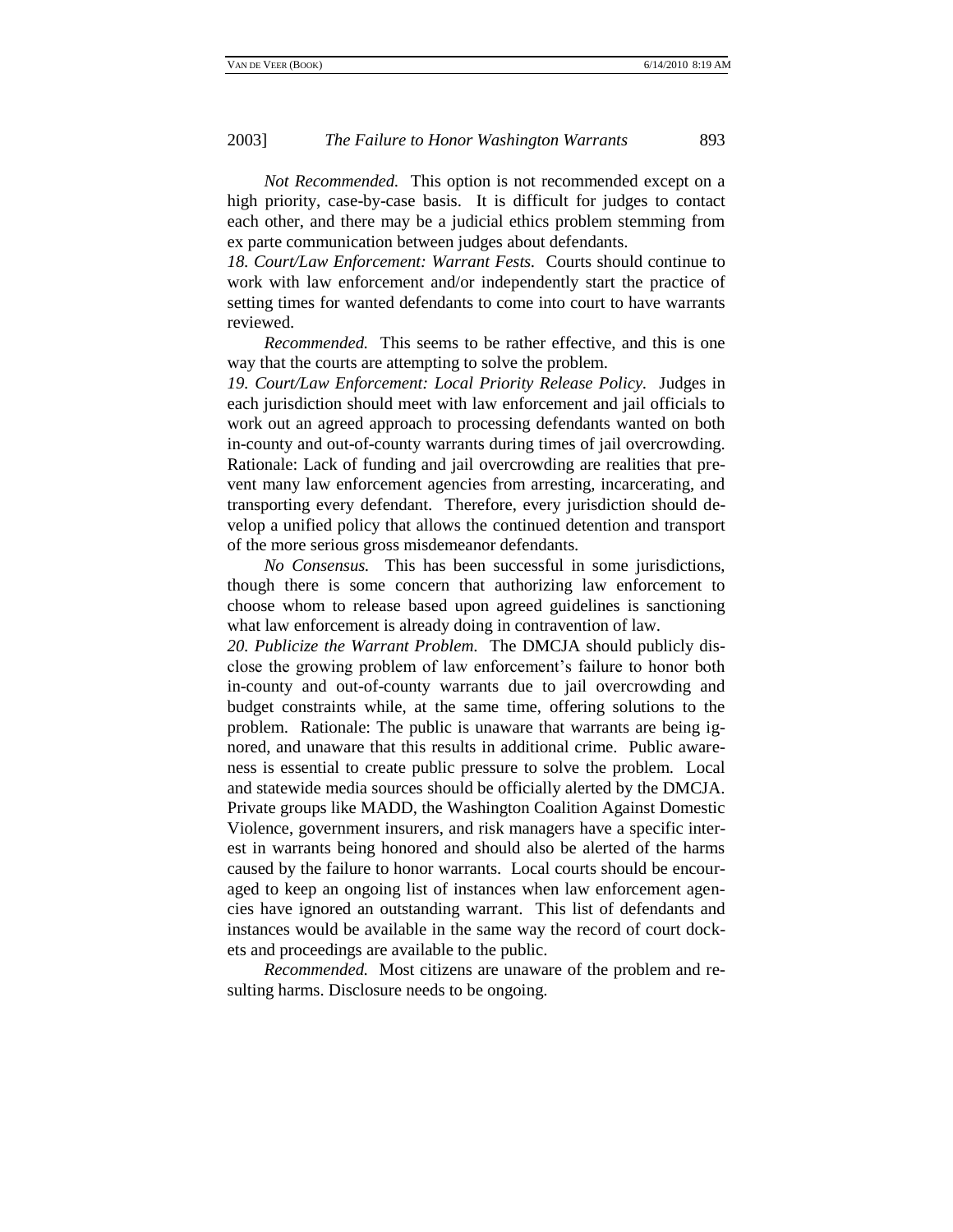*21. Court: Contempt Proceedings Against Law Enforcement.* The DMCJA should authorize contempt proceedings when law enforcement refuses to honor a limited jurisdiction warrant. It is problematic whether the judge issuing the warrant can hear the contempt case, so a visiting judge may need to be appointed. The appointment can be handled by the DMCJA. Rationale: Contempt is, after all, the traditional remedy for willful refusal to follow a court order. In addition to the problem of overcrowding, it is simply easier for law enforcement to take unilateral action and refuse to arrest rather than go to the trouble and expense of arrest, booking, and transport to a far-off jurisdiction. A contempt remedy is necessary as a last resort to compel the executive branch to comply with the lawful orders of the judicial branch.

*Strongly Not Recommended.* This would be a public relations disaster, and should only be considered in the most egregious case. Law enforcement officers are just as upset as the judiciary about not being able to hold and house all criminal defendants.

*22. Take No Action.* The final option is to do nothing. The problem may grow worse until such time as injured plaintiffs obtain civil judgments against government entities for harm suffered as a proximate result of law enforcement's failure to arrest and serve outstanding warrants, leading to otherwise avoidable criminal conduct. This would compel the Legislature to take action. The problem could also grow to include the release of felony defendants, presenting an even greater threat to the safety of Washington citizens.

*Not Recommended.* This is the default setting if the DMCJA and membership fail to take prompt and effective action.

In addition to the above options, there are several steps that the executive branch of Washington government should take to ameliorate the warrant problem.

*1. Law Enforcement Coordination and Transport of Defendants Between Jurisdictions.* If jail overcrowding is a leading cause of the failure to honor warrants, then the lack of coordination between law enforcement agencies is a second-leading cause. In many jurisdictions there is a breakdown in the ability to transport and exchange prisoners. This takes the form of a county jail refusing to accept city prisoners, though the county is the responsible agent to house city prisoners. The transfer of prisoners between municipal and county facilities in large jurisdictions is hampered by lack of manpower or fixed schedules for the reception of prisoners. Sometimes, one law enforcement agency fails to notify another jurisdiction that a wanted defendant is about to be released. The various law enforcement agencies must more closely cooperate in the transport and exchange of prisoners, and must notify the